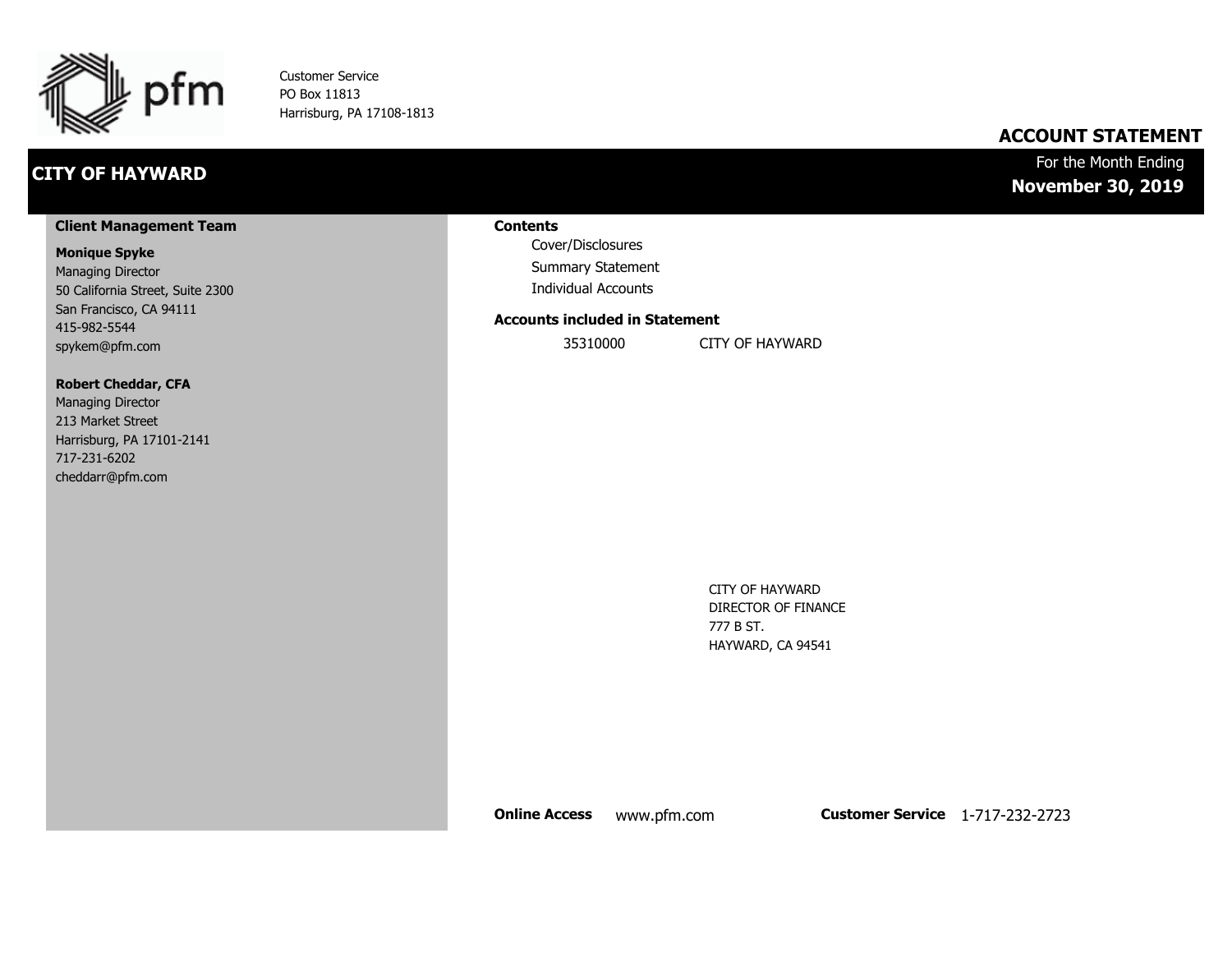

#### **Important Disclosures**

### Important Disclosures

This statement is for general information purposes only and is not intended to provide specific advice or recommendations. PFM Asset Management LLC ("PFM") is an investment advisor registered with the Securities and Exchange Commission, and is required to maintain a written disclosure statement of our background and business experience. If you would like to receive a copy of our current disclosure statement, please contact Service Operations at the address below.

**Proxy Voting** PFM does not normally receive proxies to vote on behalf of its clients. However, it does on occasion receive consent requests. In the event a consent request is received the portfolio manager contacts the client and then proceeds according to their instructions. PFM's Proxy Voting Policy is available upon request by contacting Service Operations at the address below.

**Questions About an Account** PFM's monthly statement is intended to detail our investment advisory activity as well as the activity of any accounts held by clients in pools that are managed by PFM. The custodian bank maintains the control of assets and executes (i.e., settles) all investment transactions. The custodian statement is the official record of security and cash holdings and transactions. PFM recognizes that clients may use these reports to facilitate record keeping and that the custodian bank statement and the PFM statement should be reconciled and differences resolved. Many custodians use a settlement date basis which may result in the need to reconcile due to a timing difference. **Account Control** PFM does not have the authority to withdraw funds from or deposit funds to the custodian. Our clients retain responsibility for their internal accounting policies; implementing and enforcing internal controls and generating ledger entries or otherwise recording transactions. **Market Value** Generally, PFM's market prices are derived from closing bid prices as of the last business day of the month as supplied by ICE Data Services or Bloomberg. Where prices are not available from generally recognized sources the securities are priced using a yield-based matrix system to arrive at an estimated market value. Prices that fall between data points are interpolated. Non-negotiable FDIC-insured bank certificates of deposit are priced at par. Although PFM believes the prices to be reliable, the values of the securities do not always represent the prices at which the securities could have been bought or sold. Explanation of the valuation methods for money market and TERM funds is contained in the appropriate fund information statement.

**Amortized Cost** The original cost of the principal of the security is adjusted for the amount of the periodic reduction of any discount or premium from the purchase date until the date of the report. Discount or premium with respect to short term securities (those with less than one year to maturity at time of issuance) is amortized on a straightline basis. Such discount or premium with respect to longer term securities is amortized using the constant yield basis.

**Tax Reporting** Cost data and realized gains / losses are provided for informational purposes only. Please review for accuracy and consult your tax advisor to determine the tax consequences of your security transactions. PFM does not report such information to the IRS or other taxing authorities and is not responsible for the accuracy of such information that may be required to be reported to federal, state or other taxing authorities. **Financial Situation** In order to better serve you, PFM should be promptly notified of any material change in your investment objective or financial situation.

**Callable Securities** Securities subject to redemption prior to maturity may be redeemed in whole or in part before maturity, which could affect the yield represented.

Portfolio The securities in this portfolio, including shares of mutual funds, are not guaranteed or otherwise protected by PFM, the FDIC (except for certain non-negotiable certificates of deposit) or any government agency. Investment in securities involves risks, including the possible loss of the amount invested. Actual settlement values, accrued interest, and amortized cost amounts may vary for securities subject to an adjustable interest rate or subject to principal paydowns. Any changes to the values shown may be reflected within the next monthly statement's beginning values. **Rating** Information provided for ratings is based upon a good faith inquiry of selected sources, but its accuracy and completeness cannot be guaranteed. Shares of some money market and TERM funds are marketed through representatives of PFM's wholly owned subsidiary, PFM Fund Distributors, Inc. PFM Fund Distributors, Inc. is registered with the SEC as a broker/dealer and is a member of the Financial Industry Regulatory Authority ("FINRA") and the Municipal Securities Rulemaking Board ("MSRB"). You may reach the FINRA by calling the FINRA Regulator Public Disclosure Hotline at 1-888-289-9999 or at the FINRA Regulation Internet website address www.nasd.com. A brochure describing the FINRA Regulation Public Disclosure Program is also available from the FINRA upon request.

#### **Key Terms and Definitions**

*Dividends* on money market funds consist of interest earned, plus any discount ratably amortized to the date of maturity, plus all realized gains and losses on the sale of securities prior to maturity, less ratable amortization of any premium and all accrued expenses to the fund. Dividends are accrued daily and may be paid either monthly or quarterly. The monthly earnings on this statement represent the estimated dividend accrued for the month for any program that distributes earnings on a quarterly basis. There is no guarantee that the estimated amount will be paid on the actual distribution date.

*Current Yield* is the net change, exclusive of capital changes and income other than investment income, in the value of a hypothetical fund account with a balance of one share over the seven-day base period including the statement date, expressed as a percentage of the value of one share (normally \$1.00 per share) at the beginning of the seven-day period. This resulting net change in account value is then annualized by multiplying it by 365 and dividing the result by 7. The yields quoted should not be considered a representation of the yield of the fund in the future, since the yield is not fixed.

*Average maturity* represents the average maturity of all securities and investments of a portfolio, determined by multiplying the par or principal value of each security or investment by its maturity (days or years), summing the products, and dividing the sum by the total principal value of the portfolio. The stated maturity date of mortgage backed or callable securities are used in this statement. However the actual maturity of these securities could vary depending on the level or prepayments on the underlying mortgages or whether a callable security has or is still able to be called.

*Monthly distribution yield* represents the net change in the value of one share (normally \$1.00 per share) resulting from all dividends declared during the month by a fund expressed as a percentage of the value of one share at the beginning of the month. This resulting net change is then annualized by multiplying it by 365 and dividing it by the number of calendar days in the month.

*YTM at Cost* The yield to maturity at cost is the expected rate of return, based on the original cost, the annual interest receipts, maturity value and the time period from purchase date to maturity, stated as a percentage, on an annualized basis.

*YTM at Market* The yield to maturity at market is the rate of return, based on the current market value, the annual interest receipts, maturity value and the time period remaining until maturity, stated as a percentage, on an annualized basis.

*Managed Account* A portfolio of investments managed discretely by PFM according to the client's specific investment policy and requirements. The investments are directly owned by the client and held by the client's custodian.

*Unsettled Trade* A trade which has been executed however the final consummation of the security transaction and payment has not yet taken place.

Please review the detail pages of this statement carefully. If you think your statement is wrong, missing account information, or if you need more information about a transaction, please contact PFM within 60 days of receipt. If you have other concerns or questions regarding your account you should contact a member of your client management team or PFM Service Operations at the address below.

> PFM Asset Management LLC Attn: Service Operations 213 Market Street Harrisburg, PA 17101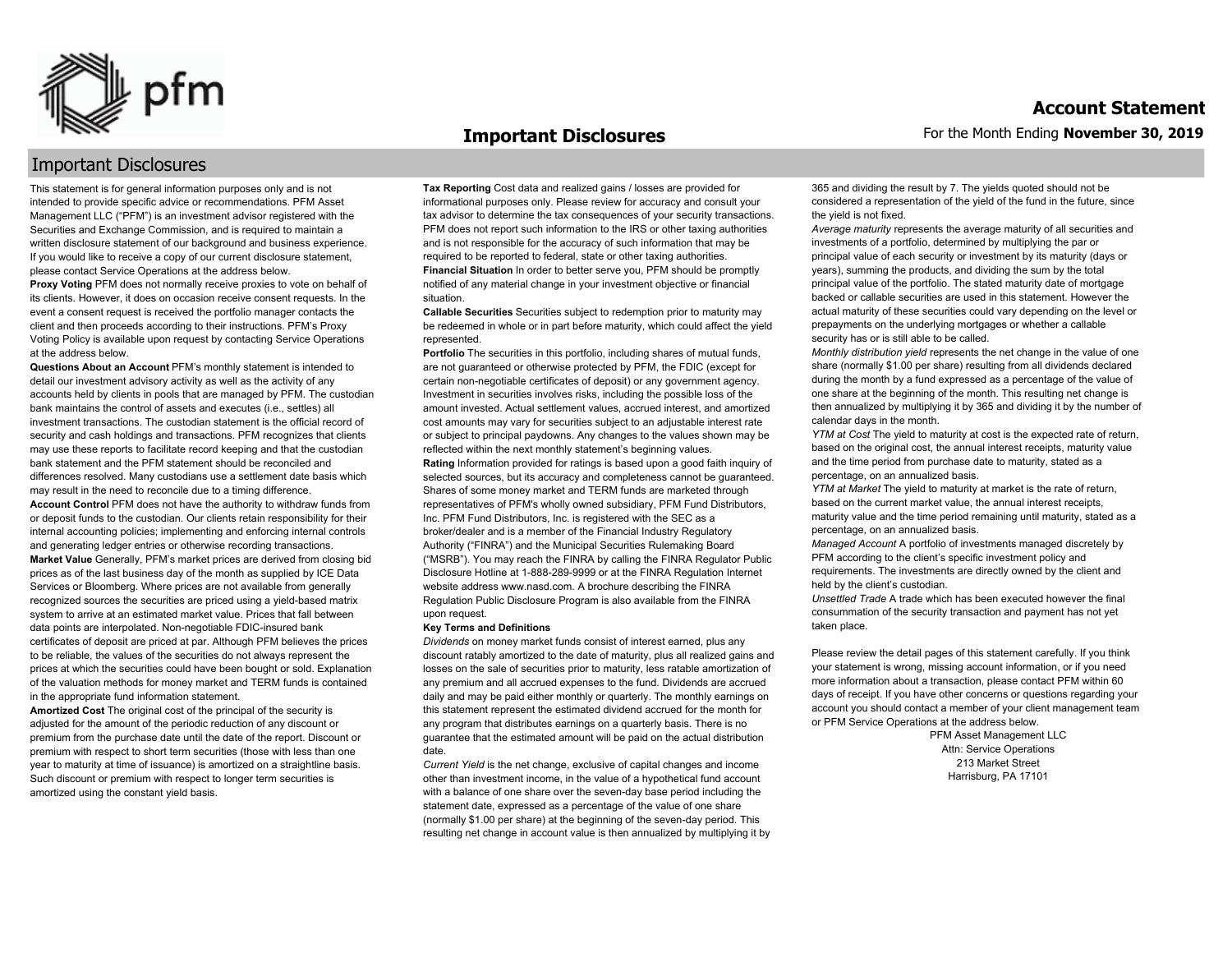

# **Managed Account Summary Statement** For the Month Ending November 30, 2019

| <b>Transaction Summary - Managed Account</b> | <b>Cash Transactions Summary - Managed Account</b> |                                 |                      |  |  |
|----------------------------------------------|----------------------------------------------------|---------------------------------|----------------------|--|--|
| <b>Opening Market Value</b>                  | \$125,601,108.59                                   | Maturities/Calls                | 0.00                 |  |  |
| Maturities/Calls                             | (505,081.72)                                       | Sale Proceeds<br>5,786,809.30   |                      |  |  |
| <b>Principal Dispositions</b>                | (5,750,011.42)                                     | Coupon/Interest/Dividend Income | 197,602.75           |  |  |
| <b>Principal Acquisitions</b>                | 5,651,695.26                                       | <b>Principal Payments</b>       | 505,081.72           |  |  |
| Unsettled Trades                             | 600,000.00                                         | <b>Security Purchases</b>       | (8,890,142.49)       |  |  |
| Change in Current Value                      | (204, 669.81)                                      | Net Cash Contribution           | 2,400,648.72<br>0.00 |  |  |
| <b>Closing Market Value</b>                  | \$125,393,040.90                                   | <b>Reconciling Transactions</b> |                      |  |  |

| <b>Earnings Reconciliation (Cash Basis) - Managed Account</b>                                                                |                                        | <b>Cash Balance</b>         |        |
|------------------------------------------------------------------------------------------------------------------------------|----------------------------------------|-----------------------------|--------|
| Interest/Dividends/Coupons Received<br>Less Purchased Interest Related to Interest/Coupons<br>Plus Net Realized Gains/Losses | 234,400.63<br>(7, 109.34)<br>14,455.55 | <b>Closing Cash Balance</b> | \$0.00 |
| <b>Total Cash Basis Earnings</b>                                                                                             | \$241,746.84                           |                             |        |
| <b>Earnings Reconciliation (Accrual Basis)</b>                                                                               | <b>Total</b>                           |                             |        |
| Ending Amortized Value of Securities                                                                                         | 124, 172, 149. 65                      |                             |        |
| <b>Ending Accrued Interest</b>                                                                                               | 643,675.75                             |                             |        |
| Plus Proceeds from Sales                                                                                                     | 5,786,809.30                           |                             |        |
| Plus Proceeds of Maturities/Calls/Principal Payments                                                                         | 505,081.72                             |                             |        |
| Plus Coupons/Dividends Received                                                                                              | 197,602.75                             |                             |        |
| Less Cost of New Purchases                                                                                                   | (6,258,358.17)                         |                             |        |
| Less Beginning Amortized Value of Securities                                                                                 | (124, 160, 545.90)                     |                             |        |
| Less Beginning Accrued Interest                                                                                              | (642, 045.18)                          |                             |        |
| <b>Total Accrual Basis Earnings</b>                                                                                          | \$244,369.92                           |                             |        |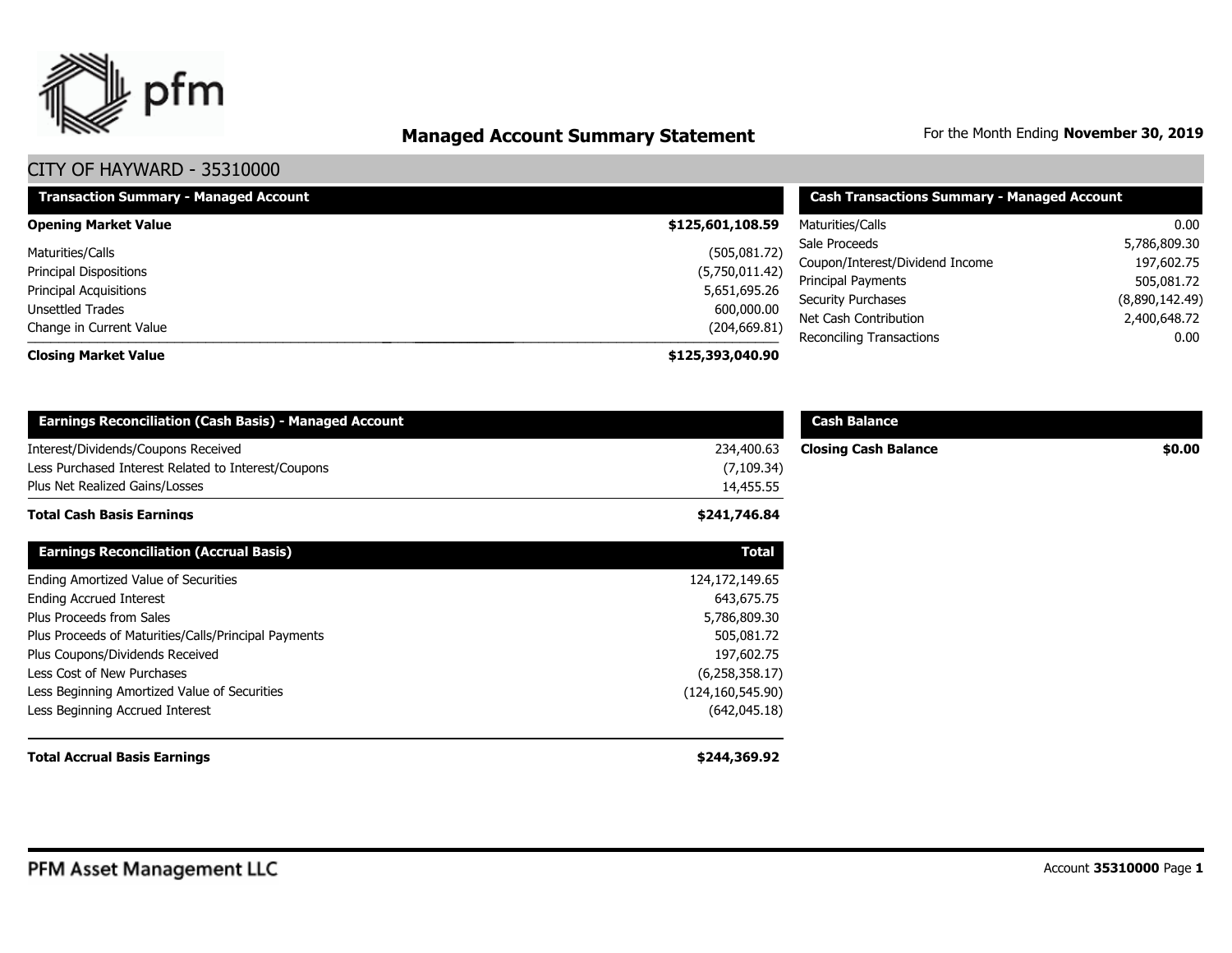

## **Portfolio Summary and Statistics** For the Month Ending **November 30, 2019**

## CITY OF HAYWARD - 35310000

| <b>Account Summary</b>                 |                  |                     |                |  |  |  |  |  |  |  |
|----------------------------------------|------------------|---------------------|----------------|--|--|--|--|--|--|--|
| <b>Description</b>                     | <b>Par Value</b> | <b>Market Value</b> | <b>Percent</b> |  |  |  |  |  |  |  |
| U.S. Treasury Bond / Note              | 66,625,000.00    | 67,049,756.13       | 53.47          |  |  |  |  |  |  |  |
| Supra-National Agency Bond / Note      | 6,270,000.00     | 6.329.508.34        | 5.05           |  |  |  |  |  |  |  |
| Municipal Bond / Note                  | 8,445,000.00     | 8,491,380.70        | 6.77           |  |  |  |  |  |  |  |
| Federal Agency Collateralized Mortgage | 14,043,578.02    | 14,191,403.35       | 11.32          |  |  |  |  |  |  |  |
| Obligation                             |                  |                     |                |  |  |  |  |  |  |  |
| Federal Agency Bond / Note             | 10,745,000.00    | 10,910,422.67       | 8.70           |  |  |  |  |  |  |  |
| Corporate Note                         | 8,570,000.00     | 8,686,840.20        | 6.93           |  |  |  |  |  |  |  |
| Certificate of Deposit                 | 4,850,000.00     | 4,902,857.23        | 3.91           |  |  |  |  |  |  |  |
| <b>Asset-Backed Security</b>           | 4,789,131.50     | 4,830,872.28        | 3.85           |  |  |  |  |  |  |  |
| <b>Managed Account Sub-Total</b>       | 124,337,709.52   | 125,393,040.90      | 100.00%        |  |  |  |  |  |  |  |
| <b>Accrued Interest</b>                |                  | 643,675.75          |                |  |  |  |  |  |  |  |
| <b>Total Portfolio</b>                 | 124,337,709.52   | 126,036,716.65      |                |  |  |  |  |  |  |  |









53.47% US TSY Bond / Note

| <b>Characteristics</b>            |       |
|-----------------------------------|-------|
| Yield to Maturity at Cost         | 2.31% |
| Yield to Maturity at Market       | 1.72% |
| Duration to Worst                 | 1.74  |
| Weighted Average Days to Maturity | 730   |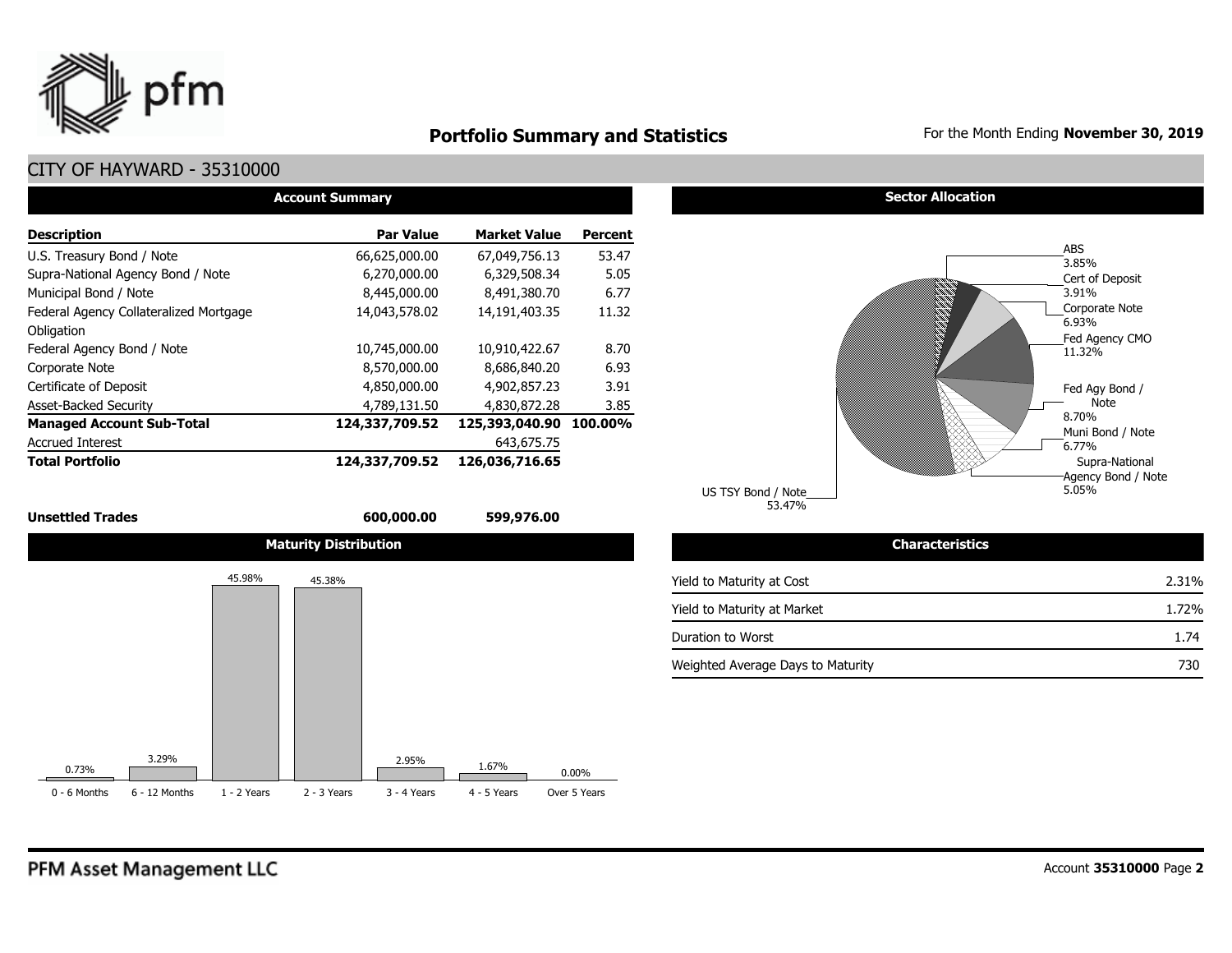

## **Managed Account Issuer Summary** For the Month Ending November 30, 2019

## CITY OF HAYWARD - 35310000

| <b>Issuer Summary</b>                  |                     |                |  |  |  |  |  |  |  |
|----------------------------------------|---------------------|----------------|--|--|--|--|--|--|--|
|                                        | <b>Market Value</b> |                |  |  |  |  |  |  |  |
| <b>Issuer</b>                          | of Holdings         | <b>Percent</b> |  |  |  |  |  |  |  |
| <b>3M COMPANY</b>                      | 147,798.50          | 0.12           |  |  |  |  |  |  |  |
| ABBOTT LABORATORIES                    | 305,416.80          | 0.24           |  |  |  |  |  |  |  |
| ALLY AUTO RECEIVABLES TRUST            | 157,614.16          | 0.13           |  |  |  |  |  |  |  |
| AMERICAN EXPRESS CO                    | 611,272.20          | 0.49           |  |  |  |  |  |  |  |
| AMERICAN HONDA FINANCE                 | 604,290.00          | 0.48           |  |  |  |  |  |  |  |
| <b>BANK OF AMERICA CO</b>              | 591,300.95          | 0.47           |  |  |  |  |  |  |  |
| <b>BANK OF MONTREAL</b>                | 604,972.80          | 0.48           |  |  |  |  |  |  |  |
| <b>BANK OF NOVA SCOTIA</b>             | 604,529.40          | 0.48           |  |  |  |  |  |  |  |
| BMW FINANCIAL SERVICES NA LLC          | 126,302.98          | 0.10           |  |  |  |  |  |  |  |
| <b>CALIFORNIA ST</b>                   | 2,455,132.25        | 1.96           |  |  |  |  |  |  |  |
| CAPITAL ONE FINANCIAL CORP             | 597,951.60          | 0.48           |  |  |  |  |  |  |  |
| CAPITAL ONE PRIME AUTO REC TRUST       | 176,824.39          | 0.14           |  |  |  |  |  |  |  |
| CARMAX AUTO OWNER TRUST                | 518,800.20          | 0.41           |  |  |  |  |  |  |  |
| CATERPILLAR INC                        | 657,109.71          | 0.52           |  |  |  |  |  |  |  |
| CHAFFEY CA JT UNION HS DIST            | 599,976.00          | 0.48           |  |  |  |  |  |  |  |
| <b>CHARLES SCHWAB</b>                  | 239,214.26          | 0.19           |  |  |  |  |  |  |  |
| CITIGROUP INC                          | 304,509.30          | 0.24           |  |  |  |  |  |  |  |
| CREDIT AGRICOLE SA                     | 607,002.60          | 0.48           |  |  |  |  |  |  |  |
| <b>DEERE &amp; COMPANY</b>             | 303,671.70          | 0.24           |  |  |  |  |  |  |  |
| <b>FANNIE MAE</b>                      | 8,613,079.43        | 6.87           |  |  |  |  |  |  |  |
| FEDERAL HOME LOAN BANKS                | 4,988,091.21        | 3.98           |  |  |  |  |  |  |  |
| FIFTH THIRD AUTO TRUST                 | 217,776.04          | 0.17           |  |  |  |  |  |  |  |
| FORD CREDIT AUTO LEASE TRUST           | 479,136.16          | 0.38           |  |  |  |  |  |  |  |
| FORD CREDIT AUTO OWNER TRUST           | 203,634.44          | 0.16           |  |  |  |  |  |  |  |
| <b>FREDDIE MAC</b>                     | 11,500,655.38       | 9.18           |  |  |  |  |  |  |  |
| <b>GM FINANCIAL AUTO LEASING TRUST</b> | 372,834.40          | 0.30           |  |  |  |  |  |  |  |
| <b>GM FINANCIAL SECURITIZED TERM</b>   | 348,371.13          | 0.28           |  |  |  |  |  |  |  |
| <b>GOLDMAN SACHS GROUP INC</b>         | 606,929.40          | 0.48           |  |  |  |  |  |  |  |
| HARLEY-DAVIDSON MOTORCYCLE TRUST       | 301,303.50          | 0.24           |  |  |  |  |  |  |  |
| HOME DEPOT INC                         | 180,439.53          | 0.14           |  |  |  |  |  |  |  |
| HONDA AUTO RECEIVABLES                 | 172,704.09          | 0.14           |  |  |  |  |  |  |  |
| <b>HYUNDAI AUTO RECEIVABLES</b>        | 405,343.83          | 0.32           |  |  |  |  |  |  |  |

#### **Credit Quality (S&P Ratings)**



PFM Asset Management LLC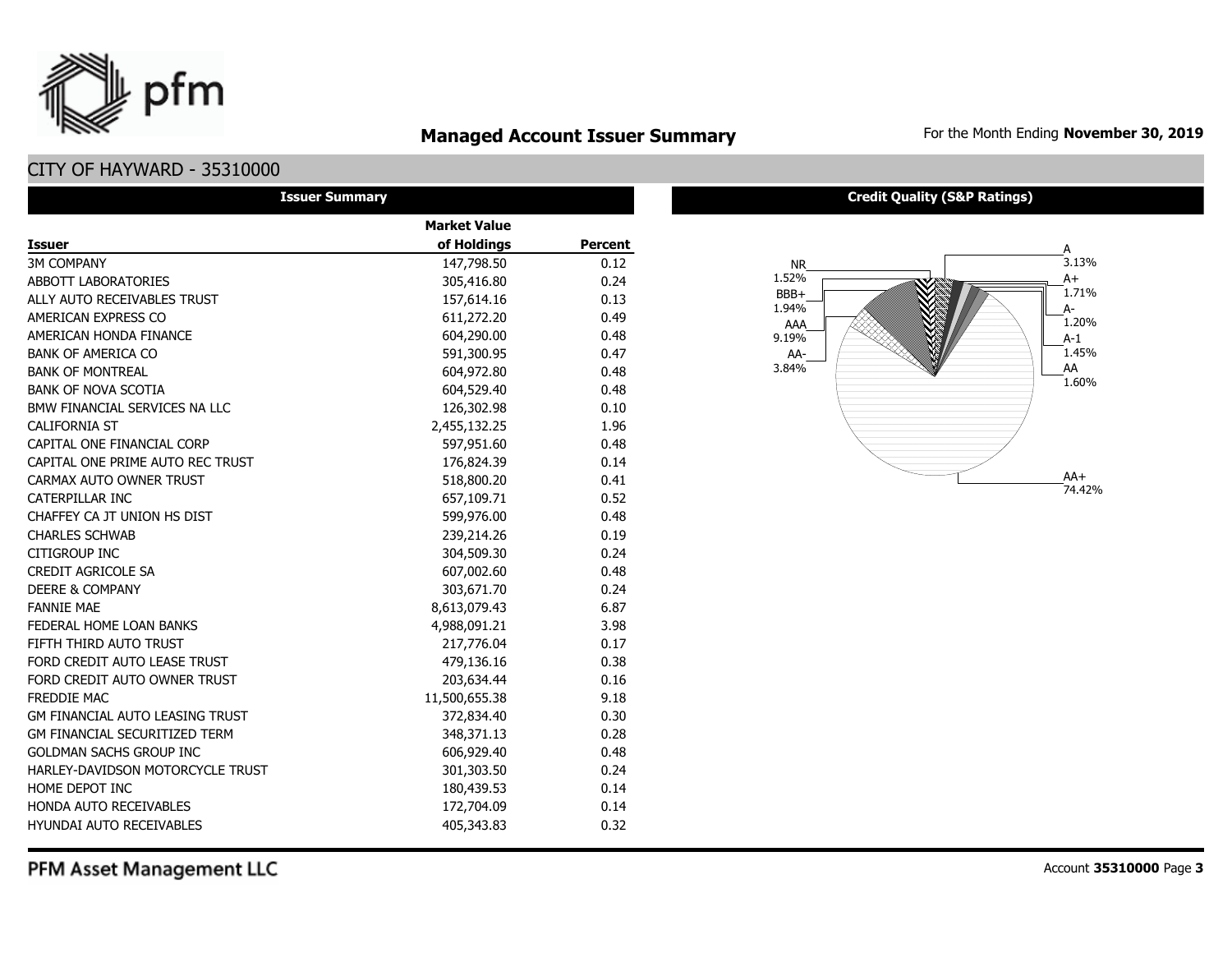

## **Managed Account Issuer Summary** For the Month Ending November 30, 2019

|                                          | <b>Market Value</b> |                |
|------------------------------------------|---------------------|----------------|
| <b>Issuer</b>                            | of Holdings         | <b>Percent</b> |
| <b>IBM CORP</b>                          | 305,738.10          | 0.24           |
| <b>INTER-AMERICAN DEVELOPMENT BANK</b>   | 1,415,939.00        | 1.13           |
| INTERNATIONAL FINANCE CORPORATION        | 1,863,545.70        | 1.49           |
| INTL BANK OF RECONSTRUCTION AND DEV      | 3,050,023.64        | 2.43           |
| JOHN DEERE OWNER TRUST                   | 21,426.80           | 0.02           |
| JP MORGAN CHASE & CO                     | 612,906.60          | 0.49           |
| LONG BEACH CA                            | 914,710.00          | 0.73           |
| MITSUBISHI UFJ FINANCIAL GROUP INC       | 610,123.80          | 0.49           |
| <b>MORGAN STANLEY</b>                    | 606,051.90          | 0.48           |
| NATIONAL RURAL UTILITIES CO FINANCE CORP | 252,841.00          | 0.20           |
| NISSAN AUTO LEASE TRUST                  | 227,227.01          | 0.18           |
| NISSAN AUTO RECEIVABLES                  | 203,832.24          | 0.16           |
| NORDEA BANK AB                           | 626,058.13          | 0.50           |
| <b>OREGON STATE</b>                      | 600,198.00          | 0.48           |
| PACCAR FINANCIAL CORP                    | 301,028.03          | 0.24           |
| ROYAL BANK OF CANADA                     | 614,439.00          | 0.49           |
| SAN DIEGO CA CMNTY CLG DIST              | 675,195.75          | 0.54           |
| SAN JOSE CA                              | 1,162,201.50        | 0.93           |
| SKANDINAVISKA ENSKILDA BANKEN AB         | 626,227.50          | 0.50           |
| SUMITOMO MITSUI FINANCIAL GROUP INC      | 609,504.00          | 0.49           |
| SUNTRUST BANKS INC                       | 303,300.00          | 0.24           |
| TAMALPAIS CA UNION HIGH SCH DIST         | 996,293.50          | 0.79           |
| THE BANK OF NEW YORK MELLON CORPORATION  | 300,158.71          | 0.24           |
| THE WALT DISNEY CORPORATION              | 164,402.04          | 0.13           |
| <b>TOYOTA MOTOR CORP</b>                 | 370,634.87          | 0.30           |
| UNITED PARCEL SERVICE INC                | 303,549.60          | 0.24           |
| UNITED STATES TREASURY                   | 67,049,756.13       | 53.48          |
| UNIVERSITY OF CALIFORNIA                 | 1,087,673.70        | 0.87           |
| <b>US BANCORP</b>                        | 614,277.00          | 0.49           |
| <b>VOLKSWAGEN AUTO LEASE TURST</b>       | 299,789.31          | 0.24           |
| <b>Total</b>                             | \$125,393,040.90    | 100.00%        |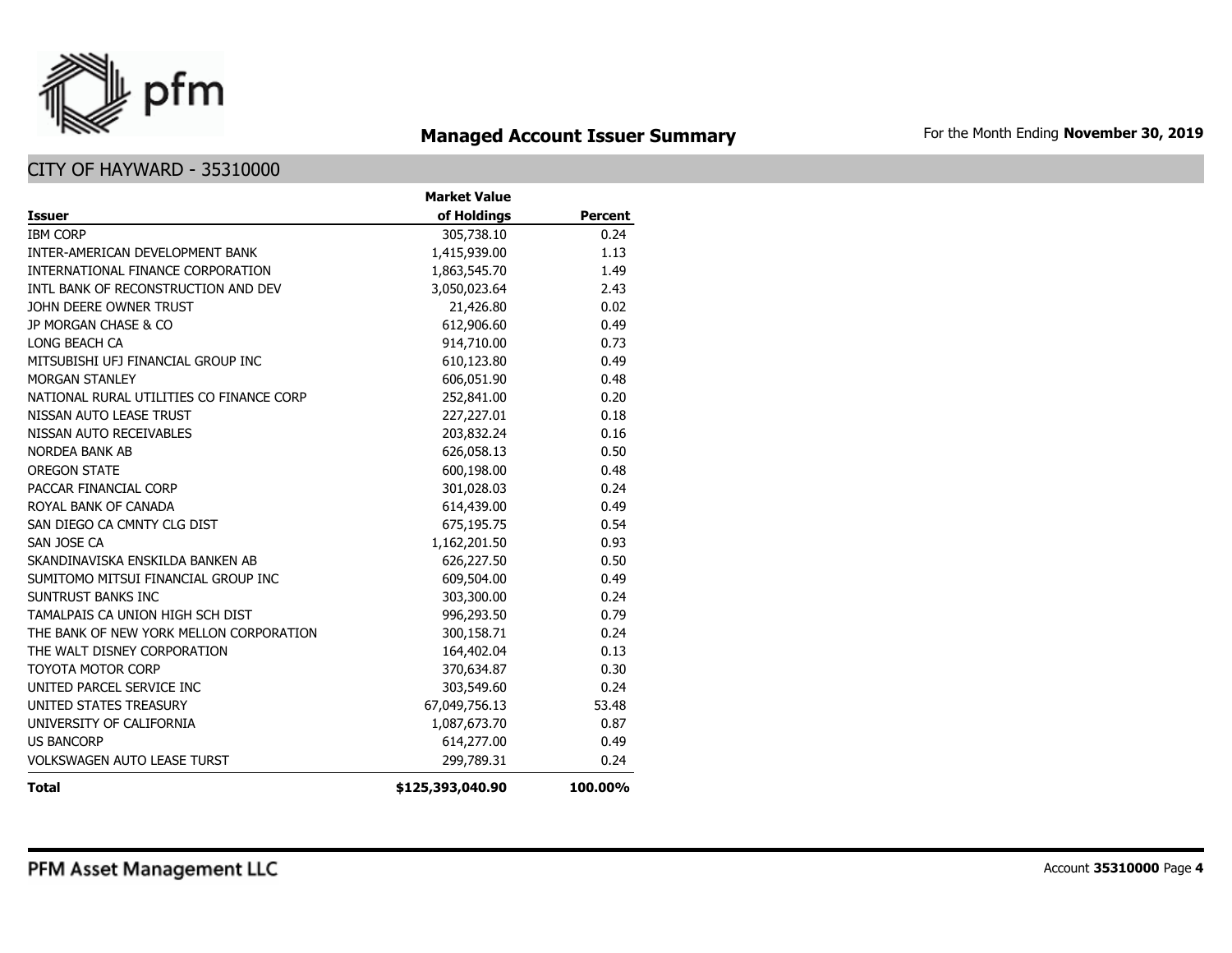

| <b>Security Type/Description</b><br><b>Dated Date/Coupon/Maturity</b> | <b>CUSIP</b> |                  | <b>S&amp;P</b><br>Par Rating | Moody's<br>Rating | <b>Trade</b><br><b>Date</b> | Settle<br>Date | <b>Original</b><br>Cost | <b>YTM</b><br>at Cost | <b>Accrued</b><br><b>Interest</b> | <b>Amortized</b><br>Cost | Market<br><b>Value</b> |
|-----------------------------------------------------------------------|--------------|------------------|------------------------------|-------------------|-----------------------------|----------------|-------------------------|-----------------------|-----------------------------------|--------------------------|------------------------|
| <b>U.S. Treasury Bond / Note</b>                                      |              |                  |                              |                   |                             |                |                         |                       |                                   |                          |                        |
| <b>US TREASURY NOTES</b><br>DTD 12/31/2015 1.750% 12/31/2020          | 912828N48    | 4,000,000.00 AA+ |                              | Aaa               | 12/01/17                    | 12/05/17       | 3,980,937.50 1.91       |                       | 29,293.48                         | 3,993,167.92             | 4,001,408.00           |
| US TREASURY NOTES<br>DTD 01/31/2016 1.375% 01/31/2021                 | 912828N89    | 400,000.00 AA+   |                              | Aaa               | 02/02/18                    | 02/02/18       | 388,718.75              | 2.36                  | 1,838.32                          | 395,516.40               | 398,500.00             |
| <b>US TREASURY NOTES</b><br>DTD 01/31/2016 1.375% 01/31/2021          | 912828N89    | 450,000.00 AA+   |                              | Aaa               | 12/27/17                    | 12/28/17       | 441.052.73              | 2.04                  | 2,068.10                          | 446,563.47               | 448,312.50             |
| <b>US TREASURY NOTES</b><br>DTD 01/31/2016 1.375% 01/31/2021          | 912828N89    | 3,500,000.00 AA+ |                              | Aaa               | 01/02/18                    | 01/04/18       | 3,430,000.00            | 2.05                  | 16,085.26                         | 3,472,949.48             | 3,486,875.00           |
| <b>US TREASURY NOTES</b><br>DTD 02/29/2016 1.125% 02/28/2021          | 912828P87    | 625,000.00 AA+   |                              | Aaa               | 02/07/18                    | 02/08/18       | 602,319.34              | 2.36                  | 1,777.13                          | 615,550.30               | 620,581.25             |
| <b>US TREASURY NOTES</b><br>DTD 02/29/2016 1.125% 02/28/2021          | 912828P87    | 3,100,000.00 AA+ |                              | Aaa               | 02/15/18                    | 02/16/18       | 2,983,628.91 2.42       |                       | 8,814.56                          | 3,051,150.82             | 3,078,083.00           |
| US TREASURY NOTES<br>DTD 05/15/2018 2.625% 05/15/2021                 | 9128284P2    | 2,350,000.00 AA+ |                              | Aaa               | 02/28/19                    | 02/28/19       | 2,354,957.03            | 2.53                  | 2,711.54                          | 2,353,327.58             | 2,381,579.30           |
| US TREASURY NOTES<br>DTD 05/15/2018 2.625% 05/15/2021                 | 9128284P2    | 4,200,000.00 AA+ |                              | Aaa               | 02/08/19                    | 02/11/19       | 4,216,242.19            | 2.45                  | 4,846.15                          | 4,210,633.22             | 4,256,439.60           |
| US TREASURY NOTES<br>DTD 06/02/2014 2.000% 05/31/2021                 | 912828WN6    | 3,225,000.00 AA+ |                              | Aaa               | 06/04/18                    | 06/06/18       | 3,167,680.66            | 2.62                  | 176.23                            | 3,195,682.07             | 3,239,989.80           |
| <b>US TREASURY NOTES</b><br>DTD 06/30/2014 2.125% 06/30/2021          | 912828WR7    | 1,500,000.00 AA+ |                              | Aaa               | 07/03/18                    | 07/06/18       | 1,477,031.25            | 2.66                  | 13,338.99                         | 1,487,605.04             | 1,510,663.50           |
| US TREASURY NOTES<br>DTD 08/15/2018 2.750% 08/15/2021                 | 9128284W7    | 1,575,000.00 AA+ |                              | Aaa               | 09/05/18                    | 09/07/18       | 1,576,291.99            | 2.72                  | 12,711.28                         | 1,575,772.10             | 1,603,362.60           |
| US TREASURY NOTES<br>DTD 08/15/2018 2.750% 08/15/2021                 | 9128284W7    | 1,725,000.00 AA+ |                              | Aaa               | 09/26/18                    | 09/28/18       | 1,717,655.27            | 2.91                  | 13,921.88                         | 1,720,596.06             | 1,756,063.80           |
| <b>US TREASURY NOTES</b><br>DTD 08/15/2011 2.125% 08/15/2021          | 912828RC6    | 4,400,000.00 AA+ |                              | Aaa               | 10/03/19                    | 10/04/19       | 4,456,890.63            | 1.42                  | 27,440.22                         | 4,452,142.95             | 4,434,201.20           |
| <b>US TREASURY NOTES</b><br>DTD 10/31/2016 1.250% 10/31/2021          | 912828T67    | 3,250,000.00 AA+ |                              | Aaa               | 10/31/19                    | 11/04/19       | 3,231,337.89            | 1.54                  | 3,459.82                          | 3,232,026.04             | 3,225,498.25           |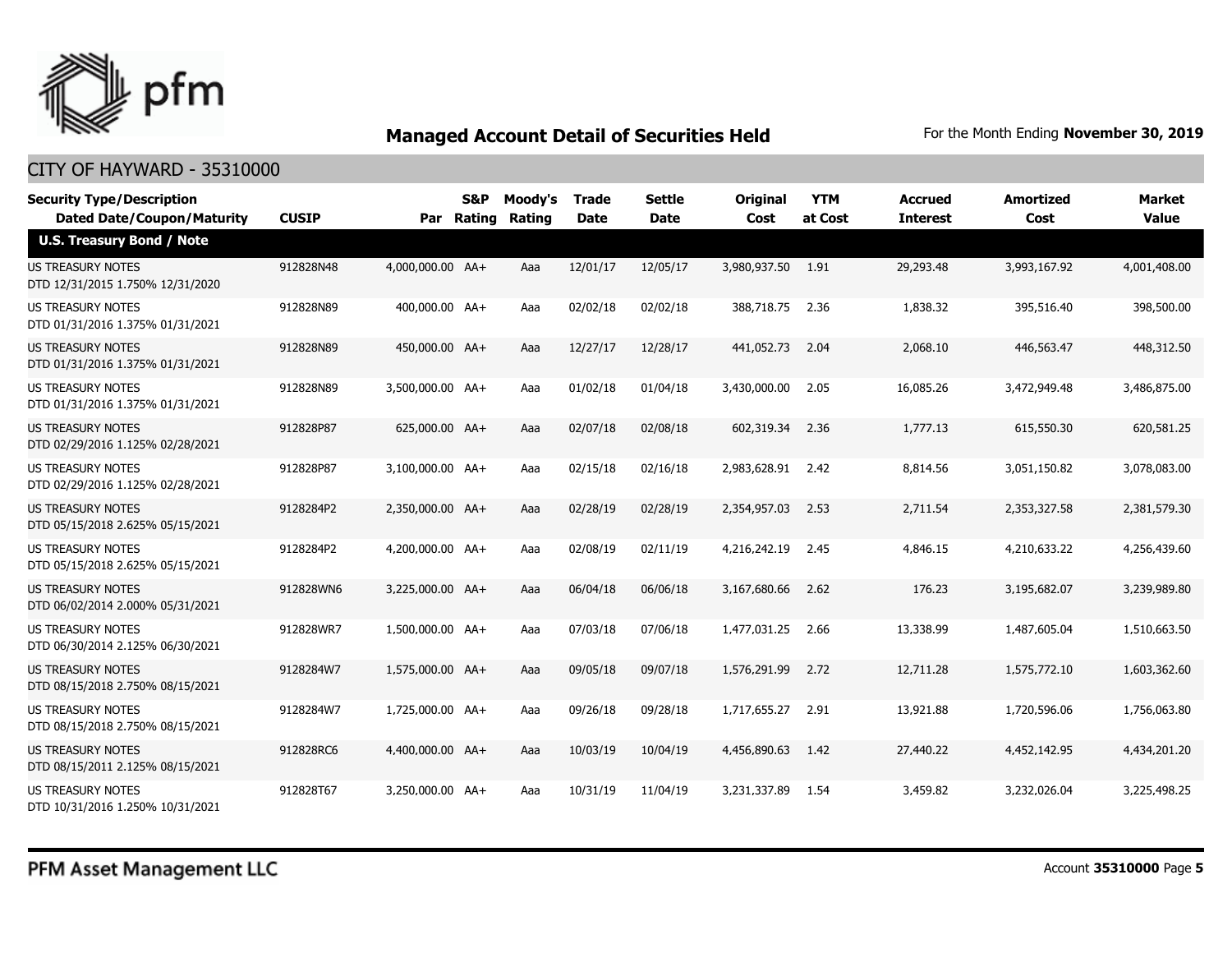

| <b>Security Type/Description</b><br><b>Dated Date/Coupon/Maturity</b>                  | <b>CUSIP</b> | Par              | <b>S&amp;P</b><br>Rating | Moody's<br>Rating | <b>Trade</b><br><b>Date</b> | <b>Settle</b><br><b>Date</b> | <b>Original</b><br>Cost | <b>YTM</b><br>at Cost | <b>Accrued</b><br><b>Interest</b> | <b>Amortized</b><br>Cost | <b>Market</b><br><b>Value</b> |
|----------------------------------------------------------------------------------------|--------------|------------------|--------------------------|-------------------|-----------------------------|------------------------------|-------------------------|-----------------------|-----------------------------------|--------------------------|-------------------------------|
| <b>U.S. Treasury Bond / Note</b>                                                       |              |                  |                          |                   |                             |                              |                         |                       |                                   |                          |                               |
| <b>US TREASURY NOTES</b><br>DTD 10/31/2016 1.250% 10/31/2021                           | 912828T67    | 4,150,000.00 AA+ |                          | Aaa               | 11/08/19                    | 11/12/19                     | 4,114,984.38            | 1.69                  | 4,417.93                          | 4,115,902.44             | 4,118,713.15                  |
| <b>US TREASURY NOTES</b><br>DTD 01/15/2019 2.500% 01/15/2022                           | 9128285V8    | 1,500,000.00 AA+ |                          | Aaa               | 02/08/19                    | 02/11/19                     | 1,502,988.28            | 2.43                  | 14,164.40                         | 1,502,198.73             | 1,527,187.50                  |
| <b>US TREASURY NOTES</b><br>DTD 01/15/2019 2.500% 01/15/2022                           | 9128285V8    | 6,000,000.00 AA+ |                          | Aaa               | 01/29/19                    | 01/31/19                     | 5,991,328.13            | 2.55                  | 56,657.61                         | 5,993,737.56             | 6,108,750.00                  |
| <b>US TREASURY NOTES</b><br>DTD 01/31/2017 1.875% 01/31/2022                           | 912828V72    | 8,750,000.00 AA+ |                          | Aaa               | 01/07/19                    | 01/09/19                     | 8,590,722.66            | 2.50                  | 54,836.11                         | 8,636,091.01             | 8,795,115.00                  |
| <b>US TREASURY NOTES</b><br>DTD 02/15/2019 2.500% 02/15/2022                           | 9128286C9    | 2,350,000.00 AA+ |                          | Aaa               | 03/01/19                    | 03/05/19                     | 2,347,429.69            | 2.54                  | 17,241.85                         | 2,348,072.88             | 2,394,154.15                  |
| <b>US TREASURY NOTES</b><br>DTD 02/15/2019 2.500% 02/15/2022                           | 9128286C9    | 2,500,000.00 AA+ |                          | Aaa               | 04/01/19                    | 04/03/19                     | 2,514,550.78            | 2.29                  | 18,342.39                         | 2,511,293.33             | 2,546,972.50                  |
| <b>US TREASURY NOTES</b><br>DTD 07/31/2017 1.875% 07/31/2022                           | 9128282P4    | 1,600,000.00 AA+ |                          | Aaa               | 07/01/19                    | 07/03/19                     | 1,605,437.50            | 1.76                  | 10,027.17                         | 1,604,733.78             | 1,611,124.80                  |
| <b>US TREASURY NOTES</b><br>DTD 07/31/2017 1.875% 07/31/2022                           | 9128282P4    | 4,400,000.00 AA+ |                          | Aaa               | 06/03/19                    | 06/05/19                     | 4,403,609.38            | 1.85                  | 27,574.73                         | 4,403,097.42             | 4,430,593.20                  |
| <b>US TREASURY NOTES</b><br>DTD 08/31/2017 1.625% 08/31/2022                           | 9128282S8    | 1.075.000.00 AA+ |                          | Aaa               | 08/02/19                    | 08/05/19                     | 1,072,858,40            | 1.69                  | 4,415.18                          | 1,073,083.14             | 1,075,588.03                  |
| <b>Security Type Sub-Total</b>                                                         |              | 66,625,000.00    |                          |                   |                             |                              | 66,168,653.34           | 2.21                  | 346,160.33                        | 66,390,893.74            | 67,049,756.13                 |
| <b>Supra-National Agency Bond / Note</b>                                               |              |                  |                          |                   |                             |                              |                         |                       |                                   |                          |                               |
| INTL BANK OF RECONSTRUCTION AND DEV<br><b>NOTE</b><br>DTD 09/19/2017 1.561% 09/12/2020 | 45905UP32    | 1,225,000.00 AAA |                          | Aaa               | 09/12/17                    | 09/19/17                     | 1,222,060.00            | 1.64                  | 4,196.27                          | 1,224,216.26             | 1,224,269.90                  |
| INTERNATIONAL FINANCE CORPORATION<br><b>NOTE</b><br>DTD 03/16/2018 2.635% 03/09/2021   | 45950VLQ7    | 1,850,000.00 AAA |                          | Aaa               | 03/09/18                    | 03/16/18                     | 1,848,612.50            | 2.66                  | 11,103.60                         | 1,849,392.15             | 1,863,545.70                  |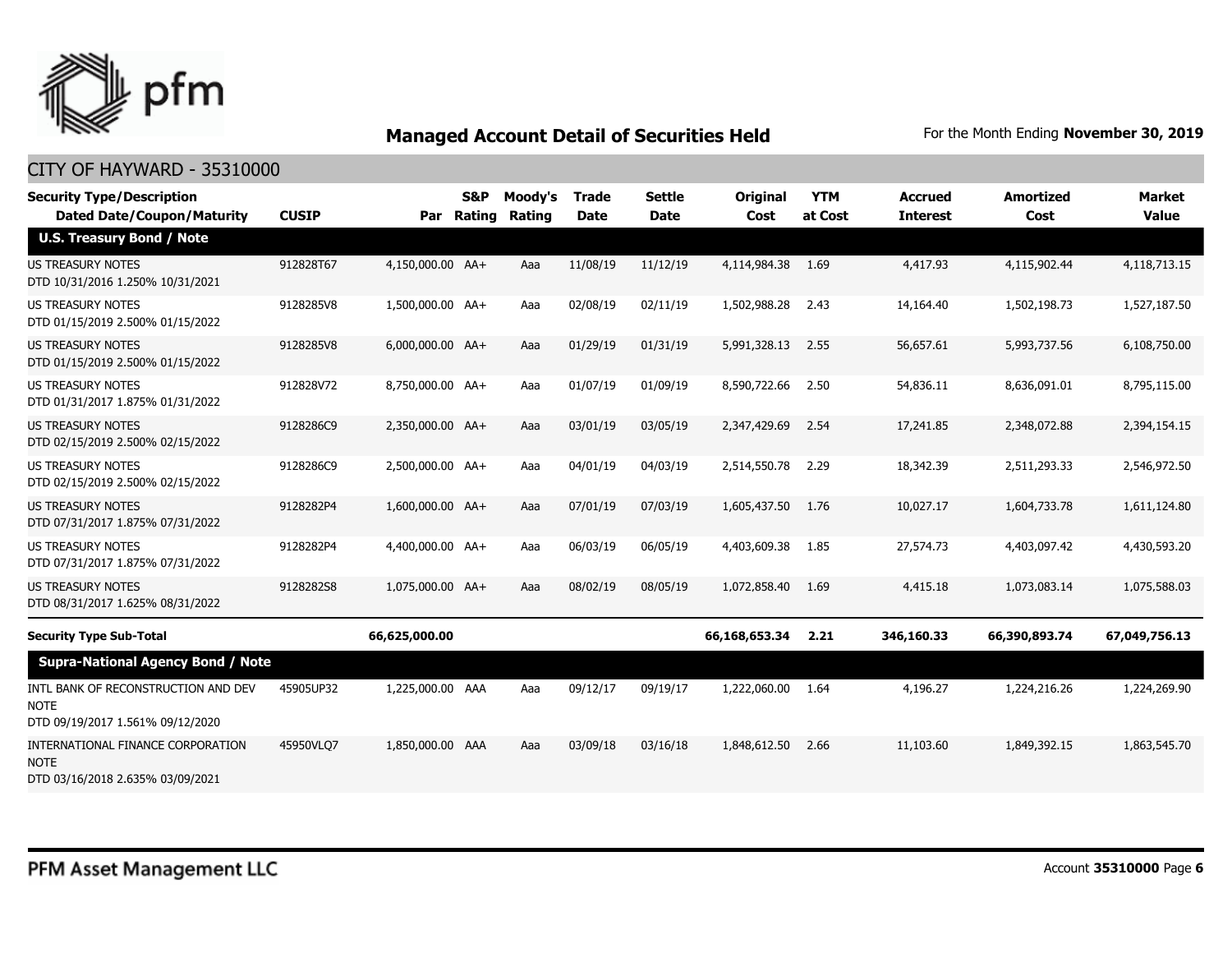

#### CITY OF HAYWARD - 35310000

| <b>Security Type/Description</b><br><b>Dated Date/Coupon/Maturity</b>                  | <b>CUSIP</b> | Par              | S&P<br>Rating | Moody's<br>Rating | Trade<br><b>Date</b> | <b>Settle</b><br><b>Date</b> | Original<br>Cost | <b>YTM</b><br>at Cost | <b>Accrued</b><br><b>Interest</b> | <b>Amortized</b><br>Cost | <b>Market</b><br><b>Value</b> |
|----------------------------------------------------------------------------------------|--------------|------------------|---------------|-------------------|----------------------|------------------------------|------------------|-----------------------|-----------------------------------|--------------------------|-------------------------------|
| <b>Supra-National Agency Bond / Note</b>                                               |              |                  |               |                   |                      |                              |                  |                       |                                   |                          |                               |
| INTER-AMERICAN DEVELOPMENT BANK<br><b>NOTE</b><br>DTD 04/19/2018 2.625% 04/19/2021     | 4581X0DB1    | 1,400,000.00 AAA |               | Aaa               | 04/12/18             | 04/19/18                     | 1,396,920.00     | 2.70                  | 4,287.50                          | 1,398,549.56             | 1,415,939.00                  |
| INTL BANK OF RECONSTRUCTION AND DEV<br><b>NOTE</b><br>DTD 07/25/2018 2.750% 07/23/2021 | 459058GH0    | 1,795,000.00 AAA |               | Aaa               | 07/18/18             | 07/25/18                     | 1,790,799.70     | 2.83                  | 17,551.11                         | 1,792,649.57             | 1,825,753.74                  |
| <b>Security Type Sub-Total</b>                                                         |              | 6,270,000.00     |               |                   |                      |                              | 6,258,392.20     | 2.52                  | 37,138.48                         | 6,264,807.54             | 6,329,508.34                  |
| <b>Municipal Bond / Note</b>                                                           |              |                  |               |                   |                      |                              |                  |                       |                                   |                          |                               |
| UNIV OF CAL TXBL REV BOND<br>DTD 05/18/2017 1.900% 05/15/2020                          | 91412GS89    | 625,000.00 AA    |               | Aa2               | 05/05/17             | 05/18/17                     | 625,000.00       | 1.90                  | 527.78                            | 625,000.00               | 625,443.75                    |
| CA ST TXBL GO BONDS<br>DTD 04/27/2017 2.625% 04/01/2021                                | 13063DAC2    | 1,000,000.00 AA- |               | Aa2               | 02/12/19             | 02/14/19                     | 997,000.00       | 2.77                  | 4,375.00                          | 998,114.11               | 1,011,080.00                  |
| CA ST TXBL GO BONDS<br>DTD 04/25/2018 2.800% 04/01/2021                                | 13063DGA0    | 1,425,000.00 AA- |               | Aa2               | 04/18/18             | 04/25/18                     | 1,425,057.00     | 2.80                  | 6,650.00                          | 1,425,019.11             | 1,444,052.25                  |
| UNIV OF CAL TXBL REV BONDS<br>DTD 06/05/2018 3.029% 05/15/2021                         | 91412HBH5    | 455,000.00 AA    |               | Aa2               | 05/23/18             | 06/05/18                     | 455,000.00       | 3.03                  | 612.53                            | 455,000.00               | 462,229.95                    |
| <b>CHAFFEY UHSD, CA TXBL GO BONDS</b><br>DTD 12/05/2019 1.913% 08/01/2022              | 157411TH2    | 600,000.00 AA-   |               | Aa1               | 11/06/19             | 12/05/19                     | 600,000.00       | 1.91                  | 0.00                              | 600,000.00               | 599,976.00                    |
| SAN DIEGO CCD, CA TXBL GO BONDS<br>DTD 10/16/2019 1.936% 08/01/2022                    | 7972720M6    | 675,000.00 AAA   |               | Aaa               | 09/18/19             | 10/16/19                     | 675,000.00       | 1.94                  | 1,633.50                          | 675,000.00               | 675,195.75                    |
| LONG BEACH CCD, CA TXBL GO BONDS<br>DTD 10/23/2019 1.702% 08/01/2022                   | 542411NG4    | 920,000.00 AA    |               | Aa2               | 10/09/19             | 10/23/19                     | 920,000.00       | 1.70                  | 1,652.83                          | 920,000.00               | 914,710.00                    |
| TAMALPAIS UHSD, CA TXBL GO BONDS<br>DTD 10/09/2019 1.925% 08/01/2022                   | 874857KH7    | 995,000.00 NR    |               | Aaa               | 09/20/19             | 10/09/19                     | 995,000.00       | 1.93                  | 2,766.65                          | 995,000.00               | 996,293.50                    |
| SAN JOSE, CA TXBL GO BONDS<br>DTD 07/25/2019 2.300% 09/01/2022                         | 798135H44    | 1,150,000.00 AA+ |               | Aa1               | 07/09/19             | 07/25/19                     | 1,157,544.00     | 2.08                  | 6,612.50                          | 1,156,705.05             | 1,162,201.50                  |
| OR ST DEPT OF TRANS TXBL REV BONDS<br>DTD 11/20/2019 1.855% 11/15/2022                 | 68607DTT2    | 600,000.00 AAA   |               | Aa1               | 11/07/19             | 11/20/19                     | 600,000.00       | 1.86                  | 340.08                            | 600,000.00               | 600,198.00                    |

PFM Asset Management LLC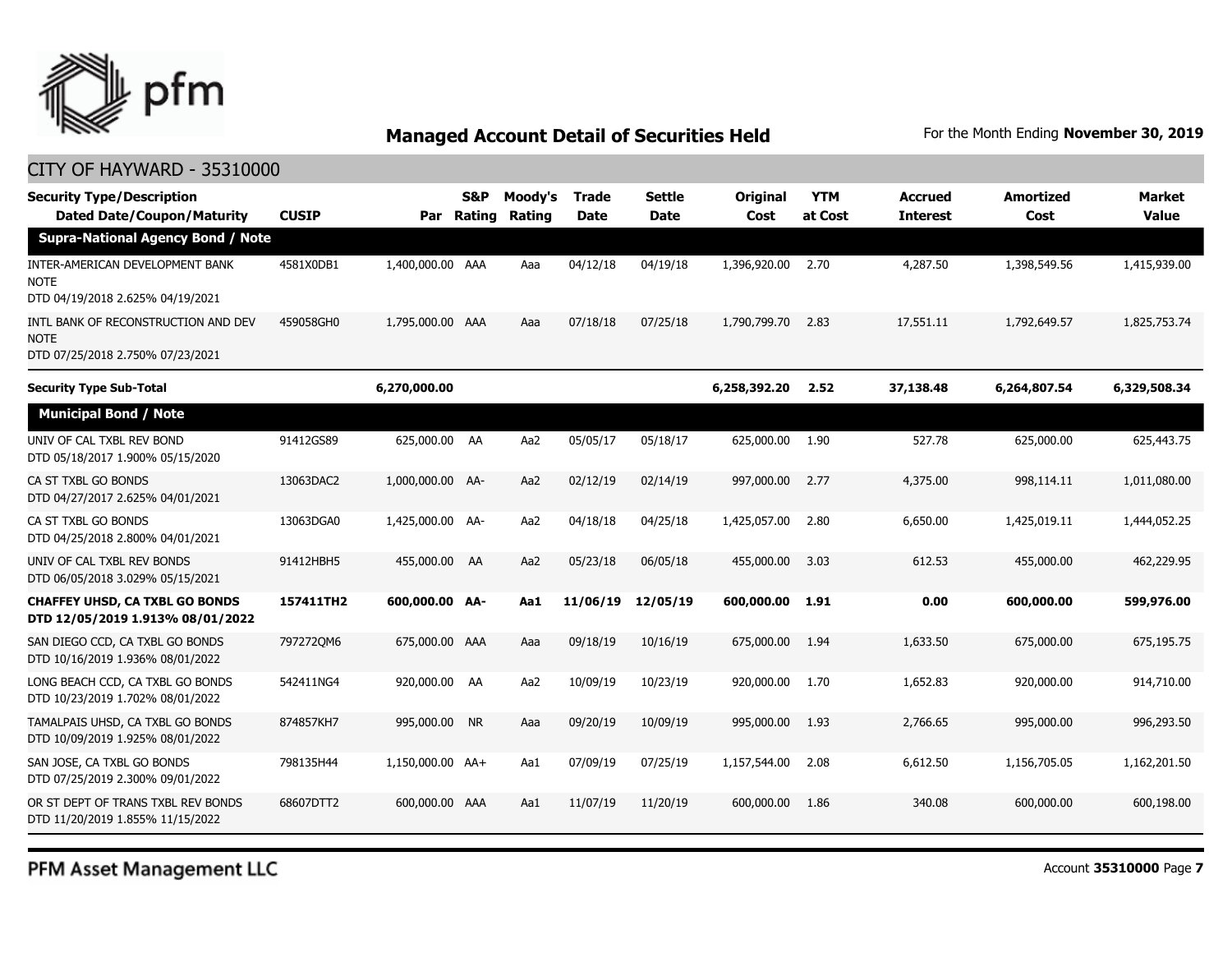

| <b>Security Type/Description</b><br><b>Dated Date/Coupon/Maturity</b> | <b>CUSIP</b> | Par              | S&P<br>Rating | Moody's<br>Rating | <b>Trade</b><br><b>Date</b> | <b>Settle</b><br><b>Date</b> | <b>Original</b><br>Cost | <b>YTM</b><br>at Cost | <b>Accrued</b><br><b>Interest</b> | <b>Amortized</b><br>Cost | <b>Market</b><br><b>Value</b> |
|-----------------------------------------------------------------------|--------------|------------------|---------------|-------------------|-----------------------------|------------------------------|-------------------------|-----------------------|-----------------------------------|--------------------------|-------------------------------|
| <b>Security Type Sub-Total</b>                                        |              | 8,445,000.00     |               |                   |                             |                              | 8,449,601.00            | 2.23                  | 25,170.87                         | 8,449,838.27             | 8,491,380.70                  |
| <b>Federal Agency Collateralized Mortgage Obligation</b>              |              |                  |               |                   |                             |                              |                         |                       |                                   |                          |                               |
| FREDDIE MAC SERIES 4459 NB<br>DTD 04/01/2015 4.500% 01/01/2020        | 3137BHU39    |                  | 42.84 AA+     | Aaa               | 06/08/15                    | 06/11/15                     | 44.92                   | 0.77                  | 0.16                              | 42.87                    | 42.85                         |
| <b>FHMS K006 A2</b><br>DTD 04/01/2010 4.251% 01/25/2020               | 31398VJ98    | 289,535.99 AA+   |               | Aaa               | 06/12/18                    | 06/15/18                     | 295,417.19              | 1.57                  | 1,025.68                          | 289,880.58               | 289,241.71                    |
| FHLMC SERIES K013 A1<br>DTD 05/01/2011 2.902% 08/25/2020              | 3137AA4V2    | 219,492.42 AA+   |               | Aaa               | 06/23/17                    | 06/28/17                     | 223,667.91              | 1.60                  | 530.81                            | 219,963.47               | 219,797.84                    |
| <b>FHMS K714 A2</b><br>DTD 01/01/2014 3.034% 10/25/2020               | 3137B6ZM6    | 856,667.75 AA+   |               | Aaa               | 09/21/17                    | 09/26/17                     | 880,460.38              | 1.15                  | 2,165.94                          | 863,386.59               | 861,264.54                    |
| FNA 2018-M5 A2<br>DTD 04/01/2018 3.560% 09/25/2021                    | 3136B1XP4    | 567,027.64 AA+   |               | Aaa               | 04/11/18                    | 04/30/18                     | 578,306.40              | 2.27                  | 1,682.18                          | 572,845.29               | 576,829.73                    |
| <b>FHMS K720 A1</b><br>DTD 11/01/2015 2.316% 11/25/2021               | 3137BLUQ9    | 251,233.61 AA+   |               | Aaa               | 08/22/19                    | 08/27/19                     | 251,920.57              | 1.94                  | 484.88                            | 251,833.64               | 252,178.63                    |
| FHLMC MULTIFAMILY STRUCTURED P<br>DTD 05/01/2015 2.791% 01/25/2022    | 3137BHXY8    | 1,250,000.00 AA+ |               | Aaa               | 08/16/19                    | 08/21/19                     | 1,272,656.25            | 1.21                  | 2,907.29                          | 1,270,437.41             | 1,268,381.88                  |
| FHMS KJ23 A1<br>DTD 12/01/2018 3.174% 03/01/2022                      | 3137FKK70    | 416,751.59 AA+   |               | Aaa               | 12/07/18                    | 12/14/18                     | 416,748.25              | 3.05                  | 1,102.31                          | 416,748.26               | 422,936.23                    |
| FHMS K019 A2<br>DTD 08/01/2012 2.272% 03/25/2022                      | 3137ASNJ9    | 599,431.85 AA+   |               | Aaa               | 03/29/19                    | 04/03/19                     | 595,006.35              | 2.65                  | 1,134.92                          | 595,736.27               | 603,062.19                    |
| <b>FHMS K023 A1</b><br>DTD 12/01/2012 1.583% 04/25/2022               | 3137AWQG3    | 74,477.56 AA+    |               | Aaa               | 03/06/18                    | 03/09/18                     | 72,859.99               | 2.58                  | 98.25                             | 73,467.55                | 74,186.03                     |
| FHMS K023 A1<br>DTD 12/01/2012 1.583% 04/25/2022                      | 3137AWQG3    | 326,974.64 AA+   |               | Aaa               | 07/12/18                    | 07/17/18                     | 318,710.87              | 2.87                  | 431.33                            | 321,375.43               | 325,694.73                    |
| FHMS K023 A1<br>DTD 12/01/2012 1.583% 04/25/2022                      | 3137AWQG3    | 672,114.53 AA+   |               | Aaa               | 03/07/18                    | 03/09/18                     | 657,412.03              | 2.59                  | 886.63                            | 662,935.91               | 669,483.60                    |
| FHLMC MULTIFAMILY STRUCTURED P<br>DTD 11/01/2015 2.716% 06/25/2022    | 3137BLUR7    | 600,000.00 AA+   |               | Aaa               | 03/13/19                    | 03/18/19                     | 599,253.52              | 2.68                  | 1,358.00                          | 599,253.52               | 609,824.76                    |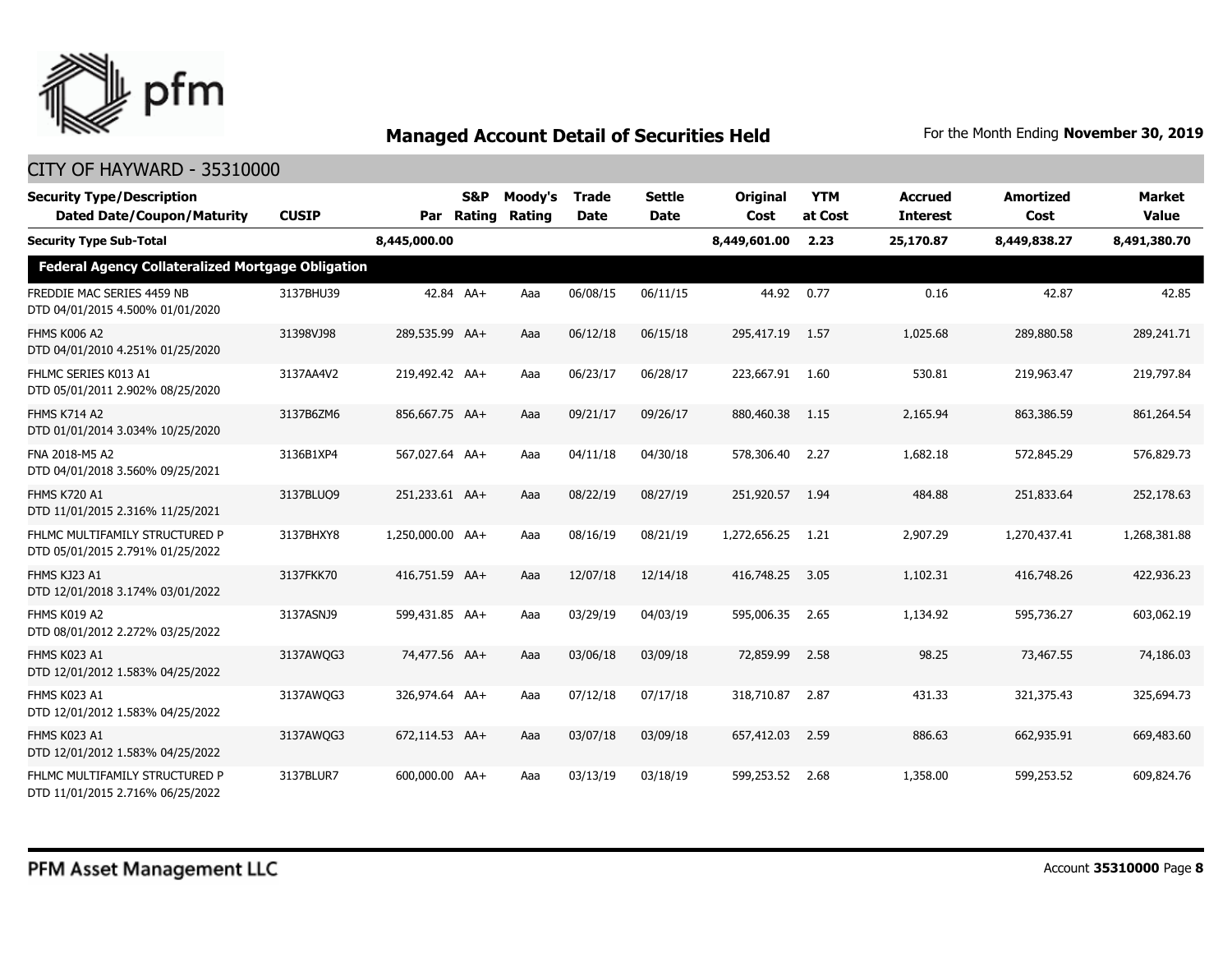

#### CITY OF HAYWARD - 35310000

| <b>Security Type/Description</b><br><b>Dated Date/Coupon/Maturity</b> | <b>CUSIP</b> |                  | <b>S&amp;P</b><br>Par Rating | Moody's<br>Rating | <b>Trade</b><br><b>Date</b> | Settle<br>Date | <b>Original</b><br>Cost | <b>YTM</b><br>at Cost | <b>Accrued</b><br><b>Interest</b> | <b>Amortized</b><br>Cost | <b>Market</b><br><b>Value</b> |
|-----------------------------------------------------------------------|--------------|------------------|------------------------------|-------------------|-----------------------------|----------------|-------------------------|-----------------------|-----------------------------------|--------------------------|-------------------------------|
| <b>Federal Agency Collateralized Mortgage Obligation</b>              |              |                  |                              |                   |                             |                |                         |                       |                                   |                          |                               |
| FHLMC MULTIFAMILY STRUCTURED P<br>DTD 12/01/2012 2.355% 07/25/2022    | 3137AVXN2    | 570,000.00 AA+   |                              | Aaa               | 06/12/19                    | 06/17/19       | 572,092.97              | 2.03                  | 1,118.63                          | 571,713.65               | 575,695.84                    |
| FHLMC MULTIFAMILY STRUCTURED P<br>DTD 12/01/2012 2.355% 07/25/2022    | 3137AVXN2    | 1,227,386.00 AA+ |                              | Aaa               | 03/28/19                    | 04/02/19       | 1,222,591.52            | 2.49                  | 2,408.75                          | 1,223,133.35             | 1,239,650.90                  |
| FHLMC MULTIFAMILY STRUCTURED P<br>DTD 12/01/2012 2.307% 08/25/2022    | 3137AWOH1    | 1,250,000.00 AA+ |                              | Aaa               | 09/04/19                    | 09/09/19       | 1,268,457.03            | 1.25                  | 2,403.13                          | 1,267,098.85             | 1,261,579.88                  |
| FHLMC MULTIFAMILY STRUCTURED P<br>DTD 05/01/2013 2.510% 11/25/2022    | 3137B1BS0    | 1,065,000.00 AA+ |                              | Aaa               | 06/12/19                    | 06/17/19       | 1,074,318.75            | 1.92                  | 2,227.63                          | 1,073,038.26             | 1,082,773.04                  |
| <b>FANNIEMAE-ACES</b><br>DTD 02/01/2013 2.509% 11/25/2022             | 3136ACGJ4    | 1,189,901.65 AA+ |                              | Aaa               | 06/24/19                    | 06/27/19       | 1,204,589.50            | 1.70                  | 2,487.42                          | 1,202,889.66             | 1,207,340.97                  |
| FNA 2013-M7 A2<br>DTD 05/01/2013 2.280% 12/25/2022                    | 3136AEGO4    | 387,185.93 AA+   |                              | Aaa               | 09/11/19                    | 09/16/19       | 389,598.48              | 1.82                  | 735.65                            | 389,451.34               | 389,961.55                    |
| FNA 2013-M7 A2<br>DTD 05/01/2013 2.280% 12/25/2022                    | 3136AEGO4    | 512,938.62 AA+   |                              | Aaa               | 09/04/19                    | 09/09/19       | 519,658.63              | 1.42                  | 974.58                            | 519,208.50               | 516,615.72                    |
| FHMS J22F A1<br>DTD 11/01/2018 3.454% 05/25/2023                      | 3137FJYA1    | 703,259.94 AA+   |                              | Aaa               | 11/07/18                    | 11/19/18       | 703,240.96              | 3.28                  | 2,024.22                          | 703,240.95               | 722,845,73                    |
| FHMS KP05 A<br>DTD 12/01/2018 3.203% 07/01/2023                       | 3137FKK39    | 384,155.46 AA+   |                              | Aaa               | 12/07/18                    | 12/17/18       | 384,154.29              | 3.11                  | 1,025.37                          | 384,154.31               | 393,013.05                    |
| FHMS KJ27 A1<br>DTD 11/01/2019 2.092% 07/25/2024                      | 3137FQ3V3    | 630,000.00 AA+   |                              | Aaa               | 11/20/19                    | 11/26/19       | 629,984.88              | 2.03                  | 1,098.30                          | 629,995.79               | 629,001.95                    |
| <b>Security Type Sub-Total</b>                                        |              | 14,043,578.02    |                              |                   |                             |                | 14,131,151.64           | 2.03                  | 30,312.06                         | 14,101,831.45            | 14,191,403.35                 |
| <b>Federal Agency Bond / Note</b>                                     |              |                  |                              |                   |                             |                |                         |                       |                                   |                          |                               |
| <b>FANNIE MAE NOTES</b><br>DTD 06/25/2018 2.750% 06/22/2021           | 3135G0U35    | 1,745,000.00 AA+ |                              | Aaa               | 06/22/18                    | 06/25/18       | 1,744,598.65            | 2.76                  | 21,194.48                         | 1,744,785.47             | 1,774,138.01                  |
| FEDERAL HOME LOAN BANKS NOTES<br>DTD 10/12/2018 3.000% 10/12/2021     | 3130AF5B9    | 2,425,000.00 AA+ |                              | Aaa               | 11/02/18                    | 11/06/18       | 2,423,593.50            | 3.02                  | 9,902.08                          | 2,424,112.67             | 2,485,210.33                  |
| <b>FANNIE MAE NOTES</b><br>DTD 01/11/2019 2.625% 01/11/2022           | 3135G0U92    | 1,200,000.00 AA+ |                              | Aaa               | 01/29/19                    | 01/31/19       | 1,200,312.00            | 2.62                  | 12,250.00                         | 1,200,233.35             | 1,223,990.40                  |

PFM Asset Management LLC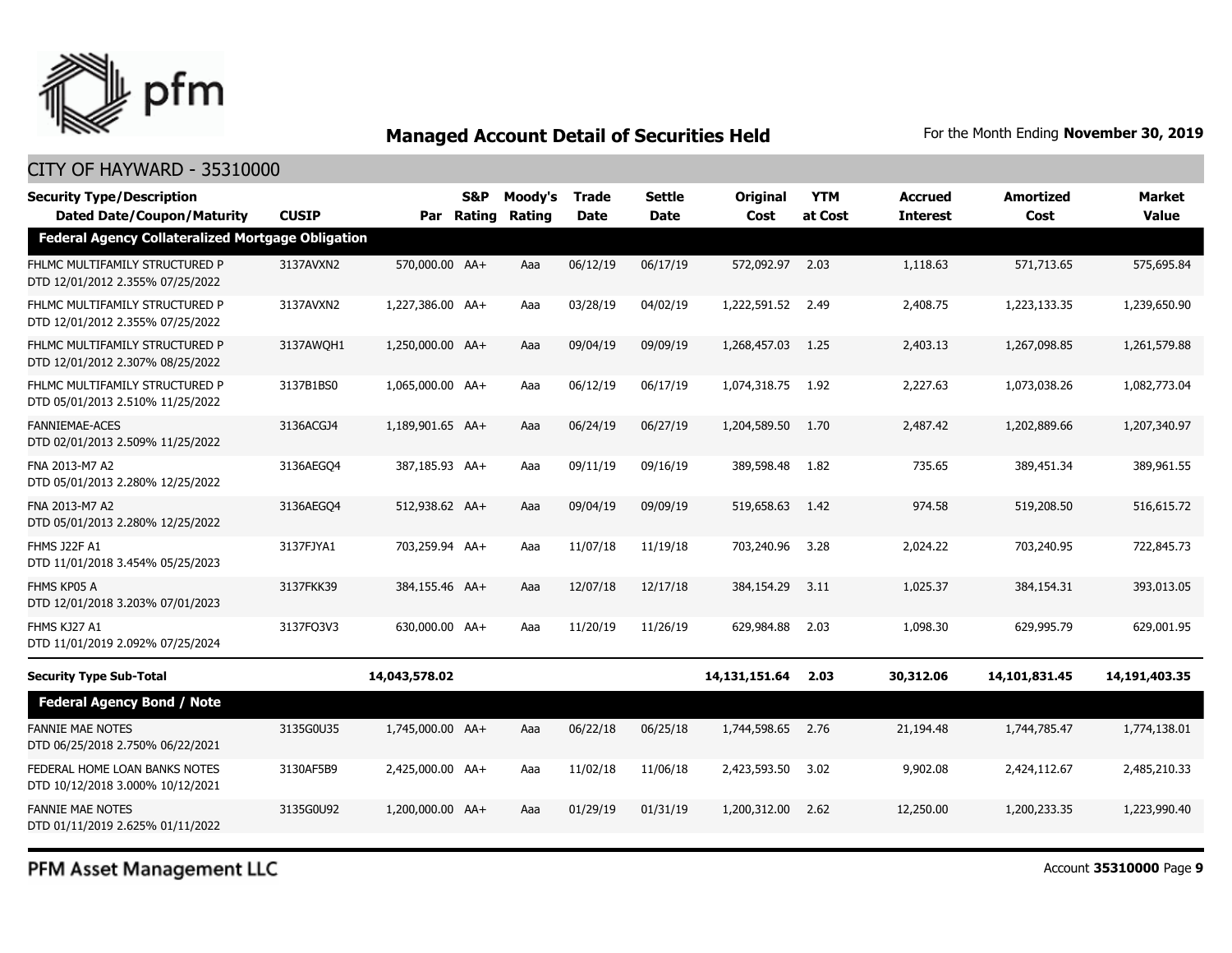

| <b>Security Type/Description</b><br><b>Dated Date/Coupon/Maturity</b>                  | <b>CUSIP</b> | Par              | <b>S&amp;P</b><br>Rating | Moody's<br>Rating | <b>Trade</b><br><b>Date</b> | <b>Settle</b><br><b>Date</b> | <b>Original</b><br>Cost | <b>YTM</b><br>at Cost | <b>Accrued</b><br><b>Interest</b> | <b>Amortized</b><br>Cost | <b>Market</b><br><b>Value</b> |
|----------------------------------------------------------------------------------------|--------------|------------------|--------------------------|-------------------|-----------------------------|------------------------------|-------------------------|-----------------------|-----------------------------------|--------------------------|-------------------------------|
| <b>Federal Agency Bond / Note</b>                                                      |              |                  |                          |                   |                             |                              |                         |                       |                                   |                          |                               |
| <b>FANNIE MAE NOTES</b><br>DTD 01/11/2019 2.625% 01/11/2022                            | 3135G0U92    | 1,650,000.00 AA+ |                          | Aaa               | 01/09/19                    | 01/11/19                     | 1,648,812.00            | 2.65                  | 16,843.75                         | 1,649,154.49             | 1,682,986.80                  |
| FEDERAL HOME LOAN BANK<br>DTD 06/01/2012 2.125% 06/10/2022                             | 313379069    | 2,475,000.00 AA+ |                          | Aaa               | 06/13/19                    | 06/14/19                     | 2,492,399.25            | 1.88                  | 24,982.03                         | 2,489,763.77             | 2,502,880.88                  |
| <b>FANNIE MAE NOTES</b><br>DTD 09/06/2019 1.375% 09/06/2022                            | 3135G0W33    | 1,250,000.00 AA+ |                          | Aaa               | 09/05/19                    | 09/06/19                     | 1,245,650.00            | 1.49                  | 4,058.16                          | 1,245,986.03             | 1,241,216.25                  |
| <b>Security Type Sub-Total</b>                                                         |              | 10,745,000.00    |                          |                   |                             |                              | 10,755,365.40           | 2.44                  | 89,230.50                         | 10,754,035.78            | 10,910,422.67                 |
| <b>Corporate Note</b>                                                                  |              |                  |                          |                   |                             |                              |                         |                       |                                   |                          |                               |
| AMERICAN EXPRESS CO CORP NOTES<br>DTD 02/22/2019 3.000% 02/22/2021                     | 025816CB3    | 400,000.00 BBB+  |                          | A <sub>3</sub>    | 02/19/19                    | 02/22/19                     | 399,600.00              | 3.05                  | 3,300.00                          | 399,752.32               | 405,026.40                    |
| JOHN DEERE CAPITAL CORP NOTES<br>DTD 03/13/2018 2.875% 03/12/2021                      | 24422EUD9    | 300,000.00       | A                        | A2                | 03/08/18                    | 03/13/18                     | 299,796.00              | 2.90                  | 1,892.71                          | 299,910.67               | 303,671.70                    |
| NATIONAL RURAL UTIL COOP NOTE<br>DTD 02/26/2018 2.900% 03/15/2021                      | 63743HER9    | 250,000.00       | A                        | A <sub>2</sub>    | 02/21/18                    | 02/26/18                     | 249,722.50              | 2.94                  | 1,530.56                          | 249,878.82               | 252,841.00                    |
| TOYOTA MOTOR CREDIT CORP NOTES<br>DTD 04/13/2018 2.950% 04/13/2021                     | 89236TEU5    | 365,000.00 AA-   |                          | Aa3               | 04/10/18                    | 04/13/18                     | 364,854.00              | 2.96                  | 1,435.67                          | 364,931.92               | 370,634.87                    |
| MORGAN STANLEY CORP NOTES<br>DTD 04/21/2016 2.500% 04/21/2021                          | 61746BEA0    | 300,000.00 BBB+  |                          | A <sub>3</sub>    | 02/13/18                    | 02/15/18                     | 294,960.00              | 3.06                  | 833.33                            | 297,745.08               | 301,850.40                    |
| <b>CHARLES SCHWAB CORP NOTES</b><br>DTD 05/22/2018 3.250% 05/21/2021                   | 808513AW5    | 235,000.00       | A                        | A <sub>2</sub>    | 05/17/18                    | 05/22/18                     | 234,992.95              | 3.25                  | 212.15                            | 234,996.37               | 239,214.26                    |
| PACCAR FINANCIAL CORP BONDS<br>DTD 08/09/2018 3.150% 08/09/2021                        | 69371RP42    | 295,000.00 A+    |                          | A1                | 08/06/18                    | 08/09/18                     | 294,908.55              | 3.16                  | 2,891.00                          | 294,947.49               | 301,028.03                    |
| CATERPILLAR FINANCIAL SERVICES CORP<br><b>CORP</b><br>DTD 09/07/2018 3.150% 09/07/2021 | 1491302N8    | 325,000.00       | A                        | A <sub>3</sub>    | 09/04/18                    | 09/07/18                     | 324,749.75              | 3.18                  | 2,388.75                          | 324,849.86               | 331,917.63                    |
| <b>3M COMPANY</b><br>DTD 09/14/2018 3.000% 09/14/2021                                  | 88579YBA8    | 145,000.00 AA-   |                          | A1                | 09/11/18                    | 09/14/18                     | 144,702.75              | 3.07                  | 930.42                            | 144,819.85               | 147,798.50                    |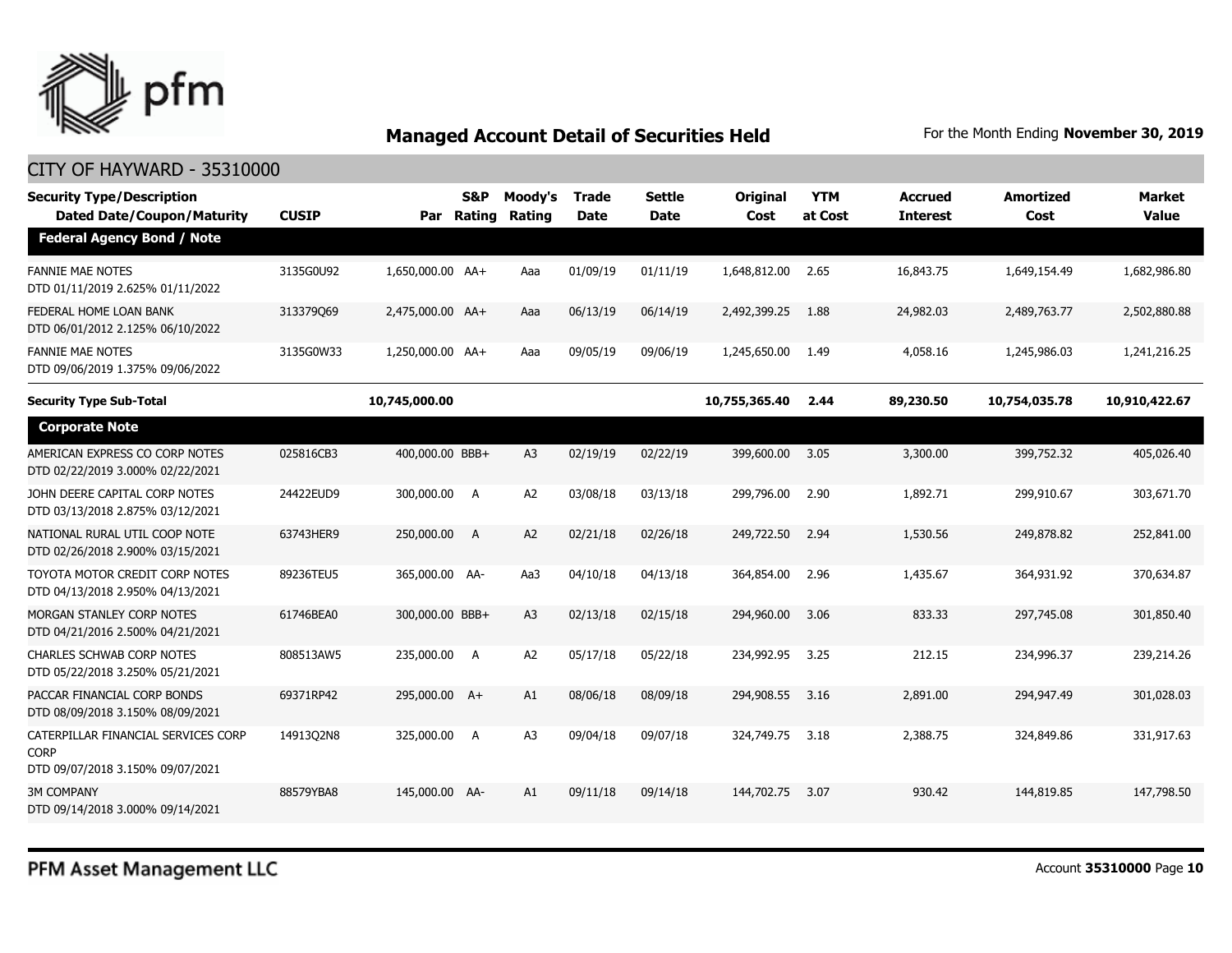

| <b>Security Type/Description</b><br><b>Dated Date/Coupon/Maturity</b>                 | <b>CUSIP</b> |                 | <b>S&amp;P</b><br>Par Rating | Moody's<br>Rating | <b>Trade</b><br><b>Date</b> | <b>Settle</b><br><b>Date</b> | <b>Original</b><br>Cost | <b>YTM</b><br>at Cost | <b>Accrued</b><br><b>Interest</b> | <b>Amortized</b><br>Cost | <b>Market</b><br><b>Value</b> |
|---------------------------------------------------------------------------------------|--------------|-----------------|------------------------------|-------------------|-----------------------------|------------------------------|-------------------------|-----------------------|-----------------------------------|--------------------------|-------------------------------|
| <b>Corporate Note</b>                                                                 |              |                 |                              |                   |                             |                              |                         |                       |                                   |                          |                               |
| BANK OF AMERICA CORP (CALLABLE)<br>DTD 09/18/2017 2.328% 10/01/2021                   | 06051GGS2    | 200,000.00 A-   |                              | A <sub>2</sub>    | 11/27/17                    | 11/29/17                     | 199,026.00              | 2.46                  | 776.00                            | 199,525.12               | 200,441.00                    |
| BANK OF AMERICA CORP (CALLABLE)<br>DTD 09/18/2017 2.328% 10/01/2021                   | 06051GGS2    | 390,000.00 A-   |                              | A <sub>2</sub>    | 09/13/17                    | 09/18/17                     | 390,000.00              | 2.33                  | 1,513.20                          | 390,000.00               | 390,859.95                    |
| AMERICAN EXPRESS CREDIT CORP NOTES<br>DTD 11/06/2018 3.700% 11/05/2021                | 025816BY4    | 200,000.00 BBB+ |                              | A3                | 11/01/18                    | 11/06/18                     | 199,956.00              | 3.71                  | 534.44                            | 199,971.03               | 206,245.80                    |
| ABBOTT LABORATORIES CORP NOTES<br>DTD 11/22/2016 2.900% 11/30/2021                    | 002824BD1    | 300,000.00 A-   |                              | A3                | 05/10/19                    | 05/14/19                     | 301,683.00              | 2.67                  | 24.17                             | 301,332.41               | 305,416.80                    |
| CITIGROUP INC CORP (CALLABLE) NOTE<br>DTD 12/08/2016 2.900% 12/08/2021                | 172967LC3    | 300,000.00 BBB+ |                              | A3                | 01/15/19                    | 01/17/19                     | 294,543.00              | 3.57                  | 4,180.83                          | 296,135.58               | 304,509.30                    |
| SUNTRUST BANKS INC CORP NOTES<br>(CALLABLE)<br>DTD 12/01/2016 2.700% 01/27/2022       | 867914BM4    | 300,000.00 BBB+ |                              | Baa1              | 05/14/19                    | 05/16/19                     | 299,502.00              | 2.76                  | 2,790.00                          | 299,604.55               | 303,300.00                    |
| HOME DEPOT INC<br>DTD 12/06/2018 3.250% 03/01/2022                                    | 437076BV3    | 175,000.00 A    |                              | A <sub>2</sub>    | 11/27/18                    | 12/06/18                     | 174,520.50              | 3.34                  | 1,421.88                          | 174,657,24               | 180,439.53                    |
| US BANCORP (CALLABLE) NOTE<br>DTD 03/02/2012 3.000% 03/15/2022                        | 91159HHC7    | 600,000.00 A+   |                              | A1                | 06/14/19                    | 06/18/19                     | 610,590.00              | 2.33                  | 3,800.00                          | 608,840.89               | 614,277.00                    |
| GOLDMAN SACHS GROUP INC (CALLABLE)<br><b>NOTE</b><br>DTD 01/26/2017 3.000% 04/26/2022 | 38141GWC4    | 600,000.00 BBB+ |                              | A3                | 02/13/19                    | 02/15/19                     | 593,412.00              | 3.36                  | 1,750.00                          | 594,998.94               | 606,929.40                    |
| <b>IBM CORP</b><br>DTD 05/15/2019 2.850% 05/13/2022                                   | 459200JX0    | 300,000.00      | <b>A</b>                     | A <sub>2</sub>    | 11/01/19                    | 11/05/19                     | 306,726.00              | 1.93                  | 427.50                            | 306,538.18               | 305,738.10                    |
| UNITED PARCEL SERVICE (CALLABLE)<br><b>NOTES</b><br>DTD 05/16/2017 2.350% 05/16/2022  | 911312BC9    | 300,000.00 A    |                              | A <sub>2</sub>    | 06/26/19                    | 06/27/19                     | 301,689.00              | 2.15                  | 293.75                            | 301,440.77               | 303,549.60                    |
| MORGAN STANLEY CORP NOTES<br>DTD 05/19/2017 2.750% 05/19/2022                         | 61744YAH1    | 300,000.00 BBB+ |                              | A3                | 04/05/19                    | 04/09/19                     | 298,011.00              | 2.97                  | 275.00                            | 298,412.50               | 304,201.50                    |
| JPMORGAN CHASE & CO CORP NOTES<br>DTD 06/18/2018 3.514% 06/18/2022                    | 46647PAS5    | 600,000.00 A-   |                              | A <sub>2</sub>    | 06/11/18                    | 06/18/18                     | 600,000.00              | 3.51                  | 9,546.37                          | 600,000.00               | 612,906.60                    |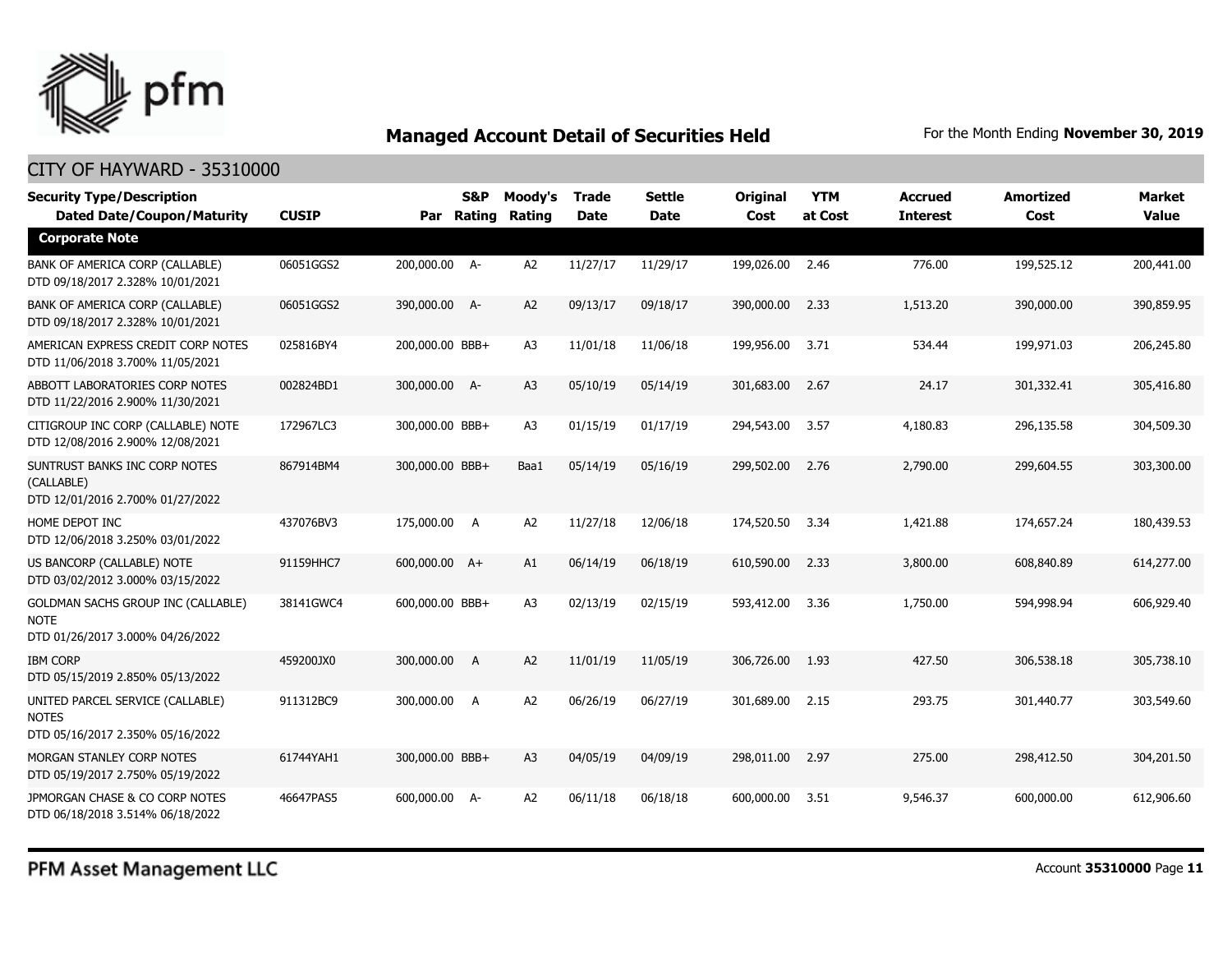

| <b>Security Type/Description</b><br><b>Dated Date/Coupon/Maturity</b>                  | <b>CUSIP</b> |                | <b>S&amp;P</b><br>Par Rating | Moody's<br>Rating | <b>Trade</b><br><b>Date</b> | Settle<br><b>Date</b> | Original<br>Cost | <b>YTM</b><br>at Cost | <b>Accrued</b><br><b>Interest</b> | <b>Amortized</b><br>Cost | <b>Market</b><br><b>Value</b> |
|----------------------------------------------------------------------------------------|--------------|----------------|------------------------------|-------------------|-----------------------------|-----------------------|------------------|-----------------------|-----------------------------------|--------------------------|-------------------------------|
| <b>Corporate Note</b>                                                                  |              |                |                              |                   |                             |                       |                  |                       |                                   |                          |                               |
| AMERICAN HONDA FINANCE<br>DTD 06/27/2019 2.200% 06/27/2022                             | 02665WCY5    | 600,000.00 A   |                              | A2                | 06/24/19                    | 06/27/19              | 599,448.00 2.23  |                       | 5,646.67                          | 599,524.54               | 604,290.00                    |
| BANK OF NY MELLON CORP CORP NOTES<br>DTD 08/23/2019 1.950% 08/23/2022                  | 06406RAK3    | 115,000.00 A   |                              | A1                | 09/03/19                    | 09/05/19              | 115,317.40       | 1.85                  | 610.46                            | 115,292.57               | 115,060.84                    |
| BANK OF NY MELLON CORP CORP NOTES<br>DTD 08/23/2019 1.950% 08/23/2022                  | 06406RAK3    | 185,000.00 A   |                              | A1                | 08/20/19                    | 08/23/19              | 184,940.80       | 1.96                  | 982.04                            | 184,946.04               | 185,097.87                    |
| WALT DISNEY COMPANY/THE<br>DTD 09/06/2019 1.650% 09/01/2022                            | 254687FJ0    | 165,000.00 A   |                              | A <sub>2</sub>    | 09/03/19                    | 09/06/19              | 164,641.95       | 1.72                  | 642.81                            | 164,669.59               | 164,402.04                    |
| CATERPILLAR FINANCIAL SERVICES CORP<br><b>NOTE</b><br>DTD 09/06/2019 1.900% 09/06/2022 | 1491303A5    | 325,000.00     | A                            | A3                | 09/03/19                    | 09/06/19              | 324,548.25       | 1.95                  | 1,457.99                          | 324,582.95               | 325,192.08                    |
| <b>Security Type Sub-Total</b>                                                         |              | 8,570,000.00   |                              |                   |                             |                       | 8,566,841.40     | 2.79                  | 52,087.70                         | 8,572,305.28             | 8,686,840.20                  |
| <b>Certificate of Deposit</b>                                                          |              |                |                              |                   |                             |                       |                  |                       |                                   |                          |                               |
| BANK OF NOVA SCOTIA HOUSTON CD<br>DTD 06/07/2018 3.080% 06/05/2020                     | 06417GU22    | 600,000.00 A-1 |                              | $P-1$             | 06/05/18                    | 06/07/18              | 599,772.00       | 3.10                  | 9.034.67                          | 599,940.04               | 604,529.40                    |
| BANK OF MONTREAL CHICAGO CERT DEPOS<br>DTD 08/03/2018 3.190% 08/03/2020                | 06370REU9    | 600,000.00 A-1 |                              | $P-1$             | 08/01/18                    | 08/03/18              | 600,000,00       | 3.23                  | 6,273.67                          | 600,000,00               | 604,972.80                    |
| SUMITOMO MITSUI BANK NY CERT DEPOS<br>DTD 10/18/2018 3.390% 10/16/2020                 | 86565BPC9    | 600,000.00 A-1 |                              | $P-1$             | 10/16/18                    | 10/18/18              | 599,184.00       | 3.46                  | 2,599.00                          | 599,839.93               | 609,504.00                    |
| MUFG BANK LTD/NY CERT DEPOS<br>DTD 02/28/2019 2.970% 02/26/2021                        | 55379WZT6    | 600,000.00     | $\overline{A}$               | A1                | 02/27/19                    | 02/28/19              | 600,000.00       | 2.99                  | 13,662,00                         | 600,000.00               | 610,123.80                    |
| CREDIT AGRICOLE CIB NY CERT DEPOS<br>DTD 04/04/2019 2.830% 04/02/2021                  | 22535CDU2    | 600,000.00 A+  |                              | Aa3               | 04/03/19                    | 04/04/19              | 600,000,00       | 2.85                  | 11,367.17                         | 600,000,00               | 607,002.60                    |
| ROYAL BANK OF CANADA NY CD<br>DTD 06/08/2018 3.240% 06/07/2021                         | 78012UEE1    | 600,000.00 AA- |                              | Aa2               | 06/07/18                    | 06/08/18              | 600,000.00       | 3.24                  | 9,396.00                          | 600,000.00               | 614,439.00                    |
| NORDEA BANK ABP NEW YORK CERT DEPOS<br>DTD 08/29/2019 1.850% 08/26/2022                | 65558TLL7    | 625,000.00 AA- |                              | Aa3               | 08/27/19                    | 08/29/19              | 625,000.00       | 1.87                  | 3,019.10                          | 625,000.00               | 626,058.13                    |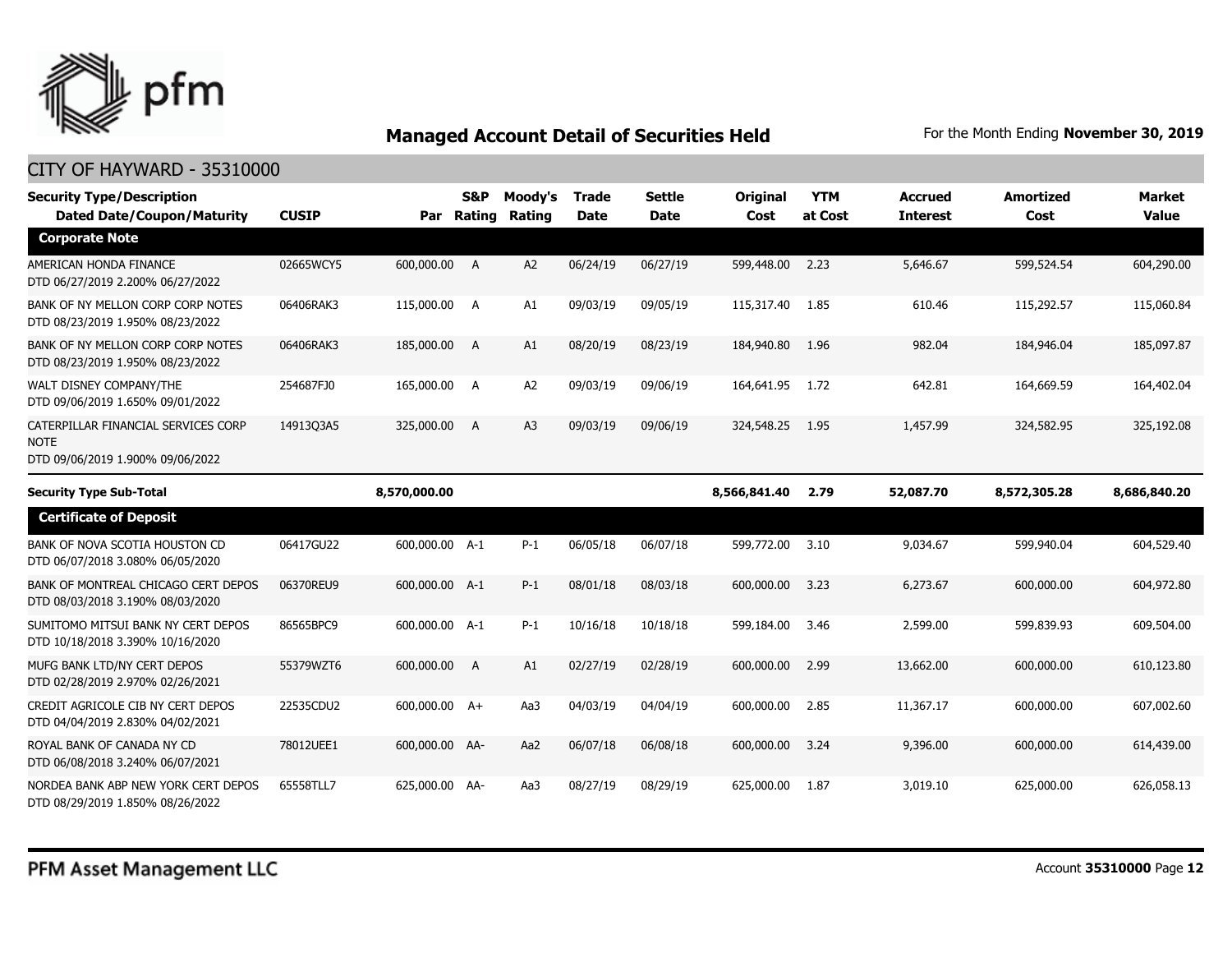

#### CITY OF HAYWARD - 35310000

| <b>Security Type/Description</b><br><b>Dated Date/Coupon/Maturity</b> | <b>CUSIP</b> | Par            | S&P<br>Rating | Moody's<br>Rating | Trade<br>Date | <b>Settle</b><br>Date | Original<br>Cost | <b>YTM</b><br>at Cost | <b>Accrued</b><br><b>Interest</b> | <b>Amortized</b><br>Cost | Market<br><b>Value</b> |
|-----------------------------------------------------------------------|--------------|----------------|---------------|-------------------|---------------|-----------------------|------------------|-----------------------|-----------------------------------|--------------------------|------------------------|
| <b>Certificate of Deposit</b>                                         |              |                |               |                   |               |                       |                  |                       |                                   |                          |                        |
| SKANDINAV ENSKILDA BANK LT CD<br>DTD 09/03/2019 1.860% 08/26/2022     | 83050PDR7    | 625,000.00 A+  |               | Aa2               | 08/29/19      | 09/03/19              | 625,000.00       | 1.88                  | 2,873.96                          | 625,000.00               | 626,227.50             |
| <b>Security Type Sub-Total</b>                                        |              | 4,850,000.00   |               |                   |               |                       | 4,848,956.00     | 2.82                  | 58,225.57                         | 4,849,779.97             | 4,902,857.23           |
| <b>Asset-Backed Security</b>                                          |              |                |               |                   |               |                       |                  |                       |                                   |                          |                        |
| JOHN DEERE ABS 2017-A A3<br>DTD 03/02/2017 1.780% 04/15/2021          | 47787XAC1    | 21,435.02 NR   |               | Aaa               | 02/22/17      | 03/02/17              | 21,431.96 1.79   |                       | 16.96                             | 21,433.83                | 21,426.80              |
| ALLY ABS 2017-1 A3<br>DTD 01/31/2017 1.700% 06/15/2021                | 02007PAC7    | 27,437,49 NR   |               | Aaa               | 01/24/17      | 01/31/17              | 27,435.09        | 1.70                  | 20.73                             | 27,436.73                | 27,417.50              |
| GMALT 2018-3 A3<br>DTD 09/26/2018 3.180% 06/20/2021                   | 36256GAD1    | 170,000.00 AAA |               | Aaa               | 09/18/18      | 09/26/18              | 169,986.57       | 3.19                  | 165.18                            | 169,992.16               | 171,004.58             |
| BMWLT 2018-1 A3<br>DTD 10/17/2018 3.260% 07/20/2021                   | 05586CAC8    | 125,000.00 AAA |               | Aaa               | 10/10/18      | 10/17/18              | 124,982.63       | 3.27                  | 124.51                            | 124,989.48               | 126,302.98             |
| ALLY ABS 2017-2 A3<br>DTD 03/29/2017 1.780% 08/15/2021                | 02007HAC5    | 130,258.99 NR  |               | Aaa               | 03/21/17      | 03/29/17              | 130,243.63       | 1.79                  | 103.05                            | 130,253.52               | 130,196.66             |
| NISSAN AUTO LEASE TRUST<br>DTD 10/24/2018 3.250% 09/15/2021           | 65478BAD3    | 225,000.00 AAA |               | Aaa               | 10/16/18      | 10/24/18              | 224,980.34       | 3.26                  | 325.00                            | 224,987.56               | 227,227.01             |
| FORDL 2018-B A3<br>DTD 09/21/2018 3.190% 12/15/2021                   | 34531LAD2    | 230,000.00 NR  |               | Aaa               | 09/18/18      | 09/21/18              | 229,980.57       | 3.41                  | 326.09                            | 229,987.51               | 231,825.81             |
| GMALT 2019-1 A3<br>DTD 02/21/2019 2.980% 12/20/2021                   | 36256UAD0    | 200,000.00 AAA |               | Aaa               | 02/13/19      | 02/21/19              | 199,968.60       | 2.99                  | 182.11                            | 199,976.88               | 201,829.82             |
| <b>FORDL 2019-A A3</b><br>DTD 02/25/2019 2.900% 05/15/2022            | 34532FAD4    | 245,000.00 AAA |               | Aaa               | 02/20/19      | 02/25/19              | 244,980.84       | 2.90                  | 315.78                            | 244,985.58               | 247,310.35             |
| <b>VWALT 2019-A A3</b><br>DTD 10/04/2019 1.990% 11/21/2022            | 92867XAD8    | 300,000.00 AAA |               | <b>NR</b>         | 10/01/19      | 10/04/19              | 299,995.26       | 1.99                  | 182.42                            | 299,995.65               | 299,789.31             |
| <b>HART 2018-B A3</b><br>DTD 12/12/2018 3.200% 12/15/2022             | 44933AAC1    | 150,000.00 AAA |               | Aaa               | 12/04/18      | 12/12/18              | 149,998.20       | 3.48                  | 213.33                            | 149,998.66               | 152,330.88             |
| HAROT 2019-1 A3<br>DTD 02/27/2019 2.830% 03/20/2023                   | 43814WAC9    | 170,000.00 AAA |               | <b>NR</b>         | 02/19/19      | 02/27/19              | 169,995.44       | 2.83                  | 173.73                            | 169,996.33               | 172,704.09             |

PFM Asset Management LLC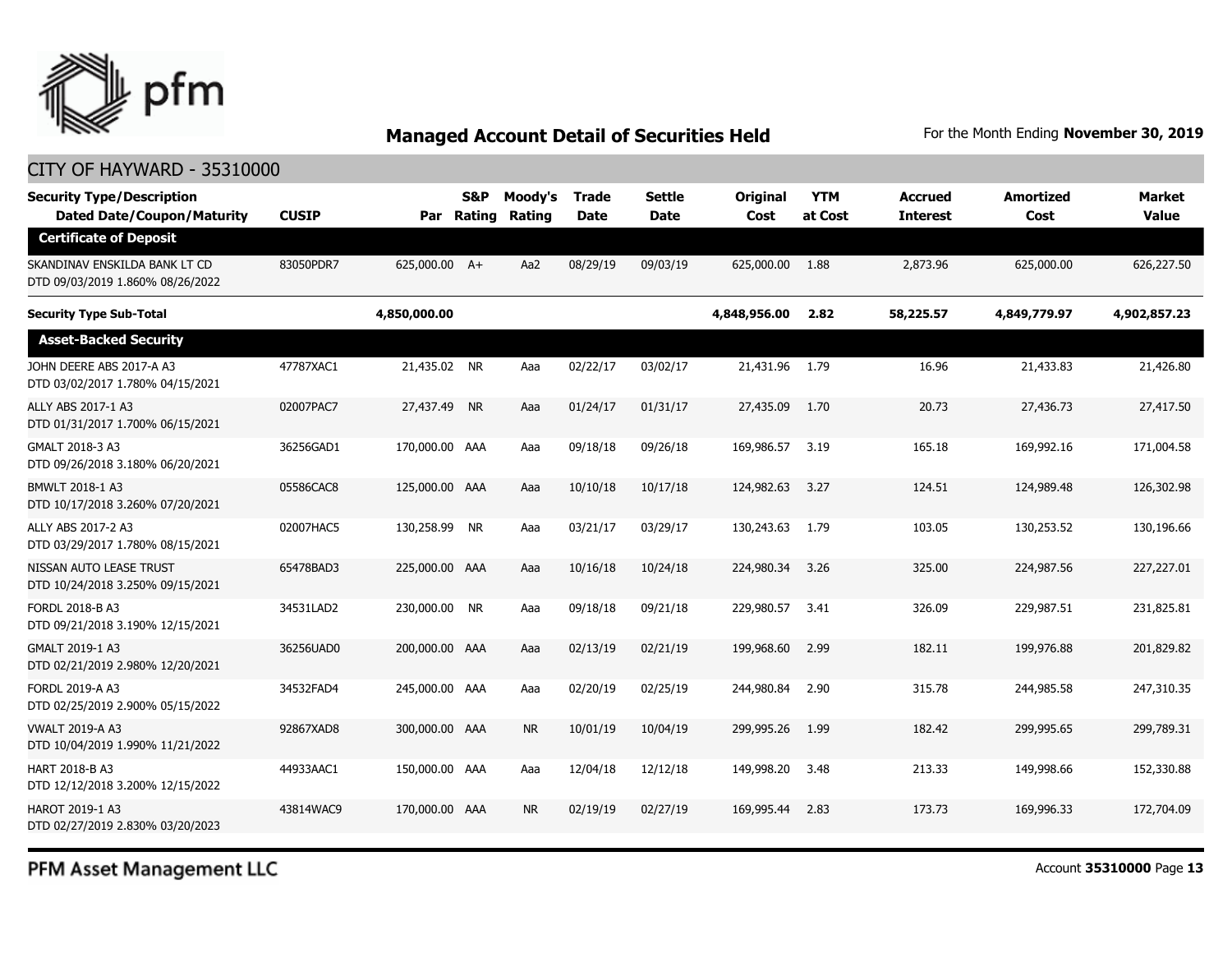

| <b>Security Type/Description</b><br><b>Dated Date/Coupon/Maturity</b> | <b>CUSIP</b> |                  | <b>S&amp;P</b> | Moody's<br>Par Rating Rating | <b>Trade</b><br><b>Date</b> | <b>Settle</b><br><b>Date</b> | Original<br>Cost       | <b>YTM</b><br>at Cost | <b>Accrued</b><br><b>Interest</b> | <b>Amortized</b><br>Cost | <b>Market</b><br><b>Value</b> |
|-----------------------------------------------------------------------|--------------|------------------|----------------|------------------------------|-----------------------------|------------------------------|------------------------|-----------------------|-----------------------------------|--------------------------|-------------------------------|
| <b>Asset-Backed Security</b>                                          |              |                  |                |                              |                             |                              |                        |                       |                                   |                          |                               |
| FORD CREDIT AUTO OWNER TRUST<br>DTD 10/23/2018 3.240% 04/15/2023      | 34532TAD4    | 200,000.00 NR    |                | Aaa                          | 10/16/18                    | 10/23/18                     | 199,965.80             | 3.34                  | 288.00                            | 199,973.92               | 203,634.44                    |
| NAROT 2018-C A3<br>DTD 12/12/2018 3.220% 06/15/2023                   | 65478NAD7    | 200,000.00 AAA   |                | Aaa                          | 12/04/18                    | 12/12/18                     | 199,961.68             | 3.53                  | 286.22                            | 199,969.71               | 203,832.24                    |
| HYUNDAI AUTO RECEIVABLES TRUST<br>DTD 04/10/2019 2.660% 06/15/2023    | 44932NAD2    | 250,000.00 AAA   |                | <b>NR</b>                    | 04/03/19                    | 04/10/19                     | 249,967.10             | 2.67                  | 295.56                            | 249,972.13               | 253,012.95                    |
| CARMAX AUTO OWNER TRUST<br>DTD 07/25/2018 3.130% 06/15/2023           | 14313FAD1    | 285,000.00 AAA   |                | <b>NR</b>                    | 07/18/18                    | 07/25/18                     | 284,961.15             | 3.36                  | 396.47                            | 284,971.51               | 289,139.91                    |
| CARMAX AUTO OWNER TRUST<br>DTD 10/24/2018 3.360% 09/15/2023           | 14315EAC4    | 225,000.00 AAA   |                | <b>NR</b>                    | 10/17/18                    | 10/24/18                     | 224,997.93             | 3.36                  | 336.00                            | 224,998.52               | 229,660.29                    |
| COPAR 2019-1 A3<br>DTD 05/30/2019 2.510% 11/15/2023                   | 14042WAC4    | 175,000.00 AAA   |                | Aaa                          | 05/21/19                    | 05/30/19                     | 174,964.55             | 2.52                  | 195.22                            | 174,968.21               | 176,824.39                    |
| FIFTH THIRD AUTO TRUST<br>DTD 05/08/2019 2.640% 12/15/2023            | 31680YAD9    | 215,000.00 AAA   |                | Aaa                          | 04/30/19                    | 05/08/19                     | 214,952.74             | 2.72                  | 252.27                            | 214,958.57               | 217,776.04                    |
| <b>HDMOT 2019-A A3</b><br>DTD 06/26/2019 2.340% 02/15/2024            | 41284WAC4    | 300,000.00 NR    |                | Aaa                          | 06/19/19                    | 06/26/19                     | 299,976.78             | 2.95                  | 312.00                            | 299,978.85               | 301,303.50                    |
| GMCAR 2019-2 A3<br>DTD 04/17/2019 2.650% 02/16/2024                   | 36257FAD2    | 345,000.00 AAA   |                | Aaa                          | 04/09/19                    | 04/17/19                     | 344,971.92             | 3.13                  | 380.94                            | 344,975.42               | 348,371.13                    |
| COMET 2019-A2 A2<br>DTD 09/05/2019 1.720% 08/15/2024                  | 14041NFU0    | 600,000.00 AAA   |                | <b>NR</b>                    | 08/28/19                    | 09/05/19                     | 599,848.92             | 1.73                  | 458.67                            | 599,856.89               | 597,951.60                    |
| <b>Security Type Sub-Total</b>                                        |              | 4,789,131.50     |                |                              |                             |                              | 4,788,547.70           | 2.82                  | 5,350.24                          | 4,788,657.62             | 4,830,872.28                  |
| <b>Managed Account Sub-Total</b>                                      |              | 124,337,709.52   |                |                              |                             |                              | 123,967,508.68         | 2.31                  | 643,675.75                        | 124,172,149.65           | 125,393,040.90                |
| <b>Securities Sub-Total</b>                                           |              | \$124,337,709.52 |                |                              |                             |                              | \$123,967,508.68 2.31% |                       | \$643,675.75                      | \$124,172,149.65         | \$125,393,040.90              |
| <b>Accrued Interest</b>                                               |              |                  |                |                              |                             |                              |                        |                       |                                   |                          | \$643,675.75                  |
| <b>Total Investments</b>                                              |              |                  |                |                              |                             |                              |                        |                       |                                   |                          | \$126,036,716.65              |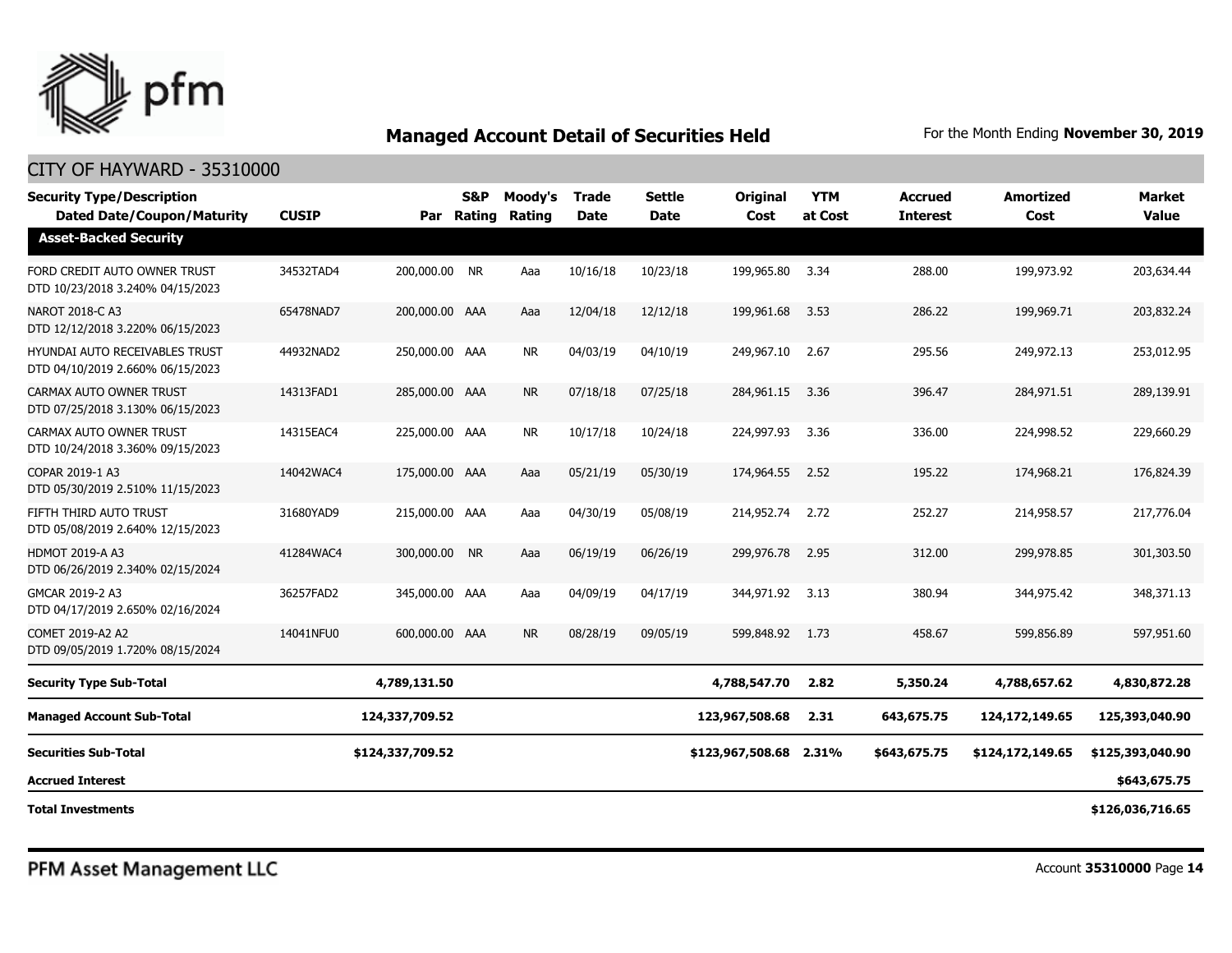

### CITY OF HAYWARD - 35310000

Bolded items are forward settling trades.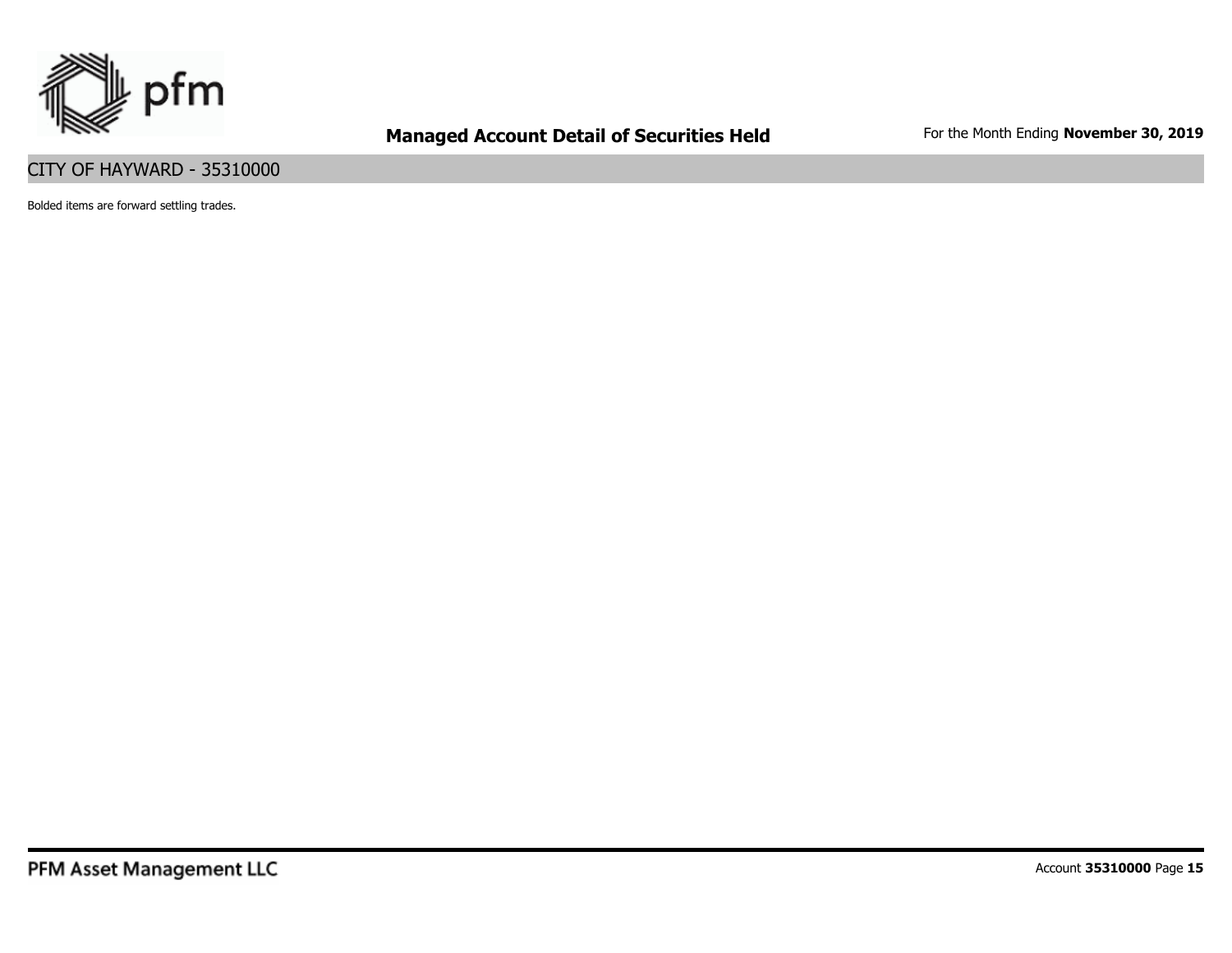

#### CITY OF HAYWARD - 35310000

| <b>Security Type/Description</b><br><b>Dated Date/Coupon/Maturity</b> | <b>CUSIP</b> | Par                   | <b>Broker</b>       | <b>Next Call</b><br><b>Date</b> | <b>Market</b><br><b>Price</b> | Market<br><b>Value</b> | Unreal G/L<br><b>On Cost</b> | Unreal G/L<br><b>Amort Cost</b> | <b>Effective</b><br><b>Duration</b> | <b>Duration YTM</b><br>to Worst at Mkt |      |
|-----------------------------------------------------------------------|--------------|-----------------------|---------------------|---------------------------------|-------------------------------|------------------------|------------------------------|---------------------------------|-------------------------------------|----------------------------------------|------|
| <b>U.S. Treasury Bond / Note</b>                                      |              |                       |                     |                                 |                               |                        |                              |                                 |                                     |                                        |      |
| <b>US TREASURY NOTES</b><br>DTD 12/31/2015 1.750% 12/31/2020          | 912828N48    | 4,000,000.00 GOLDMAN  |                     |                                 | 100.04                        | 4,001,408.00           | 20,470.50                    | 8,240.08                        | 1.06                                | 1.06                                   | 1.72 |
| <b>US TREASURY NOTES</b><br>DTD 01/31/2016 1.375% 01/31/2021          | 912828N89    |                       | 400,000.00 MORGAN S |                                 | 99.63                         | 398,500.00             | 9,781.25                     | 2,983.60                        | 1.15                                | 1.15                                   | 1.70 |
| US TREASURY NOTES<br>DTD 01/31/2016 1.375% 01/31/2021                 | 912828N89    | 450,000.00 CITIGRP    |                     |                                 | 99.63                         | 448,312.50             | 7,259.77                     | 1,749.03                        | 1.15                                | 1.15                                   | 1.70 |
| <b>US TREASURY NOTES</b><br>DTD 01/31/2016 1.375% 01/31/2021          | 912828N89    | 3,500,000.00 MORGAN S |                     |                                 | 99.63                         | 3,486,875.00           | 56,875.00                    | 13,925.52                       | 1.15                                | 1.15                                   | 1.70 |
| <b>US TREASURY NOTES</b><br>DTD 02/29/2016 1.125% 02/28/2021          | 912828P87    |                       | 625,000.00 MORGAN S |                                 | 99.29                         | 620,581.25             | 18,261.91                    | 5,030.95                        | 1.23                                | 1.23                                   | 1.70 |
| <b>US TREASURY NOTES</b><br>DTD 02/29/2016 1.125% 02/28/2021          | 912828P87    | 3,100,000.00 MORGAN_S |                     |                                 | 99.29                         | 3,078,083.00           | 94,454.09                    | 26,932.18                       | 1.23                                | 1.23                                   | 1.70 |
| <b>US TREASURY NOTES</b><br>DTD 05/15/2018 2.625% 05/15/2021          | 9128284P2    | 2,350,000.00 MORGAN S |                     |                                 | 101.34                        | 2,381,579.30           | 26,622.27                    | 28,251.72                       | 1.43                                | 1.43                                   | 1.69 |
| <b>US TREASURY NOTES</b><br>DTD 05/15/2018 2.625% 05/15/2021          | 9128284P2    | 4,200,000.00 CITIGRP  |                     |                                 | 101.34                        | 4,256,439.60           | 40,197.41                    | 45,806.38                       | 1.43                                | 1.43                                   | 1.69 |
| <b>US TREASURY NOTES</b><br>DTD 06/02/2014 2.000% 05/31/2021          | 912828WN6    | 3,225,000.00 JPM CHAS |                     |                                 | 100.46                        | 3,239,989.80           | 72,309.14                    | 44,307.73                       | 1.47                                | 1.47                                   | 1.68 |
| <b>US TREASURY NOTES</b><br>DTD 06/30/2014 2.125% 06/30/2021          | 912828WR7    | 1,500,000.00 MERRILL  |                     |                                 | 100.71                        | 1,510,663.50           | 33,632.25                    | 23,058.46                       | 1.54                                | 1.54                                   | 1.67 |
| <b>US TREASURY NOTES</b><br>DTD 08/15/2018 2.750% 08/15/2021          | 9128284W7    | 1,575,000.00 MERRILL  |                     |                                 | 101.80                        | 1,603,362.60           | 27,070.61                    | 27,590.50                       | 1.66                                | 1.66                                   | 1.68 |
| <b>US TREASURY NOTES</b><br>DTD 08/15/2018 2.750% 08/15/2021          | 9128284W7    | 1,725,000.00 NOMURA   |                     |                                 | 101.80                        | 1,756,063.80           | 38,408.53                    | 35,467.74                       | 1.66                                | 1.66                                   | 1.68 |
| <b>US TREASURY NOTES</b><br>DTD 08/15/2011 2.125% 08/15/2021          | 912828RC6    | 4,400,000.00 NOMURA   |                     |                                 | 100.78                        | 4,434,201.20           | (22,689.43)                  | (17, 941.75)                    | 1.66                                | 1.66                                   | 1.66 |
| <b>US TREASURY NOTES</b><br>DTD 10/31/2016 1.250% 10/31/2021          | 912828T67    | 3,250,000.00 JPM_CHAS |                     |                                 | 99.25                         | 3,225,498.25           | (5,839.64)                   | (6, 527.79)                     | 1.88                                | 1.88                                   | 1.65 |
| <b>US TREASURY NOTES</b><br>DTD 10/31/2016 1.250% 10/31/2021          | 912828T67    | 4,150,000.00 MORGAN S |                     |                                 | 99.25                         | 4,118,713.15           | 3,728.77                     | 2,810.71                        | 1.88                                | 1.88                                   | 1.65 |
| <b>US TREASURY NOTES</b><br>DTD 01/15/2019 2.500% 01/15/2022          | 9128285V8    | 1,500,000.00 JPM_CHAS |                     |                                 | 101.81                        | 1,527,187.50           | 24,199.22                    | 24,988.77                       | 2.05                                | 2.05                                   | 1.63 |
| <b>US TREASURY NOTES</b><br>DTD 01/15/2019 2.500% 01/15/2022          | 9128285V8    | 6,000,000.00 MORGAN S |                     |                                 | 101.81                        | 6,108,750.00           | 117,421.87                   | 115,012.44                      | 2.05                                | 2.05                                   | 1.63 |

PFM Asset Management LLC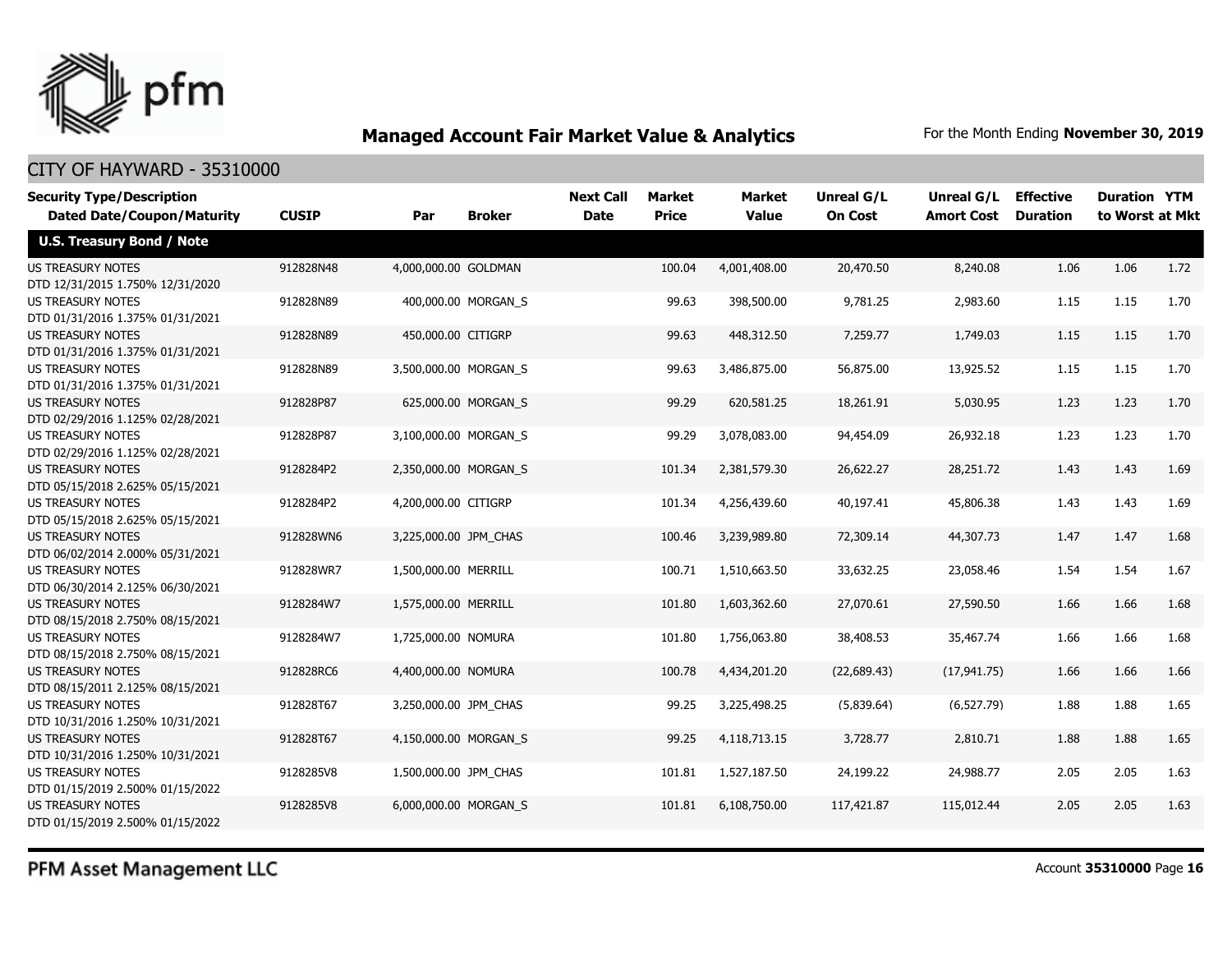

| <b>Security Type/Description</b><br><b>Dated Date/Coupon/Maturity</b>              | <b>CUSIP</b> | Par                   | <b>Broker</b> | <b>Next Call</b><br><b>Date</b> | <b>Market</b><br>Price | <b>Market</b><br><b>Value</b> | Unreal G/L<br><b>On Cost</b> | Unreal G/L<br><b>Amort Cost</b> | <b>Effective</b><br><b>Duration</b> | <b>Duration YTM</b><br>to Worst at Mkt |      |
|------------------------------------------------------------------------------------|--------------|-----------------------|---------------|---------------------------------|------------------------|-------------------------------|------------------------------|---------------------------------|-------------------------------------|----------------------------------------|------|
| <b>U.S. Treasury Bond / Note</b>                                                   |              |                       |               |                                 |                        |                               |                              |                                 |                                     |                                        |      |
| <b>US TREASURY NOTES</b><br>DTD 01/31/2017 1.875% 01/31/2022                       | 912828V72    | 8,750,000.00 CITIGRP  |               |                                 | 100.52                 | 8,795,115,00                  | 204,392.34                   | 159,023.99                      | 2.11                                | 2.11                                   | 1.63 |
| <b>US TREASURY NOTES</b><br>DTD 02/15/2019 2.500% 02/15/2022                       | 9128286C9    | 2,350,000.00 MORGAN_S |               |                                 | 101.88                 | 2,394,154.15                  | 46,724.46                    | 46,081.27                       | 2.13                                | 2.13                                   | 1.63 |
| <b>US TREASURY NOTES</b><br>DTD 02/15/2019 2.500% 02/15/2022                       | 9128286C9    | 2,500,000.00 TD       |               |                                 | 101.88                 | 2,546,972.50                  | 32,421.72                    | 35,679.17                       | 2.13                                | 2.13                                   | 1.63 |
| <b>US TREASURY NOTES</b><br>DTD 07/31/2017 1.875% 07/31/2022                       | 9128282P4    | 1,600,000.00 NOMURA   |               |                                 | 100.70                 | 1,611,124.80                  | 5,687.30                     | 6,391.02                        | 2.58                                | 2.58                                   | 1.61 |
| <b>US TREASURY NOTES</b><br>DTD 07/31/2017 1.875% 07/31/2022                       | 9128282P4    | 4,400,000.00 GOLDMAN  |               |                                 | 100.70                 | 4,430,593.20                  | 26,983.82                    | 27,495.78                       | 2.58                                | 2.58                                   | 1.61 |
| <b>US TREASURY NOTES</b><br>DTD 08/31/2017 1.625% 08/31/2022                       | 9128282S8    | 1,075,000.00 MORGAN_S |               |                                 | 100.05                 | 1,075,588.03                  | 2,729.63                     | 2,504.89                        | 2.67                                | 2.67                                   | 1.60 |
| <b>Security Type Sub-Total</b>                                                     |              | 66,625,000.00         |               |                                 |                        | 67,049,756.13                 | 881,102.79                   | 658,862.39                      | 1.79                                | 1.79                                   | 1.66 |
| <b>Supra-National Agency Bond / Note</b>                                           |              |                       |               |                                 |                        |                               |                              |                                 |                                     |                                        |      |
| INTL BANK OF RECONSTRUCTION AND<br><b>DEV NOTE</b>                                 | 45905UP32    | 1,225,000.00 HSBC     |               |                                 | 99.94                  | 1,224,269.90                  | 2,209.90                     | 53.64                           | 0.77                                | 0.77                                   | 1.64 |
| DTD 09/19/2017 1.561% 09/12/2020<br>INTERNATIONAL FINANCE CORPORATION              | 45950VLO7    | 1,850,000.00 HSBC     |               |                                 | 100.73                 | 1,863,545,70                  | 14,933.20                    | 14,153.55                       | 1.24                                | 1.24                                   | 2.05 |
| <b>NOTE</b><br>DTD 03/16/2018 2.635% 03/09/2021                                    |              |                       |               |                                 |                        |                               |                              |                                 |                                     |                                        |      |
| INTER-AMERICAN DEVELOPMENT BANK<br><b>NOTE</b><br>DTD 04/19/2018 2.625% 04/19/2021 | 4581X0DB1    | 1,400,000.00 CITIGRP  |               |                                 | 101.14                 | 1,415,939,00                  | 19,019.00                    | 17,389.44                       | 1.35                                | 1.35                                   | 1.79 |
| INTL BANK OF RECONSTRUCTION AND<br><b>DEV NOTE</b>                                 | 459058GH0    | 1,795,000.00 MORGAN S |               |                                 | 101.71                 | 1,825,753.74                  | 34,954.04                    | 33,104.17                       | 1.59                                | 1.59                                   | 1.69 |
| DTD 07/25/2018 2.750% 07/23/2021                                                   |              |                       |               |                                 |                        |                               |                              |                                 |                                     |                                        |      |
| <b>Security Type Sub-Total</b>                                                     |              | 6,270,000.00          |               |                                 |                        | 6,329,508.34                  | 71,116.14                    | 64,700.80                       | 1.28                                | 1.28                                   | 1.81 |
| <b>Municipal Bond / Note</b>                                                       |              |                       |               |                                 |                        |                               |                              |                                 |                                     |                                        |      |
| UNIV OF CAL TXBL REV BOND<br>DTD 05/18/2017 1.900% 05/15/2020                      | 91412GS89    | 625,000.00 JEFFERIE   |               |                                 | 100.07                 | 625,443.75                    | 443.75                       | 443.75                          | 0.45                                | 0.45                                   | 1.74 |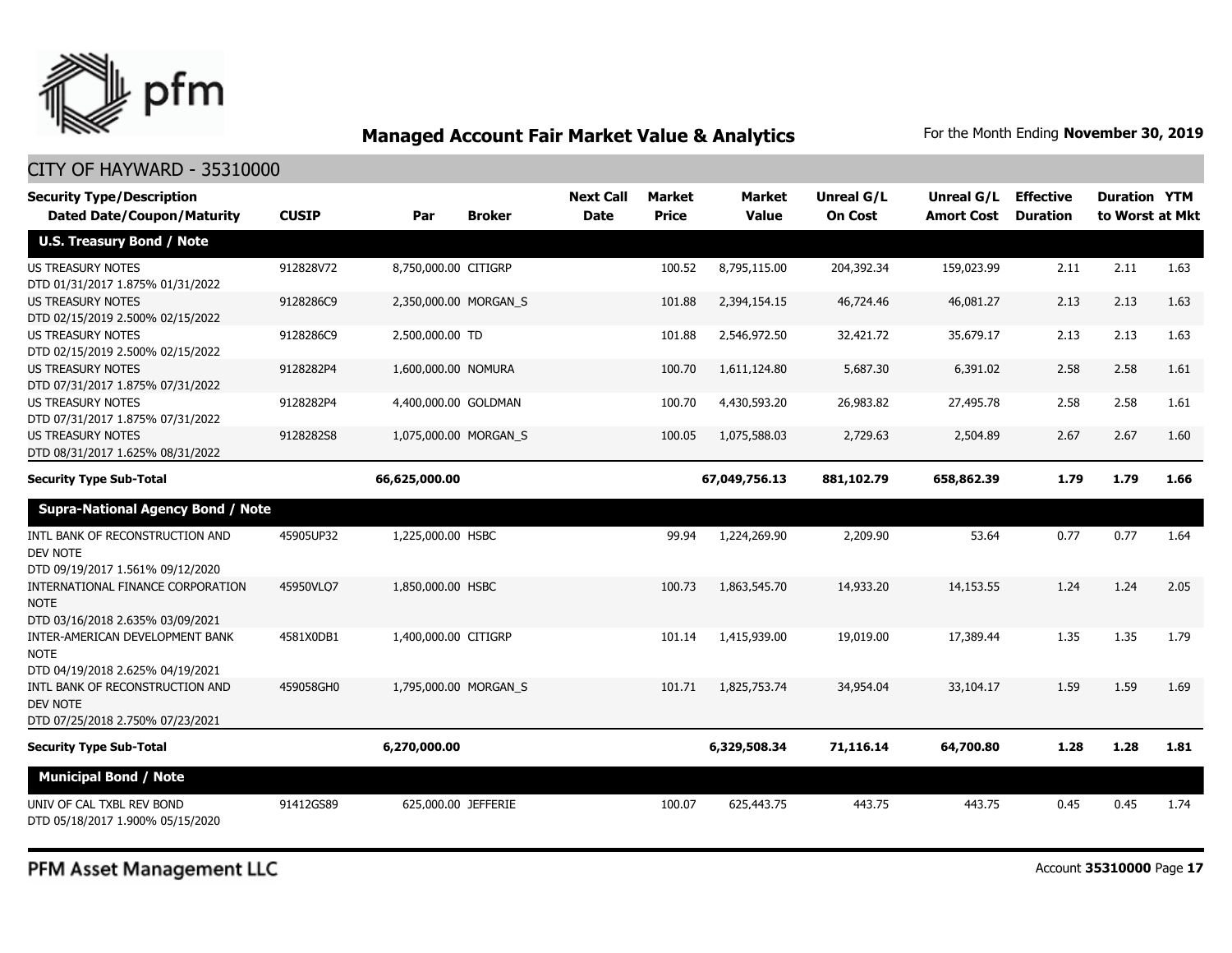

| <b>Security Type/Description</b>                                             |              |                       |                       | <b>Next Call</b> | <b>Market</b> | <b>Market</b> | <b>Unreal G/L</b> | Unreal G/L        | <b>Effective</b> | <b>Duration YTM</b> |      |
|------------------------------------------------------------------------------|--------------|-----------------------|-----------------------|------------------|---------------|---------------|-------------------|-------------------|------------------|---------------------|------|
| <b>Dated Date/Coupon/Maturity</b>                                            | <b>CUSIP</b> | Par                   | <b>Broker</b>         | <b>Date</b>      | <b>Price</b>  | <b>Value</b>  | <b>On Cost</b>    | <b>Amort Cost</b> | <b>Duration</b>  | to Worst at Mkt     |      |
| <b>Municipal Bond / Note</b>                                                 |              |                       |                       |                  |               |               |                   |                   |                  |                     |      |
| CA ST TXBL GO BONDS<br>DTD 04/27/2017 2.625% 04/01/2021                      | 13063DAC2    | 1,000,000.00 JPM CHAS |                       |                  | 101.11        | 1,011,080.00  | 14,080.00         | 12,965.89         | 1.31             | 1.31                | 1.78 |
| CA ST TXBL GO BONDS<br>DTD 04/25/2018 2.800% 04/01/2021                      | 13063DGA0    | 1,425,000.00 JPM_CHAS |                       |                  | 101.34        | 1,444,052.25  | 18,995.25         | 19,033.14         | 1.30             | 1.30                | 1.78 |
| UNIV OF CAL TXBL REV BONDS<br>DTD 06/05/2018 3.029% 05/15/2021               | 91412HBH5    | 455,000.00 MERRILL    |                       |                  | 101.59        | 462,229.95    | 7,229.95          | 7,229.95          | 1.42             | 1.42                | 1.92 |
| <b>CHAFFEY UHSD, CA TXBL GO BONDS</b><br>DTD 12/05/2019 1.913%<br>08/01/2022 | 157411TH2    | 600,000.00 RBC        |                       |                  | 100.00        | 599,976.00    | (24.00)           | (24.00)           | 2.58             | 2.58                | 1.91 |
| SAN DIEGO CCD, CA TXBL GO BONDS<br>DTD 10/16/2019 1.936% 08/01/2022          | 7972720M6    | 675,000.00 RBC        |                       |                  | 100.03        | 675,195.75    | 195.75            | 195.75            | 2.58             | 2.58                | 1.92 |
| LONG BEACH CCD, CA TXBL GO BONDS<br>DTD 10/23/2019 1.702% 08/01/2022         | 542411NG4    | 920,000.00 PIPER JA   |                       |                  | 99.43         | 914,710.00    | (5,290.00)        | (5,290.00)        | 2.59             | 2.59                | 1.92 |
| TAMALPAIS UHSD, CA TXBL GO BONDS<br>DTD 10/09/2019 1.925% 08/01/2022         | 874857KH7    | 995,000.00 RBC        |                       |                  | 100.13        | 996,293.50    | 1,293.50          | 1,293.50          | 2.58             | 2.58                | 1.87 |
| SAN JOSE, CA TXBL GO BONDS<br>DTD 07/25/2019 2.300% 09/01/2022               | 798135H44    |                       | 1,150,000.00 MORGAN_S |                  | 101.06        | 1,162,201.50  | 4,657.50          | 5,496.45          | 2.64             | 2.64                | 1.90 |
| OR ST DEPT OF TRANS TXBL REV BONDS<br>DTD 11/20/2019 1.855% 11/15/2022       | 68607DTT2    | 600,000.00 CITIGRP    |                       |                  | 100.03        | 600,198.00    | 198.00            | 198.00            | 2.86             | 2.86                | 1.84 |
| <b>Security Type Sub-Total</b>                                               |              | 8,445,000.00          |                       |                  |               | 8,491,380.70  | 41,779.70         | 41,542.43         | 2.02             | 2.02                | 1.85 |
| <b>Federal Agency Collateralized Mortgage Obligation</b>                     |              |                       |                       |                  |               |               |                   |                   |                  |                     |      |
| FREDDIE MAC SERIES 4459 NB<br>DTD 04/01/2015 4.500% 01/01/2020               | 3137BHU39    |                       | 42.84 CITIGRP         |                  | 100.03        | 42.85         | (2.07)            | (0.02)            | 0.10             | 0.08                | 1.98 |
| <b>FHMS K006 A2</b><br>DTD 04/01/2010 4.251% 01/25/2020                      | 31398VJ98    | 289,535.99 CITIGRP    |                       |                  | 99.90         | 289,241.71    | (6, 175.48)       | (638.87)          | 0.12             | 0.11                | 2.61 |
| FHLMC SERIES K013 A1<br>DTD 05/01/2011 2.902% 08/25/2020                     | 3137AA4V2    |                       | 219,492.42 WELLS_FA   |                  | 100.14        | 219,797.84    | (3,870.07)        | (165.63)          | 0.40             | 0.48                | 2.21 |
| <b>FHMS K714 A2</b><br>DTD 01/01/2014 3.034% 10/25/2020                      | 3137B6ZM6    | 856,667.75 CITIGRP    |                       |                  | 100.54        | 861,264.54    | (19, 195.84)      | (2, 122.05)       | 0.65             | 0.48                | 1.51 |
| FNA 2018-M5 A2<br>DTD 04/01/2018 3.560% 09/25/2021                           | 3136B1XP4    |                       | 567,027.64 JPM CHAS   |                  | 101.73        | 576,829.73    | (1,476.67)        | 3,984.44          | 1.29             | 0.94                | 1.48 |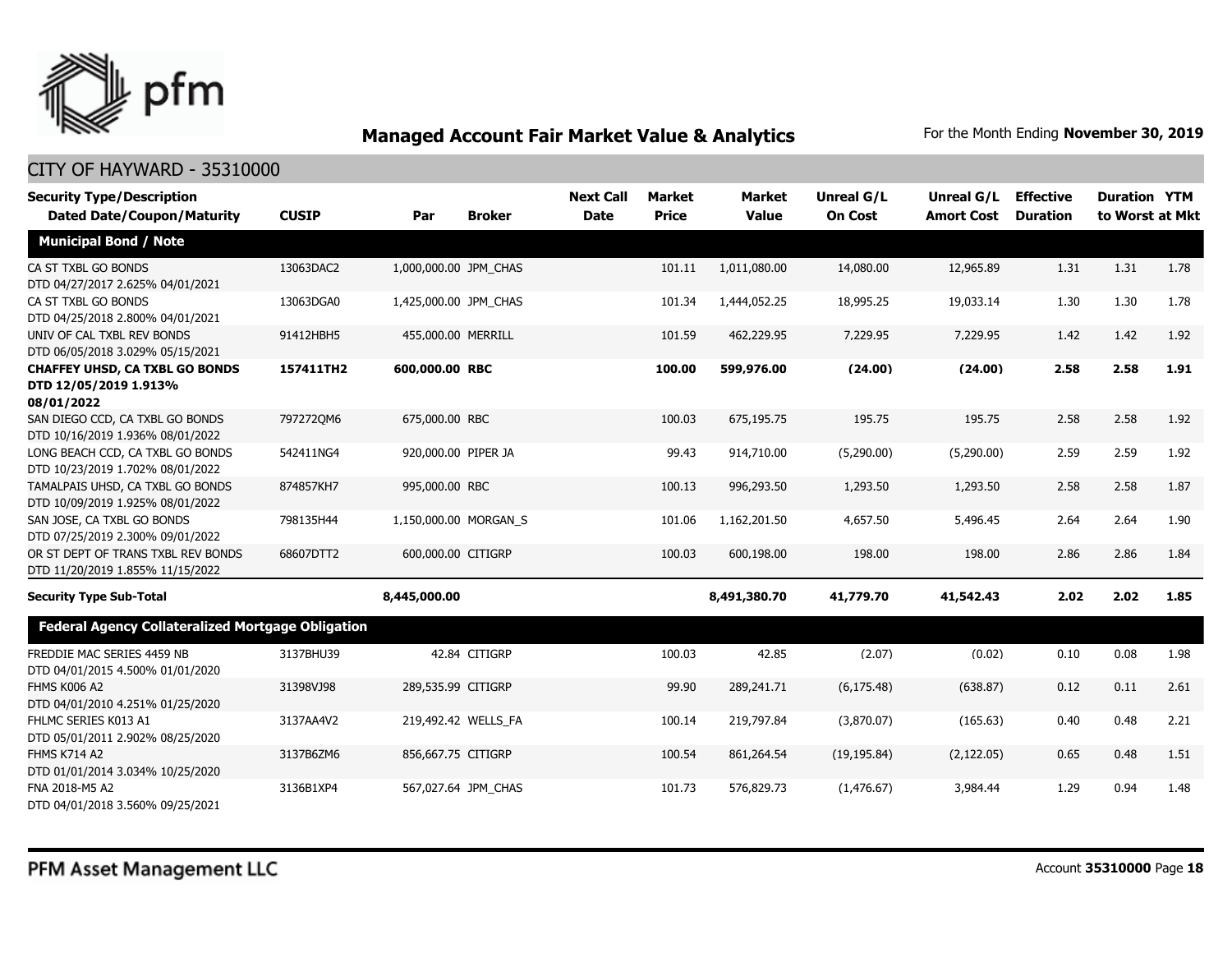

#### CITY OF HAYWARD - 35310000

| <b>Security Type/Description</b><br><b>Dated Date/Coupon/Maturity</b> | <b>CUSIP</b> | Par                   | <b>Broker</b>       | <b>Next Call</b><br><b>Date</b> | <b>Market</b><br><b>Price</b> | <b>Market</b><br><b>Value</b> | Unreal G/L<br><b>On Cost</b> | Unreal G/L<br><b>Amort Cost</b> | <b>Effective</b><br><b>Duration</b> | <b>Duration YTM</b><br>to Worst at Mkt |      |
|-----------------------------------------------------------------------|--------------|-----------------------|---------------------|---------------------------------|-------------------------------|-------------------------------|------------------------------|---------------------------------|-------------------------------------|----------------------------------------|------|
| <b>Federal Agency Collateralized Mortgage Obligation</b>              |              |                       |                     |                                 |                               |                               |                              |                                 |                                     |                                        |      |
| <b>FHMS K720 A1</b><br>DTD 11/01/2015 2.316% 11/25/2021               | 3137BLUQ9    |                       | 251,233.61 BARCLAYS |                                 | 100.38                        | 252,178.63                    | 258.06                       | 344.99                          | 1.13                                | 1.02                                   | 1.80 |
| FHLMC MULTIFAMILY STRUCTURED P<br>DTD 05/01/2015 2.791% 01/25/2022    | 3137BHXY8    | 1,250,000.00 AMHERST  |                     |                                 | 101.47                        | 1,268,381.88                  | (4,274.37)                   | (2,055.53)                      | 1.98                                | 1.10                                   | 1.30 |
| FHMS KJ23 A1<br>DTD 12/01/2018 3.174% 03/01/2022                      | 3137FKK70    |                       | 416,751.59 GOLDMAN  |                                 | 101.48                        | 422,936.23                    | 6,187.98                     | 6,187.97                        | 1.38                                | 1.18                                   | 1.75 |
| FHMS K019 A2<br>DTD 08/01/2012 2.272% 03/25/2022                      | 3137ASNJ9    |                       | 599,431.85 MORGAN_S |                                 | 100.61                        | 603,062.19                    | 8,055.84                     | 7,325.92                        | 2.07                                | 1.19                                   | 1.63 |
| FHMS K023 A1<br>DTD 12/01/2012 1.583% 04/25/2022                      | 3137AWOG3    | 74,477.56 BAIRD       |                     |                                 | 99.61                         | 74,186.03                     | 1,326.04                     | 718.48                          | 1.25                                | 1.23                                   | 1.82 |
| FHMS K023 A1<br>DTD 12/01/2012 1.583% 04/25/2022                      | 3137AWOG3    |                       | 326,974.64 BARCLAYS |                                 | 99.61                         | 325,694.73                    | 6,983.86                     | 4,319.30                        | 1.25                                | 1.23                                   | 1.82 |
| <b>FHMS K023 A1</b><br>DTD 12/01/2012 1.583% 04/25/2022               | 3137AWQG3    | 672,114.53 BAIRD      |                     |                                 | 99.61                         | 669,483.60                    | 12,071.57                    | 6,547.69                        | 1.25                                | 1.23                                   | 1.82 |
| FHLMC MULTIFAMILY STRUCTURED P<br>DTD 11/01/2015 2.716% 06/25/2022    | 3137BLUR7    |                       | 600,000.00 JPM CHAS |                                 | 101.64                        | 609,824.76                    | 10,571.24                    | 10,571.24                       | 2.26                                | 1.31                                   | 1.34 |
| FHLMC MULTIFAMILY STRUCTURED P<br>DTD 12/01/2012 2.355% 07/25/2022    | 3137AVXN2    |                       | 570,000.00 WELLS FA |                                 | 101.00                        | 575,695.84                    | 3,602.87                     | 3,982.19                        | 2.49                                | 1.35                                   | 1.50 |
| FHLMC MULTIFAMILY STRUCTURED P<br>DTD 12/01/2012 2.355% 07/25/2022    | 3137AVXN2    | 1,227,386.00 WELLS FA |                     |                                 | 101.00                        | 1,239,650.90                  | 17,059.38                    | 16,517.55                       | 2.49                                | 1.35                                   | 1.50 |
| FHLMC MULTIFAMILY STRUCTURED P<br>DTD 12/01/2012 2.307% 08/25/2022    | 3137AWOH1    | 1,250,000.00 CANT FIT |                     |                                 | 100.93                        | 1,261,579.88                  | (6,877.15)                   | (5,518.97)                      | 2.58                                | 1.39                                   | 1.53 |
| FHLMC MULTIFAMILY STRUCTURED P<br>DTD 05/01/2013 2.510% 11/25/2022    | 3137B1BS0    | 1,065,000.00 CITIGRP  |                     |                                 | 101.67                        | 1,082,773.04                  | 8,454.29                     | 9,734.78                        | 2.77                                | 1.52                                   | 1.31 |
| <b>FANNIEMAE-ACES</b><br>DTD 02/01/2013 2.509% 11/25/2022             | 3136ACGJ4    | 1,189,901.65 JPM CHAS |                     |                                 | 101.47                        | 1,207,340.97                  | 2,751.47                     | 4,451.31                        | 2.69                                | 1.52                                   | 1.44 |
| FNA 2013-M7 A2<br>DTD 05/01/2013 2.280% 12/25/2022                    | 3136AEGO4    | 387,185.93 BAIRD      |                     |                                 | 100.72                        | 389,961.55                    | 363.07                       | 510.21                          | 2.81                                | 1.55                                   | 1.72 |
| FNA 2013-M7 A2<br>DTD 05/01/2013 2.280% 12/25/2022                    | 3136AEGO4    | 512,938.62 BAIRD      |                     |                                 | 100.72                        | 516,615.72                    | (3,042.91)                   | (2,592.78)                      | 2.81                                | 1.55                                   | 1.72 |
| <b>FHMS J22F A1</b><br>DTD 11/01/2018 3.454% 05/25/2023               | 3137FJYA1    |                       | 703,259.94 MORGAN S |                                 | 102.79                        | 722,845.73                    | 19,604.77                    | 19,604.78                       | 1.92                                | 1.76                                   | 1.75 |
| FHMS KP05 A<br>DTD 12/01/2018 3.203% 07/01/2023                       | 3137FKK39    | 384,155.46 CSFB       |                     |                                 | 102.31                        | 393,013.05                    | 8,858.76                     | 8,858.74                        | 1.78                                | 1.84                                   | 1.84 |

PFM Asset Management LLC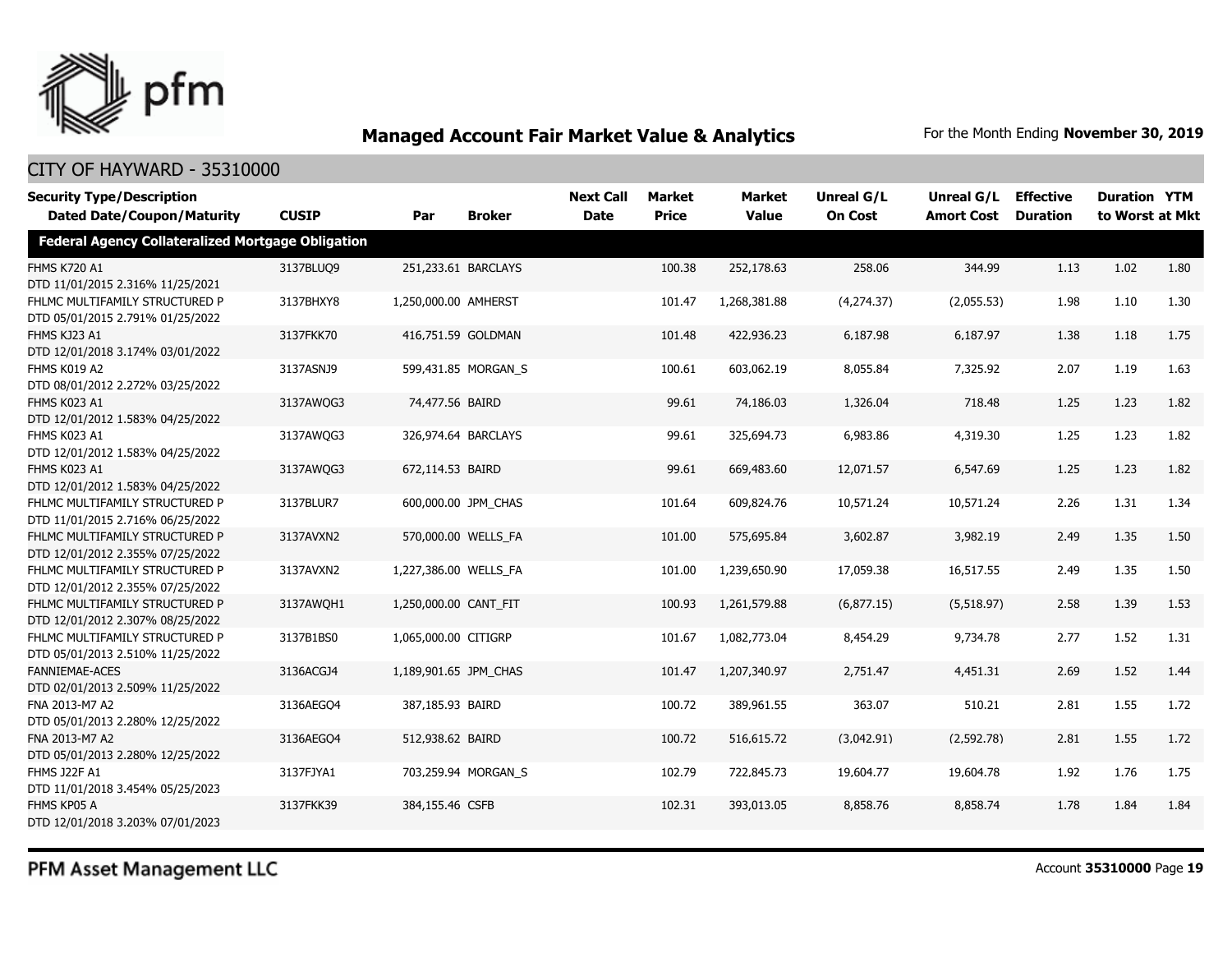

| <b>Security Type/Description</b><br><b>Dated Date/Coupon/Maturity</b> | <b>CUSIP</b> | Par                   | <b>Broker</b>       | <b>Next Call</b><br><b>Date</b> | <b>Market</b><br><b>Price</b> | <b>Market</b><br><b>Value</b> | <b>Unreal G/L</b><br><b>On Cost</b> | Unreal G/L<br><b>Amort Cost</b> | <b>Effective</b><br><b>Duration</b> | <b>Duration YTM</b><br>to Worst at Mkt |      |
|-----------------------------------------------------------------------|--------------|-----------------------|---------------------|---------------------------------|-------------------------------|-------------------------------|-------------------------------------|---------------------------------|-------------------------------------|----------------------------------------|------|
| <b>Federal Agency Collateralized Mortgage Obligation</b>              |              |                       |                     |                                 |                               |                               |                                     |                                 |                                     |                                        |      |
| FHMS KJ27 A1<br>DTD 11/01/2019 2.092% 07/25/2024                      | 3137FQ3V3    |                       | 630,000.00 JPM CHAS |                                 | 99.84                         | 629,001.95                    | (982.93)                            | (993.84)                        | 2.91                                | 2.32                                   | 2.10 |
| <b>Security Type Sub-Total</b>                                        |              | 14,043,578.02         |                     |                                 |                               | 14,191,403.35                 | 60,251.71                           | 89,571.90                       | 2.06                                | 1.31                                   | 1.60 |
| <b>Federal Agency Bond / Note</b>                                     |              |                       |                     |                                 |                               |                               |                                     |                                 |                                     |                                        |      |
| <b>FANNIE MAE NOTES</b><br>DTD 06/25/2018 2.750% 06/22/2021           | 3135G0U35    | 1,745,000.00 NOMURA   |                     |                                 | 101.67                        | 1,774,138.01                  | 29,539.36                           | 29,352.54                       | 1.51                                | 1.51                                   | 1.66 |
| FEDERAL HOME LOAN BANKS NOTES<br>DTD 10/12/2018 3.000% 10/12/2021     | 3130AF5B9    | 2,425,000.00 CITIGRP  |                     |                                 | 102.48                        | 2,485,210.33                  | 61,616.83                           | 61,097.66                       | 1.81                                | 1.81                                   | 1.64 |
| <b>FANNIE MAE NOTES</b><br>DTD 01/11/2019 2.625% 01/11/2022           | 3135G0U92    | 1,200,000.00 NOMURA   |                     |                                 | 102.00                        | 1,223,990.40                  | 23,678.40                           | 23,757.05                       | 2.03                                | 2.03                                   | 1.66 |
| <b>FANNIE MAE NOTES</b><br>DTD 01/11/2019 2.625% 01/11/2022           | 3135G0U92    | 1,650,000.00 NOMURA   |                     |                                 | 102.00                        | 1,682,986.80                  | 34,174.80                           | 33,832.31                       | 2.03                                | 2.03                                   | 1.66 |
| FEDERAL HOME LOAN BANK<br>DTD 06/01/2012 2.125% 06/10/2022            | 313379069    | 2,475,000.00 CITIGRP  |                     |                                 | 101.13                        | 2,502,880.88                  | 10,481.63                           | 13,117.11                       | 2.43                                | 2.43                                   | 1.67 |
| <b>FANNIE MAE NOTES</b><br>DTD 09/06/2019 1.375% 09/06/2022           | 3135G0W33    | 1,250,000.00 BARCLAYS |                     |                                 | 99.30                         | 1,241,216.25                  | (4,433.75)                          | (4,769.78)                      | 2.69                                | 2.69                                   | 1.64 |
| <b>Security Type Sub-Total</b>                                        |              | 10,745,000.00         |                     |                                 |                               | 10,910,422.67                 | 155,057.27                          | 156,386.89                      | 2.06                                | 2.06                                   | 1.66 |
| <b>Corporate Note</b>                                                 |              |                       |                     |                                 |                               |                               |                                     |                                 |                                     |                                        |      |
| AMERICAN EXPRESS CO CORP NOTES<br>DTD 02/22/2019 3.000% 02/22/2021    | 025816CB3    | 400,000.00 CSFB       |                     |                                 | 101.26                        | 405,026.40                    | 5,426.40                            | 5,274.08                        | 1.19                                | 1.19                                   | 1.96 |
| JOHN DEERE CAPITAL CORP NOTES<br>DTD 03/13/2018 2.875% 03/12/2021     | 24422EUD9    |                       | 300,000.00 BARCLAYS |                                 | 101.22                        | 303,671.70                    | 3,875.70                            | 3,761.03                        | 1.25                                | 1.25                                   | 1.90 |
| NATIONAL RURAL UTIL COOP NOTE<br>DTD 02/26/2018 2.900% 03/15/2021     | 63743HER9    | 250,000.00 RBC        |                     |                                 | 101.14                        | 252,841.00                    | 3,118.50                            | 2,962.18                        | 1.26                                | 1.26                                   | 2.00 |
| TOYOTA MOTOR CREDIT CORP NOTES<br>DTD 04/13/2018 2.950% 04/13/2021    | 89236TEU5    |                       | 365,000.00 JPM_CHAS |                                 | 101.54                        | 370,634.87                    | 5,780.87                            | 5,702.95                        | 1.34                                | 1.34                                   | 1.80 |
| MORGAN STANLEY CORP NOTES<br>DTD 04/21/2016 2.500% 04/21/2021         | 61746BEA0    |                       | 300,000.00 GOLDMAN  |                                 | 100.62                        | 301,850.40                    | 6,890.40                            | 4,105.32                        | 1.36                                | 1.36                                   | 2.05 |
| <b>CHARLES SCHWAB CORP NOTES</b><br>DTD 05/22/2018 3.250% 05/21/2021  | 808513AW5    | 235,000.00 CSFB       |                     |                                 | 101.79                        | 239,214.26                    | 4,221.31                            | 4,217.89                        | 1.44                                | 1.44                                   | 2.01 |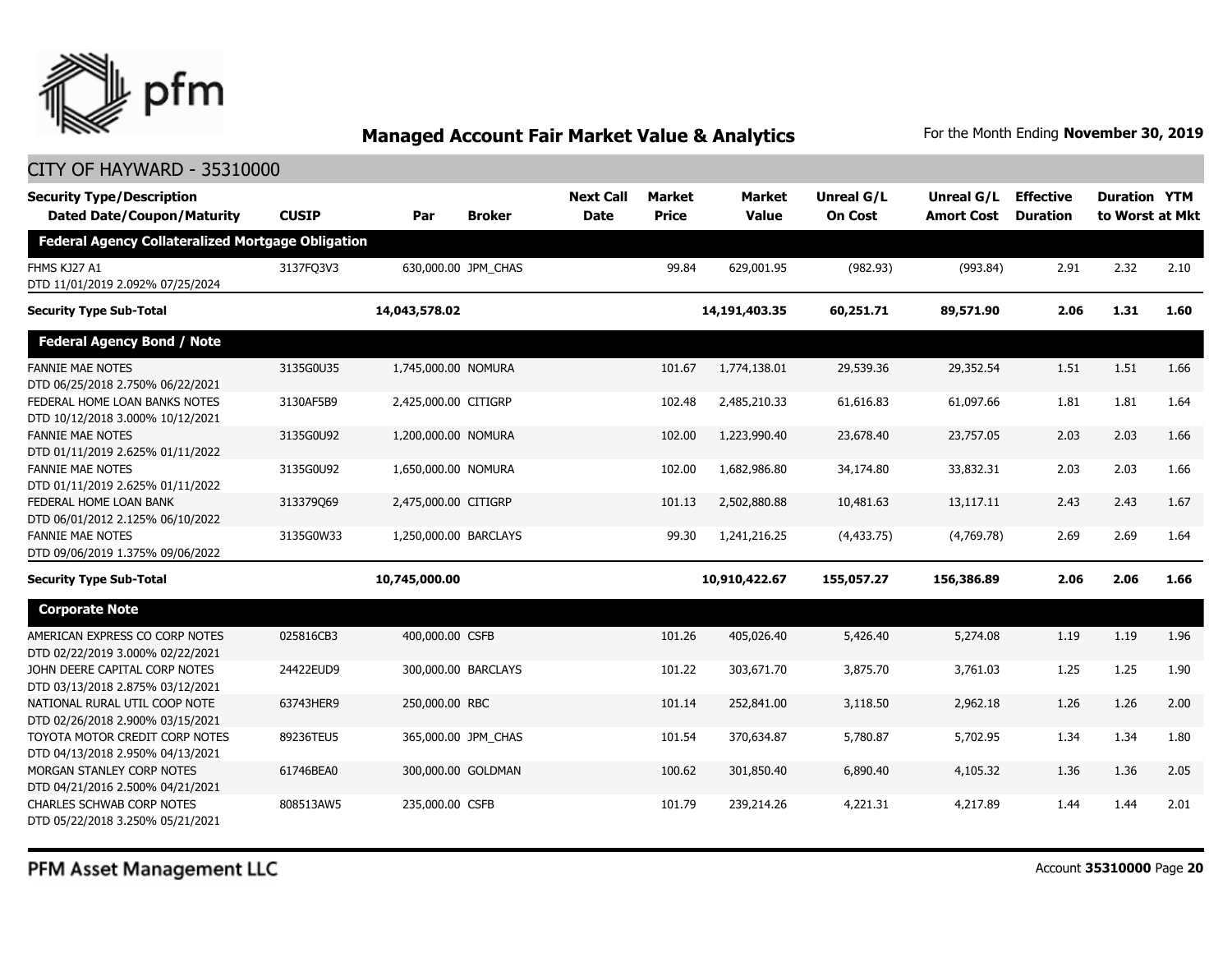

#### CITY OF HAYWARD - 35310000

| <b>Security Type/Description</b><br><b>Dated Date/Coupon/Maturity</b>  | <b>CUSIP</b> | Par                | <b>Broker</b>       | <b>Next Call</b><br><b>Date</b> | <b>Market</b><br><b>Price</b> | Market<br><b>Value</b> | Unreal G/L<br><b>On Cost</b> | Unreal G/L<br><b>Amort Cost</b> | <b>Effective</b><br><b>Duration</b> | <b>Duration YTM</b><br>to Worst at Mkt |      |
|------------------------------------------------------------------------|--------------|--------------------|---------------------|---------------------------------|-------------------------------|------------------------|------------------------------|---------------------------------|-------------------------------------|----------------------------------------|------|
| <b>Corporate Note</b>                                                  |              |                    |                     |                                 |                               |                        |                              |                                 |                                     |                                        |      |
| PACCAR FINANCIAL CORP BONDS<br>DTD 08/09/2018 3.150% 08/09/2021        | 69371RP42    | 295,000.00 CITIGRP |                     |                                 | 102.04                        | 301,028.03             | 6,119.48                     | 6,080.54                        | 1.63                                | 1.63                                   | 1.92 |
| CATERPILLAR FINANCIAL SERVICES CORP<br><b>CORP</b>                     | 14913Q2N8    |                    | 325,000.00 BARCLAYS |                                 | 102.13                        | 331,917.63             | 7,167.88                     | 7,067.77                        | 1.71                                | 1.71                                   | 1.92 |
| DTD 09/07/2018 3.150% 09/07/2021                                       |              |                    |                     |                                 |                               |                        |                              |                                 |                                     |                                        |      |
| <b>3M COMPANY</b><br>DTD 09/14/2018 3.000% 09/14/2021                  | 88579YBA8    | 145,000.00 CITIGRP |                     |                                 | 101.93                        | 147,798.50             | 3,095.75                     | 2,978.65                        | 1.73                                | 1.73                                   | 1.90 |
| BANK OF AMERICA CORP (CALLABLE)                                        | 06051GGS2    | 200,000.00 MERRILL |                     | 10/01/20                        | 100.22                        | 200,441.00             | 1,415.00                     | 915.88                          | 0.83                                | 0.82                                   | 2.20 |
| DTD 09/18/2017 2.328% 10/01/2021<br>BANK OF AMERICA CORP (CALLABLE)    |              | 390,000.00 MERRILL |                     |                                 |                               |                        | 859.95                       |                                 |                                     |                                        |      |
| DTD 09/18/2017 2.328% 10/01/2021                                       | 06051GGS2    |                    |                     | 10/01/20                        | 100.22                        | 390,859.95             |                              | 859.95                          | 0.83                                | 0.82                                   | 2.20 |
| AMERICAN EXPRESS CREDIT CORP NOTES                                     | 025816BY4    | 200,000.00 RBC     |                     |                                 | 103.12                        | 206,245.80             | 6,289.80                     | 6,274.77                        | 1.86                                | 1.86                                   | 2.04 |
| DTD 11/06/2018 3.700% 11/05/2021                                       |              |                    |                     |                                 |                               |                        |                              |                                 |                                     |                                        |      |
| ABBOTT LABORATORIES CORP NOTES                                         | 002824BD1    |                    | 300,000.00 GOLDMAN  |                                 | 101.81                        | 305,416.80             | 3,733.80                     | 4,084.39                        | 1.94                                | 1.94                                   | 1.97 |
| DTD 11/22/2016 2.900% 11/30/2021                                       |              |                    |                     |                                 |                               |                        |                              |                                 |                                     |                                        |      |
| CITIGROUP INC CORP (CALLABLE) NOTE<br>DTD 12/08/2016 2.900% 12/08/2021 | 172967LC3    | 300,000.00 RBC     |                     | 11/08/21                        | 101.50                        | 304,509.30             | 9,966.30                     | 8,373.72                        | 1.88                                | 1.85                                   | 2.14 |
| SUNTRUST BANKS INC CORP NOTES<br>(CALLABLE)                            | 867914BM4    | 300,000.00 ACADEMY |                     | 12/27/21                        | 101.10                        | 303,300.00             | 3,798.00                     | 3,695.45                        | 2.02                                | 1.99                                   | 2.17 |
| DTD 12/01/2016 2.700% 01/27/2022                                       |              |                    |                     |                                 |                               |                        |                              |                                 |                                     |                                        |      |
| HOME DEPOT INC<br>DTD 12/06/2018 3.250% 03/01/2022                     | 437076BV3    |                    | 175,000.00 JPM CHAS |                                 | 103.11                        | 180,439.53             | 5,919.03                     | 5,782.29                        | 2.16                                | 2.16                                   | 1.83 |
| US BANCORP (CALLABLE) NOTE<br>DTD 03/02/2012 3.000% 03/15/2022         | 91159HHC7    |                    | 600,000.00 US_BANCO | 02/15/22                        | 102.38                        | 614,277.00             | 3,687.00                     | 5,436.11                        | 2.14                                | 2.12                                   | 1.93 |
| <b>GOLDMAN SACHS GROUP INC (CALLABLE)</b>                              | 38141GWC4    |                    | 600,000.00 GOLDMAN  | 04/26/21                        | 101.15                        | 606,929.40             | 13,517.40                    | 11,930.46                       | 1.65                                | 1.37                                   | 2.50 |
| <b>NOTE</b>                                                            |              |                    |                     |                                 |                               |                        |                              |                                 |                                     |                                        |      |
| DTD 01/26/2017 3.000% 04/26/2022                                       |              |                    |                     |                                 |                               |                        |                              |                                 |                                     |                                        |      |
| <b>IBM CORP</b>                                                        | 459200JX0    |                    | 300,000.00 WELLS_FA |                                 | 101.91                        | 305,738.10             | (987.90)                     | (800.08)                        | 2.36                                | 2.36                                   | 2.05 |
| DTD 05/15/2019 2.850% 05/13/2022                                       |              |                    |                     |                                 |                               |                        |                              |                                 |                                     |                                        |      |
| UNITED PARCEL SERVICE (CALLABLE)<br><b>NOTES</b>                       | 911312BC9    |                    | 300,000.00 JPM CHAS | 04/16/22                        | 101.18                        | 303,549.60             | 1,860.60                     | 2,108.83                        | 2.33                                | 2.30                                   | 1.86 |
| DTD 05/16/2017 2.350% 05/16/2022                                       |              |                    |                     |                                 |                               |                        |                              |                                 |                                     |                                        |      |
| MORGAN STANLEY CORP NOTES<br>DTD 05/19/2017 2.750% 05/19/2022          | 61744YAH1    | 300,000.00 RBC     |                     |                                 | 101.40                        | 304,201.50             | 6,190.50                     | 5,789.00                        | 2.38                                | 2.38                                   | 2.16 |
|                                                                        |              |                    |                     |                                 |                               |                        |                              |                                 |                                     |                                        |      |

PFM Asset Management LLC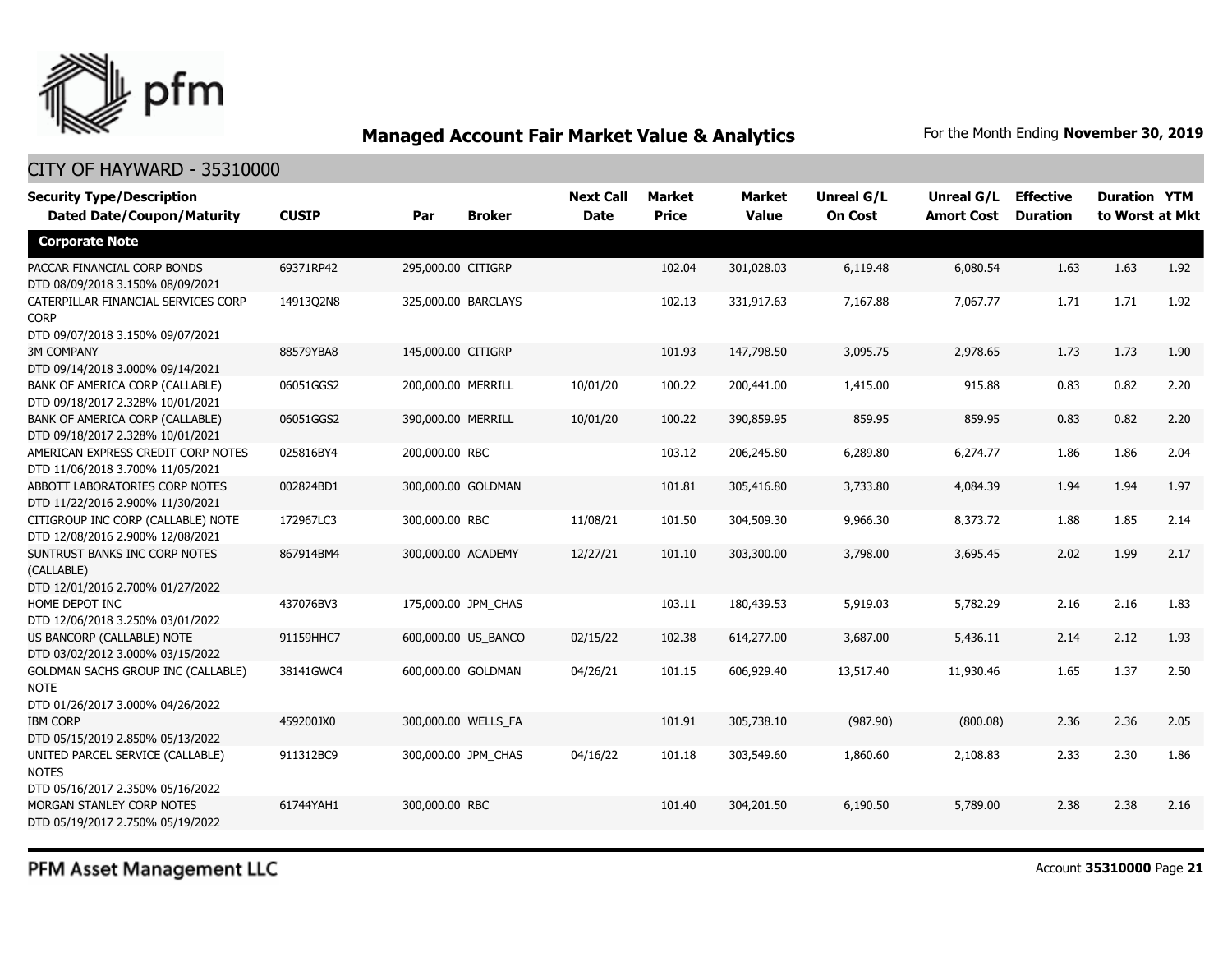

| <b>Security Type/Description</b><br><b>Dated Date/Coupon/Maturity</b>                  | <b>CUSIP</b> | Par                 | <b>Broker</b> | <b>Next Call</b><br><b>Date</b> | <b>Market</b><br><b>Price</b> | <b>Market</b><br><b>Value</b> | <b>Unreal G/L</b><br><b>On Cost</b> | Unreal G/L<br><b>Amort Cost</b> | <b>Effective</b><br><b>Duration</b> | <b>Duration YTM</b><br>to Worst at Mkt |      |
|----------------------------------------------------------------------------------------|--------------|---------------------|---------------|---------------------------------|-------------------------------|-------------------------------|-------------------------------------|---------------------------------|-------------------------------------|----------------------------------------|------|
| <b>Corporate Note</b>                                                                  |              |                     |               |                                 |                               |                               |                                     |                                 |                                     |                                        |      |
| JPMORGAN CHASE & CO CORP NOTES<br>DTD 06/18/2018 3.514% 06/18/2022                     | 46647PAS5    | 600,000.00 JPM CHAS |               |                                 | 102.15                        | 612,906.60                    | 12,906.60                           | 12,906.60                       | 2.39                                | 2.39                                   | 2.64 |
| AMERICAN HONDA FINANCE<br>DTD 06/27/2019 2.200% 06/27/2022                             | 02665WCY5    | 600,000.00 MERRILL  |               |                                 | 100.72                        | 604,290.00                    | 4,842.00                            | 4,765.46                        | 2.47                                | 2.47                                   | 1.91 |
| BANK OF NY MELLON CORP CORP NOTES<br>DTD 08/23/2019 1.950% 08/23/2022                  | 06406RAK3    | 115,000.00 BARCLAYS |               |                                 | 100.05                        | 115,060.84                    | (256.56)                            | (231.73)                        | 2.63                                | 2.63                                   | 1.93 |
| BANK OF NY MELLON CORP CORP NOTES<br>DTD 08/23/2019 1.950% 08/23/2022                  | 06406RAK3    | 185,000.00 CITIGRP  |               |                                 | 100.05                        | 185,097.87                    | 157.07                              | 151.83                          | 2.63                                | 2.63                                   | 1.93 |
| WALT DISNEY COMPANY/THE<br>DTD 09/06/2019 1.650% 09/01/2022                            | 254687FJ0    | 165,000.00 JPM_CHAS |               |                                 | 99.64                         | 164,402.04                    | (239.91)                            | (267.55)                        | 2.67                                | 2.67                                   | 1.79 |
| CATERPILLAR FINANCIAL SERVICES CORP<br><b>NOTE</b><br>DTD 09/06/2019 1.900% 09/06/2022 | 14913Q3A5    | 325,000.00 BARCLAYS |               |                                 | 100.06                        | 325,192.08                    | 643.83                              | 609.13                          | 2.67                                | 2.67                                   | 1.88 |
| <b>Security Type Sub-Total</b>                                                         |              | 8,570,000.00        |               |                                 |                               | 8,686,840.20                  | 119,998.80                          | 114,534.92                      | 1.88                                | 1.85                                   | 2.06 |
| <b>Certificate of Deposit</b>                                                          |              |                     |               |                                 |                               |                               |                                     |                                 |                                     |                                        |      |
| BANK OF NOVA SCOTIA HOUSTON CD<br>DTD 06/07/2018 3.080% 06/05/2020                     | 06417GU22    | 600,000.00 GOLDMAN  |               |                                 | 100.75                        | 604,529.40                    | 4,757.40                            | 4,589.36                        | 0.50                                | 0.50                                   | 1.60 |
| BANK OF MONTREAL CHICAGO CERT<br><b>DEPOS</b><br>DTD 08/03/2018 3.190% 08/03/2020      | 06370REU9    | 600,000.00 BMO      |               |                                 | 100.83                        | 604,972.80                    | 4,972.80                            | 4,972.80                        | 0.68                                | 0.68                                   | 1.95 |
| SUMITOMO MITSUI BANK NY CERT DEPOS<br>DTD 10/18/2018 3.390% 10/16/2020                 | 86565BPC9    | 600,000.00 GOLDMAN  |               |                                 | 101.58                        | 609,504.00                    | 10,320.00                           | 9,664.07                        | 0.87                                | 0.87                                   | 1.61 |
| MUFG BANK LTD/NY CERT DEPOS<br>DTD 02/28/2019 2.970% 02/26/2021                        | 55379WZT6    | 600,000.00 MITSU    |               |                                 | 101.69                        | 610,123.80                    | 10,123.80                           | 10,123.80                       | 1.20                                | 1.20                                   | 1.63 |
| CREDIT AGRICOLE CIB NY CERT DEPOS<br>DTD 04/04/2019 2.830% 04/02/2021                  | 22535CDU2    | 600,000.00 CREDAG   |               |                                 | 101.17                        | 607,002.60                    | 7,002.60                            | 7,002.60                        | 1.29                                | 1.29                                   | 1.97 |
| ROYAL BANK OF CANADA NY CD<br>DTD 06/08/2018 3.240% 06/07/2021                         | 78012UEE1    | 600,000.00 RBC      |               |                                 | 102.41                        | 614,439.00                    | 14,439.00                           | 14,439.00                       | 1.46                                | 1.46                                   | 1.63 |
| NORDEA BANK ABP NEW YORK CERT<br><b>DEPOS</b><br>DTD 08/29/2019 1.850% 08/26/2022      | 65558TLL7    | 625,000.00 MERRILL  |               |                                 | 100.17                        | 626,058.13                    | 1,058.13                            | 1,058.13                        | 2.65                                | 2.65                                   | 1.81 |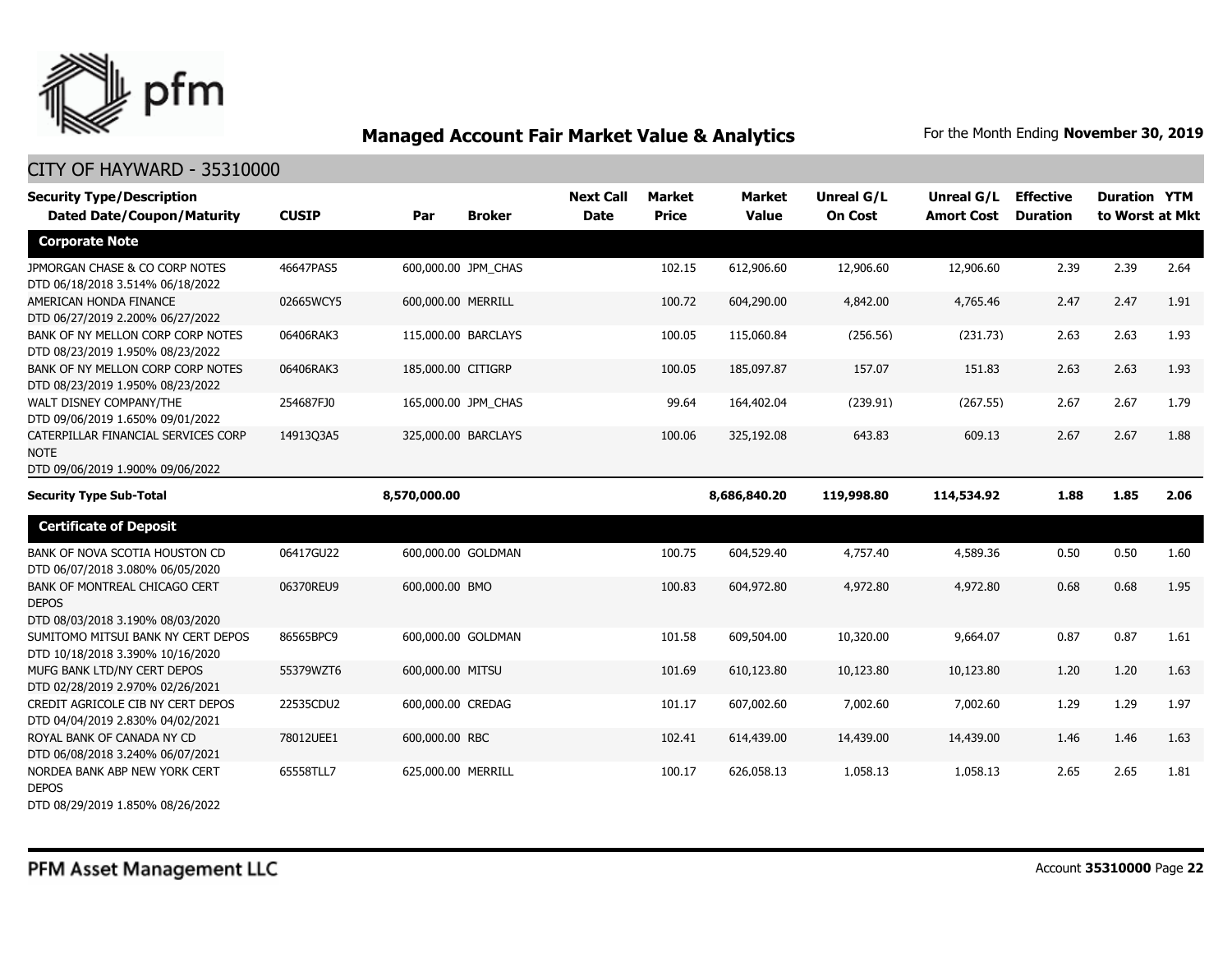

#### CITY OF HAYWARD - 35310000

| <b>Security Type/Description</b><br><b>Dated Date/Coupon/Maturity</b> | <b>CUSIP</b> | Par                 | <b>Broker</b> | <b>Next Call</b><br><b>Date</b> | <b>Market</b><br><b>Price</b> | <b>Market</b><br><b>Value</b> | <b>Unreal G/L</b><br><b>On Cost</b> | Unreal G/L<br><b>Amort Cost</b> | <b>Effective</b><br><b>Duration</b> | <b>Duration YTM</b><br>to Worst at Mkt |      |
|-----------------------------------------------------------------------|--------------|---------------------|---------------|---------------------------------|-------------------------------|-------------------------------|-------------------------------------|---------------------------------|-------------------------------------|----------------------------------------|------|
| <b>Certificate of Deposit</b>                                         |              |                     |               |                                 |                               |                               |                                     |                                 |                                     |                                        |      |
| SKANDINAV ENSKILDA BANK LT CD<br>DTD 09/03/2019 1.860% 08/26/2022     | 83050PDR7    | 625,000.00 BARCLAYS |               |                                 | 100.20                        | 626,227.50                    | 1,227.50                            | 1,227.50                        | 2.65                                | 2.65                                   | 1.81 |
| <b>Security Type Sub-Total</b>                                        |              | 4,850,000.00        |               |                                 |                               | 4,902,857.23                  | 53,901.23                           | 53,077.26                       | 1.42                                | 1.42                                   | 1.75 |
| <b>Asset-Backed Security</b>                                          |              |                     |               |                                 |                               |                               |                                     |                                 |                                     |                                        |      |
| JOHN DEERE ABS 2017-A A3<br>DTD 03/02/2017 1.780% 04/15/2021          | 47787XAC1    | 21,435.02 MERRILL   |               |                                 | 99.96                         | 21,426.80                     | (5.16)                              | (7.03)                          | 0.17                                | 0.80                                   | 1.83 |
| ALLY ABS 2017-1 A3<br>DTD 01/31/2017 1.700% 06/15/2021                | 02007PAC7    | 27,437.49 CITIGRP   |               |                                 | 99.93                         | 27,417.50                     | (17.59)                             | (19.23)                         | 0.23                                | 1.24                                   | 1.76 |
| GMALT 2018-3 A3<br>DTD 09/26/2018 3.180% 06/20/2021                   | 36256GAD1    | 170,000.00 RBC      |               |                                 | 100.59                        | 171,004.58                    | 1,018.01                            | 1,012.42                        | 0.62                                | 0.80                                   | 2.44 |
| BMWLT 2018-1 A3<br>DTD 10/17/2018 3.260% 07/20/2021                   | 05586CAC8    | 125,000.00 SOCGEN   |               |                                 | 101.04                        | 126,302.98                    | 1,320.35                            | 1,313.50                        | 0.86                                | 0.84                                   | 2.03 |
| ALLY ABS 2017-2 A3<br>DTD 03/29/2017 1.780% 08/15/2021                | 02007HAC5    | 130,258.99 MERRILL  |               |                                 | 99.95                         | 130,196.66                    | (46.97)                             | (56.86)                         | 0.28                                | 1.41                                   | 1.81 |
| NISSAN AUTO LEASE TRUST<br>DTD 10/24/2018 3.250% 09/15/2021           | 65478BAD3    | 225,000.00 CITIGRP  |               |                                 | 100.99                        | 227,227.01                    | 2,246.67                            | 2,239.45                        | 0.76                                | 0.91                                   | 2.17 |
| FORDL 2018-B A3<br>DTD 09/21/2018 3.190% 12/15/2021                   | 34531LAD2    | 230,000.00 JPM_CHAS |               |                                 | 100.79                        | 231,825.81                    | 1,845.24                            | 1,838.30                        | 0.69                                | 1.03                                   | 2.42 |
| GMALT 2019-1 A3<br>DTD 02/21/2019 2.980% 12/20/2021                   | 36256UAD0    | 200,000.00 WELLS FA |               |                                 | 100.91                        | 201,829.82                    | 1,861.22                            | 1,852.94                        | 1.07                                | 1.05                                   | 2.11 |
| FORDL 2019-A A3<br>DTD 02/25/2019 2.900% 05/15/2022                   | 34532FAD4    | 245,000.00 CITIGRP  |               |                                 | 100.94                        | 247,310.35                    | 2,329.51                            | 2,324.77                        | 1.12                                | 1.24                                   | 2.14 |
| <b>VWALT 2019-A A3</b><br>DTD 10/04/2019 1.990% 11/21/2022            | 92867XAD8    | 300,000.00 JPM CHAS |               |                                 | 99.93                         | 299,789.31                    | (205.95)                            | (206.34)                        | 1.88                                | 1.50                                   | 2.04 |
| HART 2018-B A3<br>DTD 12/12/2018 3.200% 12/15/2022                    | 44933AAC1    | 150,000.00 BARCLAYS |               |                                 | 101.55                        | 152,330.88                    | 2,332.68                            | 2,332.22                        | 1.27                                | 1.52                                   | 2.18 |
| HAROT 2019-1 A3<br>DTD 02/27/2019 2.830% 03/20/2023                   | 43814WAC9    | 170,000.00 MERRILL  |               |                                 | 101.59                        | 172,704.09                    | 2,708.65                            | 2,707.76                        | 1.69                                | 1.66                                   | 1.87 |
| FORD CREDIT AUTO OWNER TRUST<br>DTD 10/23/2018 3.240% 04/15/2023      | 34532TAD4    | 200,000.00 BARCLAYS |               |                                 | 101.82                        | 203,634.44                    | 3,668.64                            | 3,660.52                        | 1.31                                | 1.68                                   | 2.17 |
| NAROT 2018-C A3<br>DTD 12/12/2018 3.220% 06/15/2023                   | 65478NAD7    | 200,000.00 MIZUHO   |               |                                 | 101.92                        | 203,832.24                    | 3,870.56                            | 3,862.53                        | 1.47                                | 1.77                                   | 2.14 |

PFM Asset Management LLC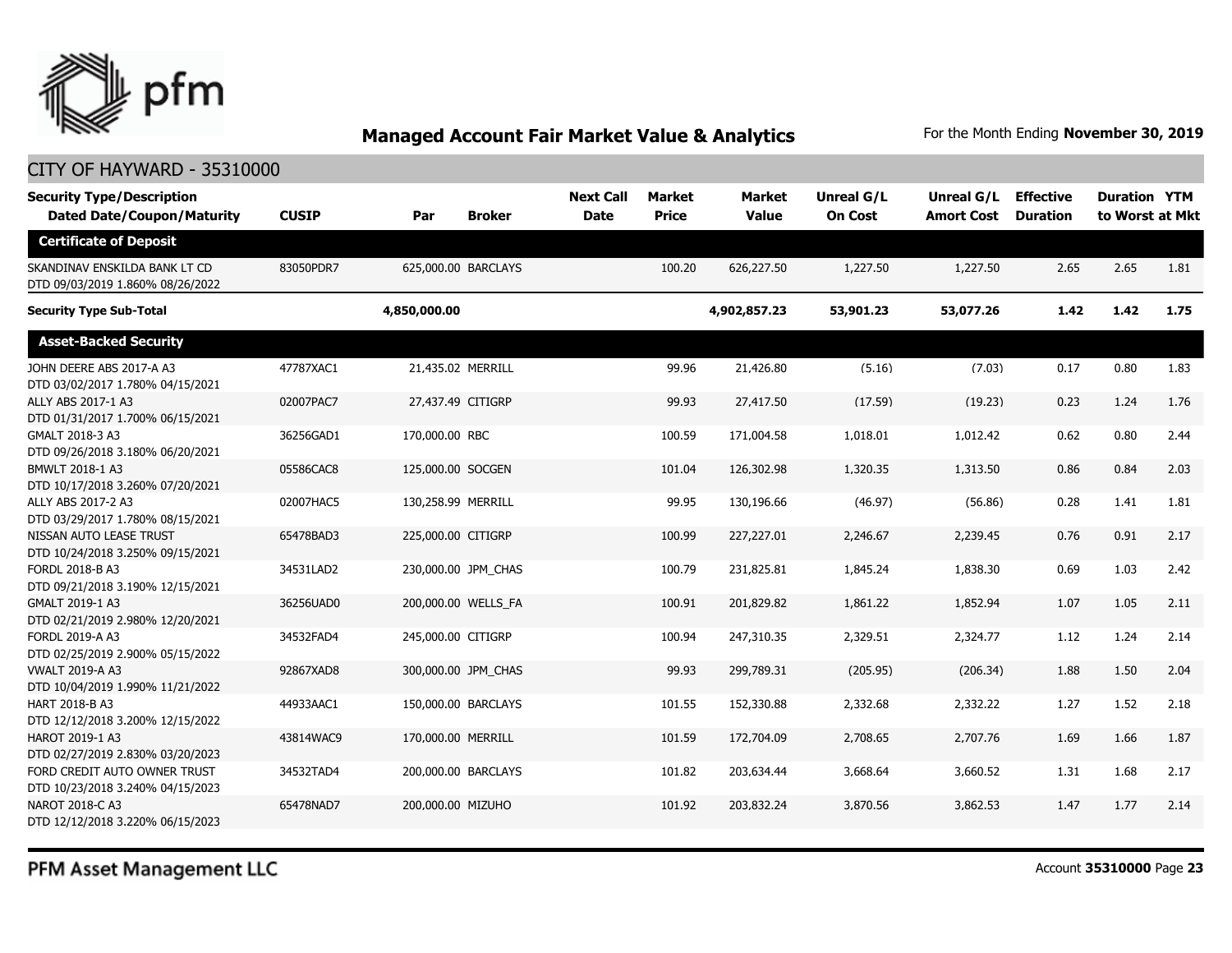

#### CITY OF HAYWARD - 35310000

| <b>Security Type/Description</b><br><b>Dated Date/Coupon/Maturity</b> | <b>CUSIP</b> | Par                 | <b>Broker</b>       | <b>Next Call</b><br><b>Date</b> | Market<br><b>Price</b> | Market<br><b>Value</b> | Unreal G/L<br><b>On Cost</b> | Unreal G/L<br><b>Amort Cost</b> | <b>Effective</b><br><b>Duration</b> | <b>Duration YTM</b> | to Worst at Mkt |
|-----------------------------------------------------------------------|--------------|---------------------|---------------------|---------------------------------|------------------------|------------------------|------------------------------|---------------------------------|-------------------------------------|---------------------|-----------------|
| <b>Asset-Backed Security</b>                                          |              |                     |                     |                                 |                        |                        |                              |                                 |                                     |                     |                 |
| HYUNDAI AUTO RECEIVABLES TRUST<br>DTD 04/10/2019 2.660% 06/15/2023    | 44932NAD2    | 250,000.00 SOCGEN   |                     |                                 | 101.21                 | 253,012.95             | 3,045.85                     | 3,040.82                        | 1.61                                | 1.77                | 1.98            |
| CARMAX AUTO OWNER TRUST<br>DTD 07/25/2018 3.130% 06/15/2023           | 14313FAD1    | 285,000.00 BARCLAYS |                     |                                 | 101.45                 | 289,139.91             | 4,178.76                     | 4,168.40                        | 1.22                                | 1.76                | 2.31            |
| CARMAX AUTO OWNER TRUST<br>DTD 10/24/2018 3.360% 09/15/2023           | 14315EAC4    | 225,000.00 MERRILL  |                     |                                 | 102.07                 | 229,660.29             | 4,662.36                     | 4,661.77                        | 1.49                                | 1.89                | 2.27            |
| COPAR 2019-1 A3<br>DTD 05/30/2019 2.510% 11/15/2023                   | 14042WAC4    |                     | 175,000.00 JPM CHAS |                                 | 101.04                 | 176,824.39             | 1,859.84                     | 1,856.18                        | 1.82                                | 1.97                | 1.98            |
| FIFTH THIRD AUTO TRUST<br>DTD 05/08/2019 2.640% 12/15/2023            | 31680YAD9    | 215,000.00 CSFB     |                     |                                 | 101.29                 | 217,776.04             | 2,823.30                     | 2,817.47                        | 1.50                                | 2.01                | 2.00            |
| <b>HDMOT 2019-A A3</b><br>DTD 06/26/2019 2.340% 02/15/2024            | 41284WAC4    | 300,000.00 BARCLAYS |                     |                                 | 100.43                 | 301,303.50             | 1,326.72                     | 1,324.65                        | 1.63                                | 2.09                | 2.13            |
| GMCAR 2019-2 A3<br>DTD 04/17/2019 2.650% 02/16/2024                   | 36257FAD2    | 345,000.00 BARCLAYS |                     |                                 | 100.98                 | 348,371.13             | 3,399.21                     | 3,395.71                        | 1.44                                | 2.09                | 2.18            |
| COMET 2019-A2 A2<br>DTD 09/05/2019 1.720% 08/15/2024                  | 14041NFU0    | 600,000.00 RBC      |                     |                                 | 99.66                  | 597,951.60             | (1,897.32)                   | (1,905.29)                      | 2.64                                | 2.34                | 1.87            |
| <b>Security Type Sub-Total</b>                                        |              | 4,789,131.50        |                     |                                 |                        | 4,830,872.28           | 42,324.58                    | 42,214.66                       | 1.45                                | 1.66                | 2.10            |
| <b>Managed Account Sub-Total</b>                                      |              | 124,337,709.52      |                     |                                 |                        | 125,393,040.90         | 1,425,532.22                 | 1,220,891.25                    | 1.82                                | 1.74                | 1.72            |
| <b>Securities Sub-Total</b>                                           |              | \$124,337,709.52    |                     |                                 |                        | \$125,393,040.90       | \$1,425,532.22               | \$1,220,891.25                  | 1.82                                | 1.74                | 1.72%           |
| <b>Accrued Interest</b>                                               |              |                     |                     |                                 |                        | \$643,675.75           |                              |                                 |                                     |                     |                 |
| <b>Total Investments</b>                                              |              |                     | \$126,036,716.65    |                                 |                        |                        |                              |                                 |                                     |                     |                 |

Bolded items are forward settling trades.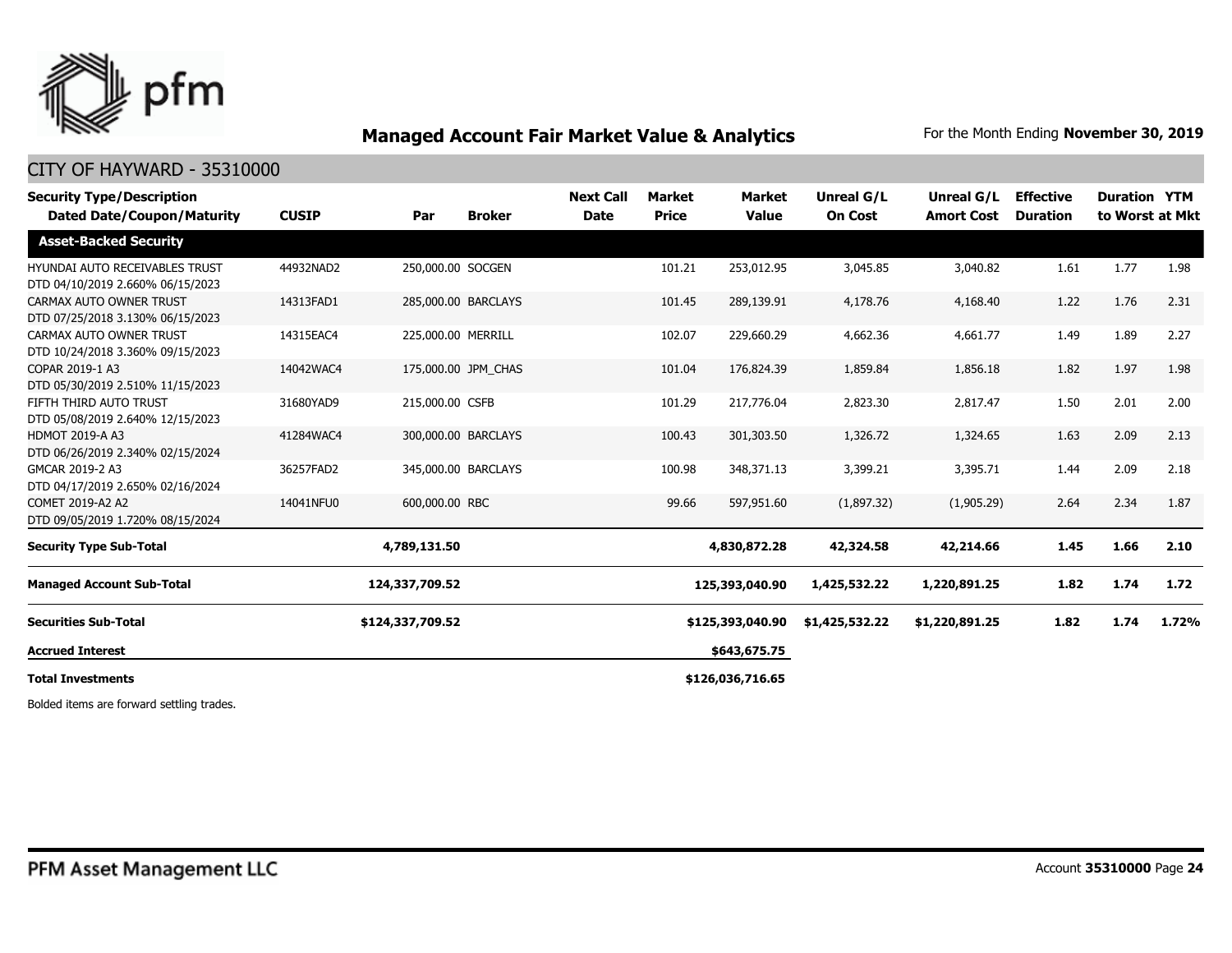

| <b>Transaction Type</b><br><b>Trade</b> | <b>Settle</b>                     | <b>Security Description</b>                                                                       | <b>CUSIP</b> | Par          | <b>Principal</b><br><b>Proceeds</b> | <b>Accrued</b><br><b>Interest</b> | <b>Total</b>     | <b>Realized G/L</b><br>Cost | <b>Realized G/L</b><br><b>Amort Cost</b> | <b>Sale</b><br>Method |
|-----------------------------------------|-----------------------------------|---------------------------------------------------------------------------------------------------|--------------|--------------|-------------------------------------|-----------------------------------|------------------|-----------------------------|------------------------------------------|-----------------------|
| <b>BUY</b>                              |                                   |                                                                                                   |              |              |                                     |                                   |                  |                             |                                          |                       |
| 10/31/19                                | 11/04/19                          | <b>US TREASURY NOTES</b><br>DTD 10/31/2016 1.250% 10/31/2021                                      | 912828T67    | 3,250,000.00 | (3,231,337.89)                      | (446.43)                          | (3,231,784.32)   |                             |                                          |                       |
| 11/01/19                                | 11/05/19                          | <b>IBM CORP</b><br>DTD 05/15/2019 2.850% 05/13/2022                                               | 459200JX0    | 300,000.00   | (306, 726.00)                       | (4,037.50)                        | (310, 763.50)    |                             |                                          |                       |
|                                         |                                   | 11/06/19 12/05/19 CHAFFEY UHSD, CA TXBL GO<br><b>BONDS</b><br>DTD 12/05/2019 1.913%<br>08/01/2022 | 157411TH2    | 600,000.00   | (600,000.00)                        | 0.00                              | (600,000.00)     |                             |                                          |                       |
| 11/07/19                                | 11/20/19                          | OR ST DEPT OF TRANS TXBL REV<br><b>BONDS</b><br>DTD 11/20/2019 1.855% 11/15/2022                  | 68607DTT2    | 600,000.00   | (600,000.00)                        | 0.00                              | (600,000.00)     |                             |                                          |                       |
| 11/08/19                                | 11/12/19                          | US TREASURY NOTES<br>DTD 10/31/2016 1.250% 10/31/2021                                             | 912828T67    | 4,150,000.00 | (4, 114, 984.38)                    | (1,710.16)                        | (4, 116, 694.54) |                             |                                          |                       |
| 11/20/19                                | 11/26/19                          | FHMS KJ27 A1<br>DTD 11/01/2019 2.092% 07/25/2024                                                  | 3137FO3V3    | 630,000.00   | (629, 984.88)                       | (915.25)                          | (630, 900.13)    |                             |                                          |                       |
|                                         | <b>Transaction Type Sub-Total</b> |                                                                                                   |              | 9,530,000.00 | (9,483,033.15)                      | (7, 109.34)                       | (9,490,142.49)   |                             |                                          |                       |
|                                         |                                   |                                                                                                   |              |              |                                     |                                   |                  |                             |                                          |                       |
| <b>INTEREST</b>                         |                                   |                                                                                                   |              |              |                                     |                                   |                  |                             |                                          |                       |
| 11/01/19                                | 11/15/19                          | FREDDIE MAC SERIES 4459 NB<br>DTD 04/01/2015 4.500% 01/01/2020                                    | 3137BHU39    | 74.26        | 0.00                                | 0.28                              | 0.28             |                             |                                          |                       |
| 11/01/19                                | 11/25/19                          | FHLMC MULTIFAMILY STRUCTURED P<br>DTD 11/01/2015 2.716% 06/25/2022                                | 3137BLUR7    | 600,000.00   | 0.00                                | 1,358.00                          | 1,358.00         |                             |                                          |                       |
| 11/01/19                                | 11/25/19                          | FHMS K023 A1<br>DTD 12/01/2012 1.583% 04/25/2022                                                  | 3137AWQG3    | 76,843.25    | 0.00                                | 101.37                            | 101.37           |                             |                                          |                       |
| 11/01/19                                | 11/25/19                          | FNA 2013-M7 A2<br>DTD 05/01/2013 2.280% 12/25/2022                                                | 3136AEGO4    | 522,702.95   | 0.00                                | 1,043.68                          | 1,043.68         |                             |                                          |                       |
| 11/01/19                                | 11/25/19                          | FHMS K023 A1                                                                                      | 3137AWQG3    | 693,463.44   | 0.00                                | 914.79                            | 914.79           |                             |                                          |                       |
| 11/01/19                                | 11/25/19                          | DTD 12/01/2012 1.583% 04/25/2022<br>FHMS K019 A2<br>DTD 08/01/2012 2.272% 03/25/2022              | 3137ASNJ9    | 600,000.00   | 0.00                                | 1,139.43                          | 1,139.43         |                             |                                          |                       |
| 11/01/19                                | 11/25/19                          | FHMS J22F A1<br>DTD 11/01/2018 3.454% 05/25/2023                                                  | 3137FJYA1    | 720,322.59   | 0.00                                | 2,791.74                          | 2,791.74         |                             |                                          |                       |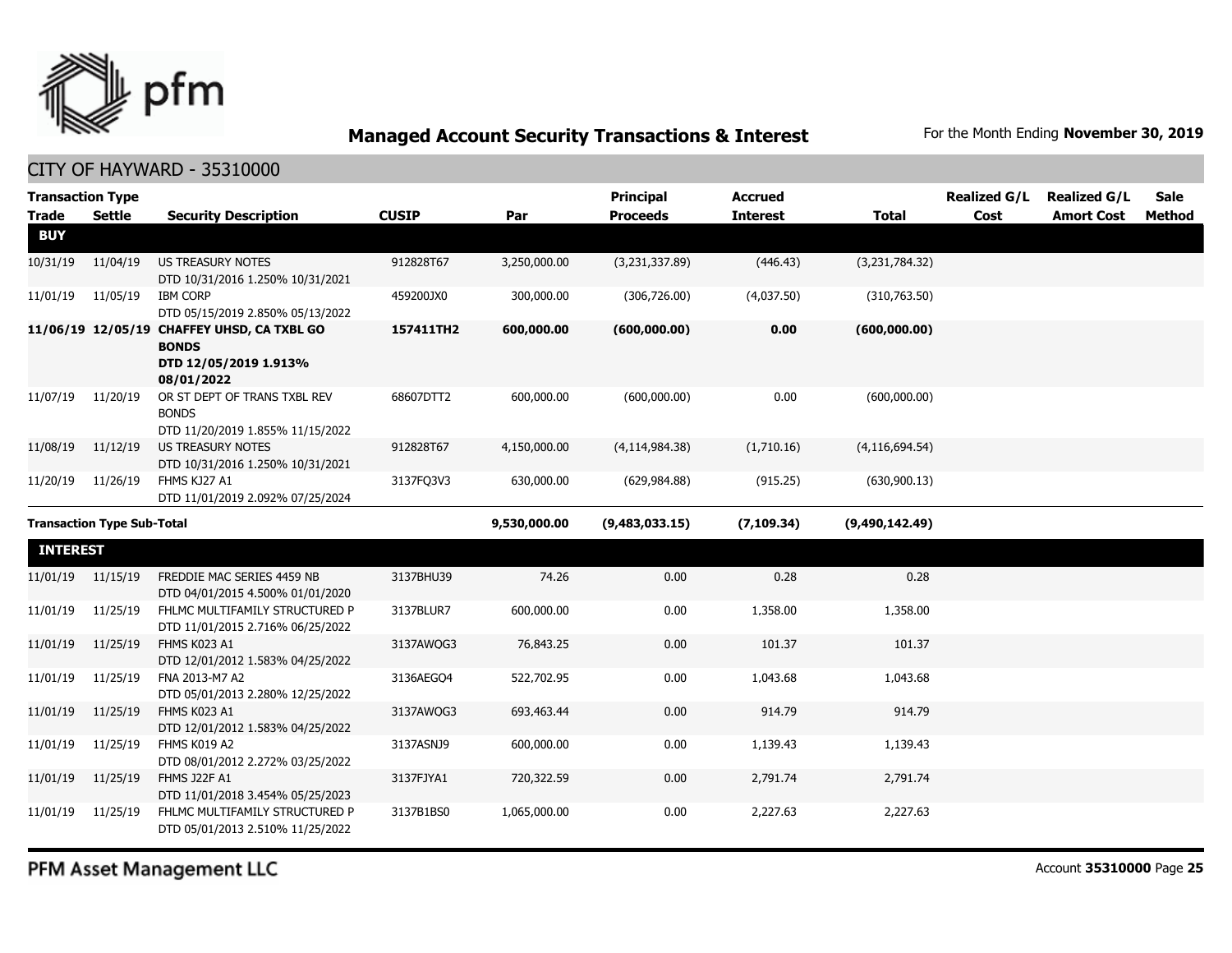

| <b>Transaction Type</b> |          |                                                                                  |              |              | <b>Principal</b> | <b>Accrued</b>  |              | <b>Realized G/L</b> | <b>Realized G/L</b> | <b>Sale</b> |
|-------------------------|----------|----------------------------------------------------------------------------------|--------------|--------------|------------------|-----------------|--------------|---------------------|---------------------|-------------|
| Trade                   | Settle   | <b>Security Description</b>                                                      | <b>CUSIP</b> | Par          | <b>Proceeds</b>  | <b>Interest</b> | <b>Total</b> | Cost                | <b>Amort Cost</b>   | Method      |
| <b>INTEREST</b>         |          |                                                                                  |              |              |                  |                 |              |                     |                     |             |
| 11/01/19                | 11/25/19 | FHLMC MULTIFAMILY STRUCTURED P<br>DTD 12/01/2012 2.355% 07/25/2022               | 3137AVXN2    | 570,000.00   | 0.00             | 1,118.63        | 1,118.63     |                     |                     |             |
| 11/01/19                | 11/25/19 | FHMS K023 A1<br>DTD 12/01/2012 1.583% 04/25/2022                                 | 3137AWOG3    | 337,360.59   | 0.00             | 445.03          | 445.03       |                     |                     |             |
| 11/01/19                | 11/25/19 | FANNIEMAE-ACES<br>DTD 02/01/2013 2.509% 11/25/2022                               | 3136ACGJ4    | 1,250,000.00 | 0.00             | 2,928.35        | 2,928.35     |                     |                     |             |
| 11/01/19                | 11/25/19 | FHMS KJ23 A1<br>DTD 12/01/2018 3.174% 03/01/2022                                 | 3137FKK70    | 419,855.79   | 0.00             | 1,110.52        | 1,110.52     |                     |                     |             |
| 11/01/19                | 11/25/19 | FHMS KP05 A<br>DTD 12/01/2018 3.203% 07/01/2023                                  | 3137FKK39    | 384,774.08   | 0.00             | 1,027.03        | 1,027.03     |                     |                     |             |
| 11/01/19                | 11/25/19 | FNA 2013-M7 A2<br>DTD 05/01/2013 2.280% 12/25/2022                               | 3136AEGQ4    | 394,556.42   | 0.00             | 787.81          | 787.81       |                     |                     |             |
| 11/01/19                | 11/25/19 | FHLMC MULTIFAMILY STRUCTURED P<br>DTD 12/01/2012 2.355% 07/25/2022               | 3137AVXN2    | 1,227,386.00 | 0.00             | 2,408.75        | 2,408.75     |                     |                     |             |
| 11/01/19                | 11/25/19 | FNA 2018-M5 A2<br>DTD 04/01/2018 3.560% 09/25/2021                               | 3136B1XP4    | 579,632.88   | 0.00             | 1,751.61        | 1,751.61     |                     |                     |             |
| 11/01/19                | 11/25/19 | FHMS K720 A1<br>DTD 11/01/2015 2.316% 11/25/2021                                 | 3137BLUQ9    | 259,981.61   | 0.00             | 501.76          | 501.76       |                     |                     |             |
| 11/01/19                | 11/25/19 | FHLMC SERIES K013 A1<br>DTD 05/01/2011 2.902% 08/25/2020                         | 3137AA4V2    | 242,725.24   | 0.00             | 586.99          | 586.99       |                     |                     |             |
| 11/01/19                | 11/25/19 | FHLMC MULTIFAMILY STRUCTURED P<br>DTD 12/01/2012 2.307% 08/25/2022               | 3137AWQH1    | 1,250,000.00 | 0.00             | 2,403.13        | 2,403.13     |                     |                     |             |
| 11/01/19                | 11/25/19 | FHMS K006 A2<br>DTD 04/01/2010 4.251% 01/25/2020                                 | 31398VJ98    | 580,405.65   | 0.00             | 2,056.09        | 2,056.09     |                     |                     |             |
| 11/01/19                | 11/25/19 | FHLMC MULTIFAMILY STRUCTURED P<br>DTD 05/01/2015 2.791% 01/25/2022               | 3137BHXY8    | 1,250,000.00 | 0.00             | 2,907.29        | 2,907.29     |                     |                     |             |
| 11/01/19                | 11/25/19 | FHMS K714 A2<br>DTD 01/01/2014 3.034% 10/25/2020                                 | 3137B6ZM6    | 858,242.05   | 0.00             | 2,169.92        | 2,169.92     |                     |                     |             |
| 11/05/19                | 11/05/19 | AMERICAN EXPRESS CREDIT CORP<br><b>NOTES</b><br>DTD 11/06/2018 3.700% 11/05/2021 | 025816BY4    | 200,000.00   | 0.00             | 3,700.00        | 3,700.00     |                     |                     |             |
| 11/13/19 11/13/19       |          | <b>IBM CORP</b><br>DTD 05/15/2019 2.850% 05/13/2022                              | 459200JX0    | 300,000.00   | 0.00             | 4,227.50        | 4,227.50     |                     |                     |             |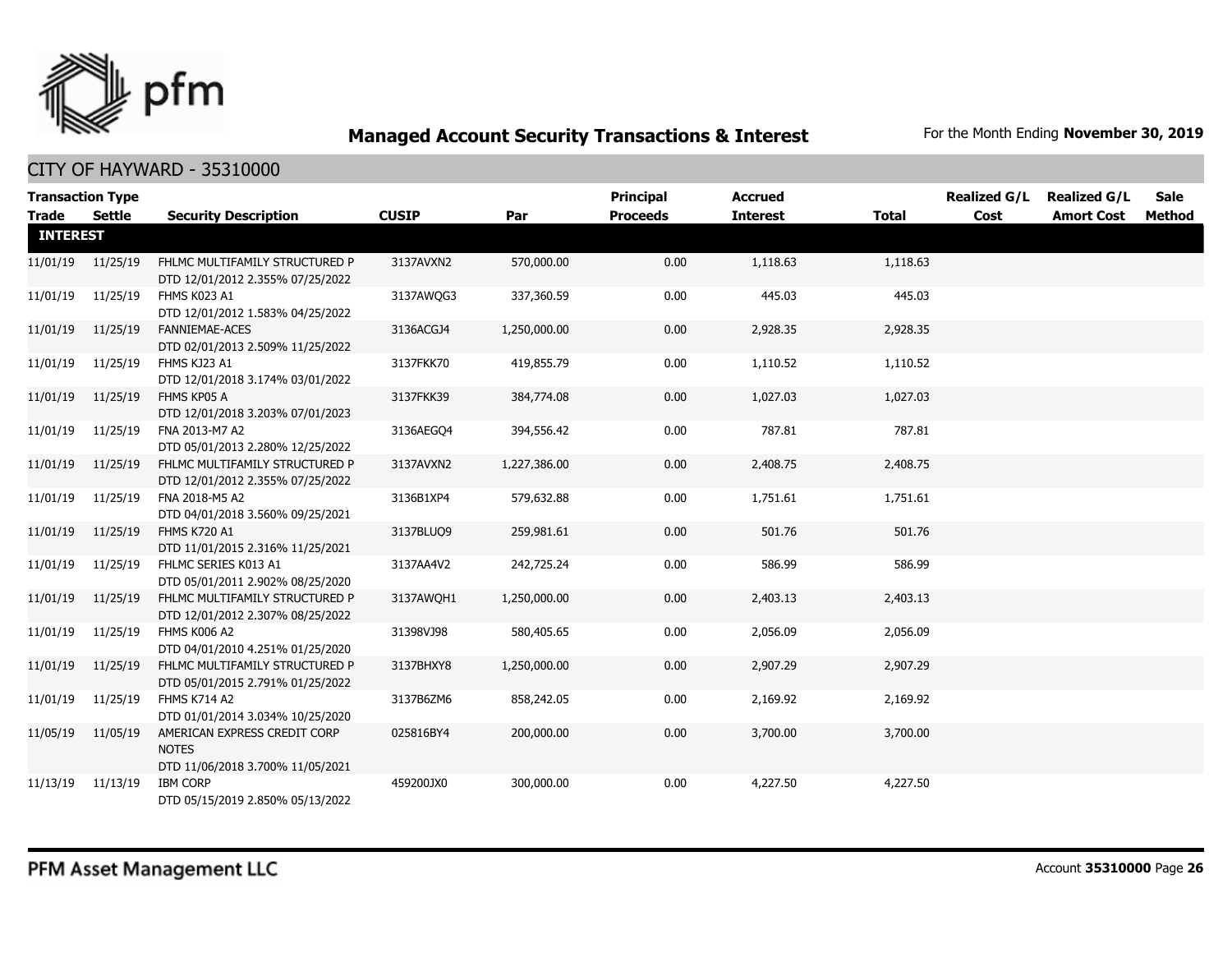

| <b>Transaction Type</b><br><b>Trade</b> | Settle            | <b>Security Description</b>                                        | <b>CUSIP</b> | Par          | Principal<br><b>Proceeds</b> | <b>Accrued</b><br><b>Interest</b> | <b>Total</b> | <b>Realized G/L</b><br>Cost | <b>Realized G/L</b><br><b>Amort Cost</b> | <b>Sale</b><br>Method |
|-----------------------------------------|-------------------|--------------------------------------------------------------------|--------------|--------------|------------------------------|-----------------------------------|--------------|-----------------------------|------------------------------------------|-----------------------|
| <b>INTEREST</b>                         |                   |                                                                    |              |              |                              |                                   |              |                             |                                          |                       |
|                                         | 11/15/19 11/15/19 | <b>US TREASURY NOTES</b><br>DTD 05/15/2018 2.625% 05/15/2021       | 9128284P2    | 4,200,000.00 | 0.00                         | 55,125.00                         | 55,125.00    |                             |                                          |                       |
| 11/15/19                                | 11/15/19          | ALLY ABS 2017-1 A3<br>DTD 01/31/2017 1.700% 06/15/2021             | 02007PAC7    | 33,111.05    | 0.00                         | 46.91                             | 46.91        |                             |                                          |                       |
| 11/15/19                                | 11/15/19          | NISSAN AUTO LEASE TRUST<br>DTD 10/24/2018 3.250% 09/15/2021        | 65478BAD3    | 225,000.00   | 0.00                         | 609.38                            | 609.38       |                             |                                          |                       |
| 11/15/19                                | 11/15/19          | CARMAX AUTO OWNER TRUST<br>DTD 07/25/2018 3.130% 06/15/2023        | 14313FAD1    | 285,000.00   | 0.00                         | 743.38                            | 743.38       |                             |                                          |                       |
| 11/15/19                                | 11/15/19          | FIFTH THIRD AUTO TRUST<br>DTD 05/08/2019 2.640% 12/15/2023         | 31680YAD9    | 215,000.00   | 0.00                         | 473.00                            | 473.00       |                             |                                          |                       |
| 11/15/19                                | 11/15/19          | US TREASURY NOTES<br>DTD 05/15/2018 2.625% 05/15/2021              | 9128284P2    | 2,350,000.00 | 0.00                         | 30,843.75                         | 30,843.75    |                             |                                          |                       |
| 11/15/19                                | 11/15/19          | FORDL 2019-A A3<br>DTD 02/25/2019 2.900% 05/15/2022                | 34532FAD4    | 245,000.00   | 0.00                         | 592.08                            | 592.08       |                             |                                          |                       |
| 11/15/19                                | 11/15/19          | COPAR 2019-1 A3<br>DTD 05/30/2019 2.510% 11/15/2023                | 14042WAC4    | 175,000.00   | 0.00                         | 366.04                            | 366.04       |                             |                                          |                       |
| 11/15/19                                | 11/15/19          | HYUNDAI AUTO RECEIVABLES TRUST<br>DTD 04/10/2019 2.660% 06/15/2023 | 44932NAD2    | 250,000.00   | 0.00                         | 554.17                            | 554.17       |                             |                                          |                       |
| 11/15/19                                | 11/15/19          | FORD CREDIT AUTO OWNER TRUST<br>DTD 10/23/2018 3.240% 04/15/2023   | 34532TAD4    | 200,000.00   | 0.00                         | 540.00                            | 540.00       |                             |                                          |                       |
| 11/15/19                                | 11/15/19          | UNIV OF CAL TXBL REV BOND<br>DTD 05/18/2017 1.900% 05/15/2020      | 91412GS89    | 625,000.00   | 0.00                         | 5,937.50                          | 5,937.50     |                             |                                          |                       |
| 11/15/19                                | 11/15/19          | <b>HDMOT 2019-A A3</b><br>DTD 06/26/2019 2.340% 02/15/2024         | 41284WAC4    | 300,000.00   | 0.00                         | 585.00                            | 585.00       |                             |                                          |                       |
| 11/15/19                                | 11/15/19          | <b>HART 2018-B A3</b><br>DTD 12/12/2018 3.200% 12/15/2022          | 44933AAC1    | 150,000.00   | 0.00                         | 400.00                            | 400.00       |                             |                                          |                       |
| 11/15/19                                | 11/15/19          | NAROT 2018-C A3<br>DTD 12/12/2018 3.220% 06/15/2023                | 65478NAD7    | 200,000.00   | 0.00                         | 536.67                            | 536.67       |                             |                                          |                       |
| 11/15/19                                | 11/15/19          | JOHN DEERE ABS 2017-A A3<br>DTD 03/02/2017 1.780% 04/15/2021       | 47787XAC1    | 29,394.06    | 0.00                         | 43.60                             | 43.60        |                             |                                          |                       |
| 11/15/19                                | 11/15/19          | ALLY ABS 2017-2 A3<br>DTD 03/29/2017 1.780% 08/15/2021             | 02007HAC5    | 151,959.33   | 0.00                         | 225.41                            | 225.41       |                             |                                          |                       |
| 11/15/19                                | 11/15/19          | FORDL 2018-B A3<br>DTD 09/21/2018 3.190% 12/15/2021                | 34531LAD2    | 230,000.00   | 0.00                         | 611.42                            | 611.42       |                             |                                          |                       |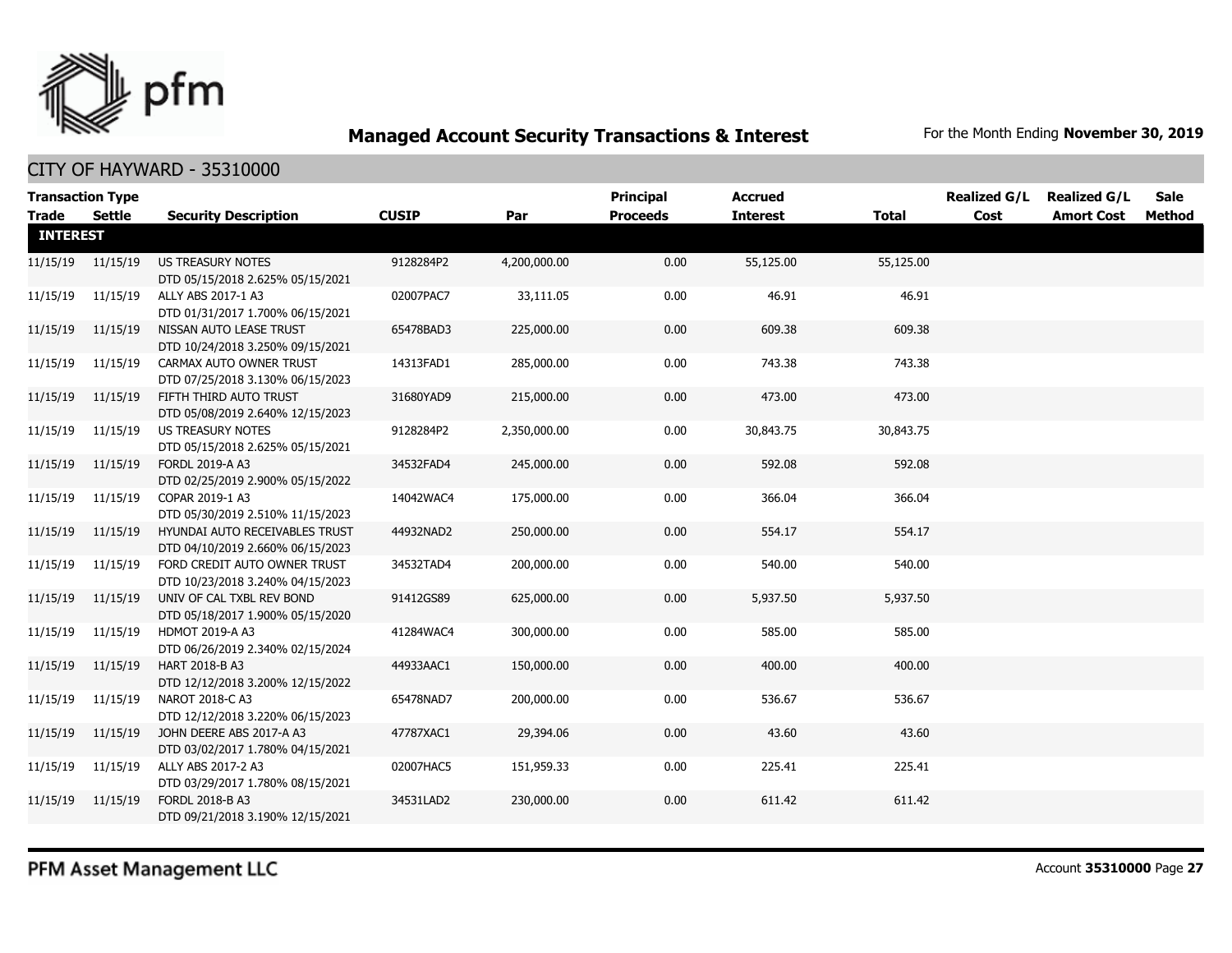

#### CITY OF HAYWARD - 35310000

| <b>Transaction Type</b> |                                   |                                                                                      |              |               | <b>Principal</b> | <b>Accrued</b>  |              | <b>Realized G/L</b> | <b>Realized G/L</b> | <b>Sale</b> |
|-------------------------|-----------------------------------|--------------------------------------------------------------------------------------|--------------|---------------|------------------|-----------------|--------------|---------------------|---------------------|-------------|
| <b>Trade</b>            | Settle                            | <b>Security Description</b>                                                          | <b>CUSIP</b> | Par           | <b>Proceeds</b>  | <b>Interest</b> | <b>Total</b> | Cost                | <b>Amort Cost</b>   | Method      |
| <b>INTEREST</b>         |                                   |                                                                                      |              |               |                  |                 |              |                     |                     |             |
| 11/15/19                | 11/15/19                          | UNIV OF CAL TXBL REV BONDS<br>DTD 06/05/2018 3.029% 05/15/2021                       | 91412HBH5    | 455,000.00    | 0.00             | 6,890.98        | 6,890.98     |                     |                     |             |
| 11/15/19                | 11/15/19                          | COMET 2019-A2 A2<br>DTD 09/05/2019 1.720% 08/15/2024                                 | 14041NFU0    | 600,000.00    | 0.00             | 860.00          | 860.00       |                     |                     |             |
| 11/15/19                | 11/15/19                          | CARMAX AUTO OWNER TRUST<br>DTD 10/24/2018 3.360% 09/15/2023                          | 14315EAC4    | 225,000.00    | 0.00             | 630.00          | 630.00       |                     |                     |             |
| 11/16/19                | 11/16/19                          | UNITED PARCEL SERVICE (CALLABLE)<br><b>NOTES</b><br>DTD 05/16/2017 2.350% 05/16/2022 | 911312BC9    | 300,000.00    | 0.00             | 3,525.00        | 3,525.00     |                     |                     |             |
| 11/16/19                | 11/16/19                          | GMCAR 2019-2 A3<br>DTD 04/17/2019 2.650% 02/16/2024                                  | 36257FAD2    | 345,000.00    | 0.00             | 761.88          | 761.88       |                     |                     |             |
| 11/18/19                | 11/18/19                          | HAROT 2019-1 A3<br>DTD 02/27/2019 2.830% 03/20/2023                                  | 43814WAC9    | 170,000.00    | 0.00             | 400.92          | 400.92       |                     |                     |             |
| 11/19/19                | 11/19/19                          | MORGAN STANLEY CORP NOTES<br>DTD 05/19/2017 2.750% 05/19/2022                        | 61744YAH1    | 300,000.00    | 0.00             | 4,125.00        | 4,125.00     |                     |                     |             |
| 11/20/19                | 11/20/19                          | <b>VWALT 2019-A A3</b><br>DTD 10/04/2019 1.990% 11/21/2022                           | 92867XAD8    | 300,000.00    | 0.00             | 762.83          | 762.83       |                     |                     |             |
| 11/20/19                | 11/20/19                          | GMALT 2018-3 A3<br>DTD 09/26/2018 3.180% 06/20/2021                                  | 36256GAD1    | 170,000.00    | 0.00             | 450.50          | 450.50       |                     |                     |             |
| 11/20/19                | 11/20/19                          | GMALT 2019-1 A3<br>DTD 02/21/2019 2.980% 12/20/2021                                  | 36256UAD0    | 200,000.00    | 0.00             | 496.67          | 496.67       |                     |                     |             |
| 11/20/19                | 11/20/19                          | BMWLT 2018-1 A3<br>DTD 10/17/2018 3.260% 07/20/2021                                  | 05586CAC8    | 125,000.00    | 0.00             | 339.58          | 339.58       |                     |                     |             |
| 11/21/19                | 11/21/19                          | CHARLES SCHWAB CORP NOTES<br>DTD 05/22/2018 3.250% 05/21/2021                        | 808513AW5    | 235,000.00    | 0.00             | 3,818.75        | 3,818.75     |                     |                     |             |
| 11/30/19                | 11/30/19                          | <b>US TREASURY NOTES</b><br>DTD 06/02/2014 2.000% 05/31/2021                         | 912828WN6    | 3,225,000.00  | 0.00             | 32,250.00       | 32,250.00    |                     |                     |             |
| 11/30/19                | 11/30/19                          | ABBOTT LABORATORIES CORP NOTES<br>DTD 11/22/2016 2.900% 11/30/2021                   | 002824BD1    | 300,000.00    | 0.00             | 4,350.00        | 4,350.00     |                     |                     |             |
|                         | <b>Transaction Type Sub-Total</b> |                                                                                      |              | 31,197,791.24 | 0.00             | 197,602.75      | 197,602.75   |                     |                     |             |
| <b>PAYDOWNS</b>         |                                   |                                                                                      |              |               |                  |                 |              |                     |                     |             |
| 11/01/19                | 11/15/19                          | FREDDIE MAC SERIES 4459 NB<br>DTD 04/01/2015 4.500% 01/01/2020                       | 3137BHU39    | 31.42         | 31.42            | 0.00            | 31.42        | (1.52)              | 0.00                |             |

PFM Asset Management LLC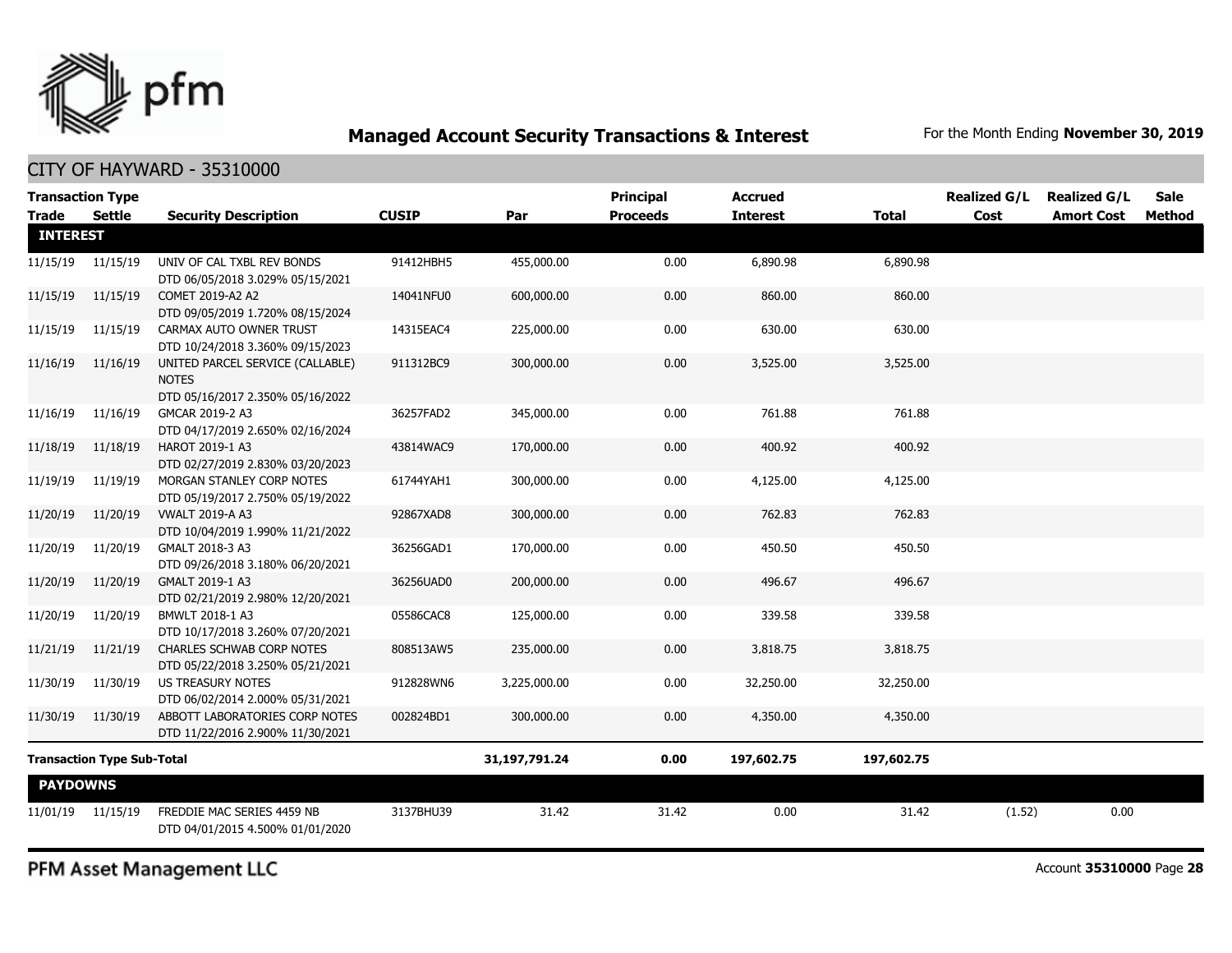

| <b>Transaction Type</b><br><b>Trade</b> | Settle   | <b>Security Description</b>                               | <b>CUSIP</b> | Par        | Principal<br><b>Proceeds</b> | <b>Accrued</b><br><b>Interest</b> | <b>Total</b> | <b>Realized G/L</b><br>Cost | <b>Realized G/L</b><br><b>Amort Cost</b> | Sale<br>Method |
|-----------------------------------------|----------|-----------------------------------------------------------|--------------|------------|------------------------------|-----------------------------------|--------------|-----------------------------|------------------------------------------|----------------|
| <b>PAYDOWNS</b>                         |          |                                                           |              |            |                              |                                   |              |                             |                                          |                |
| 11/01/19                                | 11/25/19 | FNA 2018-M5 A2<br>DTD 04/01/2018 3.560% 09/25/2021        | 3136B1XP4    | 12,605.24  | 12,605.24                    | 0.00                              | 12,605.24    | (250.73)                    | 0.00                                     |                |
| 11/01/19                                | 11/25/19 | FHMS KP05 A<br>DTD 12/01/2018 3.203% 07/01/2023           | 3137FKK39    | 618.62     | 618.62                       | 0.00                              | 618.62       | 0.00                        | 0.00                                     |                |
| 11/01/19                                | 11/25/19 | FHLMC SERIES K013 A1<br>DTD 05/01/2011 2.902% 08/25/2020  | 3137AA4V2    | 23,232.82  | 23,232.82                    | 0.00                              | 23,232.82    | (441.97)                    | 0.00                                     |                |
| 11/01/19                                | 11/25/19 | FHMS K714 A2<br>DTD 01/01/2014 3.034% 10/25/2020          | 3137B6ZM6    | 1,574.30   | 1,574.30                     | 0.00                              | 1,574.30     | (43.72)                     | 0.00                                     |                |
| 11/01/19                                | 11/25/19 | FNA 2013-M7 A2<br>DTD 05/01/2013 2.280% 12/25/2022        | 3136AEGO4    | 7,370.49   | 7,370.49                     | 0.00                              | 7,370.49     | (45.93)                     | 0.00                                     |                |
| 11/01/19                                | 11/25/19 | FHMS K023 A1<br>DTD 12/01/2012 1.583% 04/25/2022          | 3137AWQG3    | 2,365.69   | 2,365.69                     | 0.00                              | 2,365.69     | 51.38                       | 0.00                                     |                |
| 11/01/19                                | 11/25/19 | FHMS K023 A1<br>DTD 12/01/2012 1.583% 04/25/2022          | 3137AWQG3    | 21,348.91  | 21,348.91                    | 0.00                              | 21,348.91    | 467.01                      | 0.00                                     |                |
| 11/01/19                                | 11/25/19 | FHMS J22F A1<br>DTD 11/01/2018 3.454% 05/25/2023          | 3137FJYA1    | 17,062.65  | 17,062.65                    | 0.00                              | 17,062.65    | 0.46                        | 0.00                                     |                |
| 11/01/19                                | 11/25/19 | FHMS K023 A1<br>DTD 12/01/2012 1.583% 04/25/2022          | 3137AWQG3    | 10,385.95  | 10,385.95                    | 0.00                              | 10,385.95    | 262.49                      | 0.00                                     |                |
| 11/01/19                                | 11/25/19 | <b>FANNIEMAE-ACES</b><br>DTD 02/01/2013 2.509% 11/25/2022 | 3136ACGJ4    | 60,098.35  | 60,098.35                    | 0.00                              | 60,098.35    | (741.84)                    | 0.00                                     |                |
| 11/01/19                                | 11/25/19 | FHMS K006 A2<br>DTD 04/01/2010 4.251% 01/25/2020          | 31398VJ98    | 290,869.66 | 290,869.66                   | 0.00                              | 290,869.66   | (5,908.29)                  | 0.00                                     |                |
| 11/01/19                                | 11/25/19 | <b>FHMS K720 A1</b><br>DTD 11/01/2015 2.316% 11/25/2021   | 3137BLUQ9    | 8,748.00   | 8,748.00                     | 0.00                              | 8,748.00     | (23.92)                     | 0.00                                     |                |
| 11/01/19                                | 11/25/19 | FHMS K019 A2<br>DTD 08/01/2012 2.272% 03/25/2022          | 3137ASNJ9    | 568.15     | 568.15                       | 0.00                              | 568.15       | 4.19                        | 0.00                                     |                |
| 11/01/19                                | 11/25/19 | FHMS KJ23 A1<br>DTD 12/01/2018 3.174% 03/01/2022          | 3137FKK70    | 3,104.20   | 3,104.20                     | 0.00                              | 3,104.20     | 0.02                        | 0.00                                     |                |
| 11/01/19                                | 11/25/19 | FNA 2013-M7 A2<br>DTD 05/01/2013 2.280% 12/25/2022        | 3136AEGO4    | 9,764.33   | 9,764.33                     | 0.00                              | 9,764.33     | (127.92)                    | 0.00                                     |                |
| 11/15/19                                | 11/15/19 | ALLY ABS 2017-2 A3<br>DTD 03/29/2017 1.780% 08/15/2021    | 02007HAC5    | 21,700.34  | 21,700.34                    | 0.00                              | 21,700.34    | 2.56                        | 0.00                                     |                |
| 11/15/19                                | 11/15/19 | ALLY ABS 2017-1 A3<br>DTD 01/31/2017 1.700% 06/15/2021    | 02007PAC7    | 5,673.56   | 5,673.56                     | 0.00                              | 5,673.56     | 0.50                        | 0.00                                     |                |